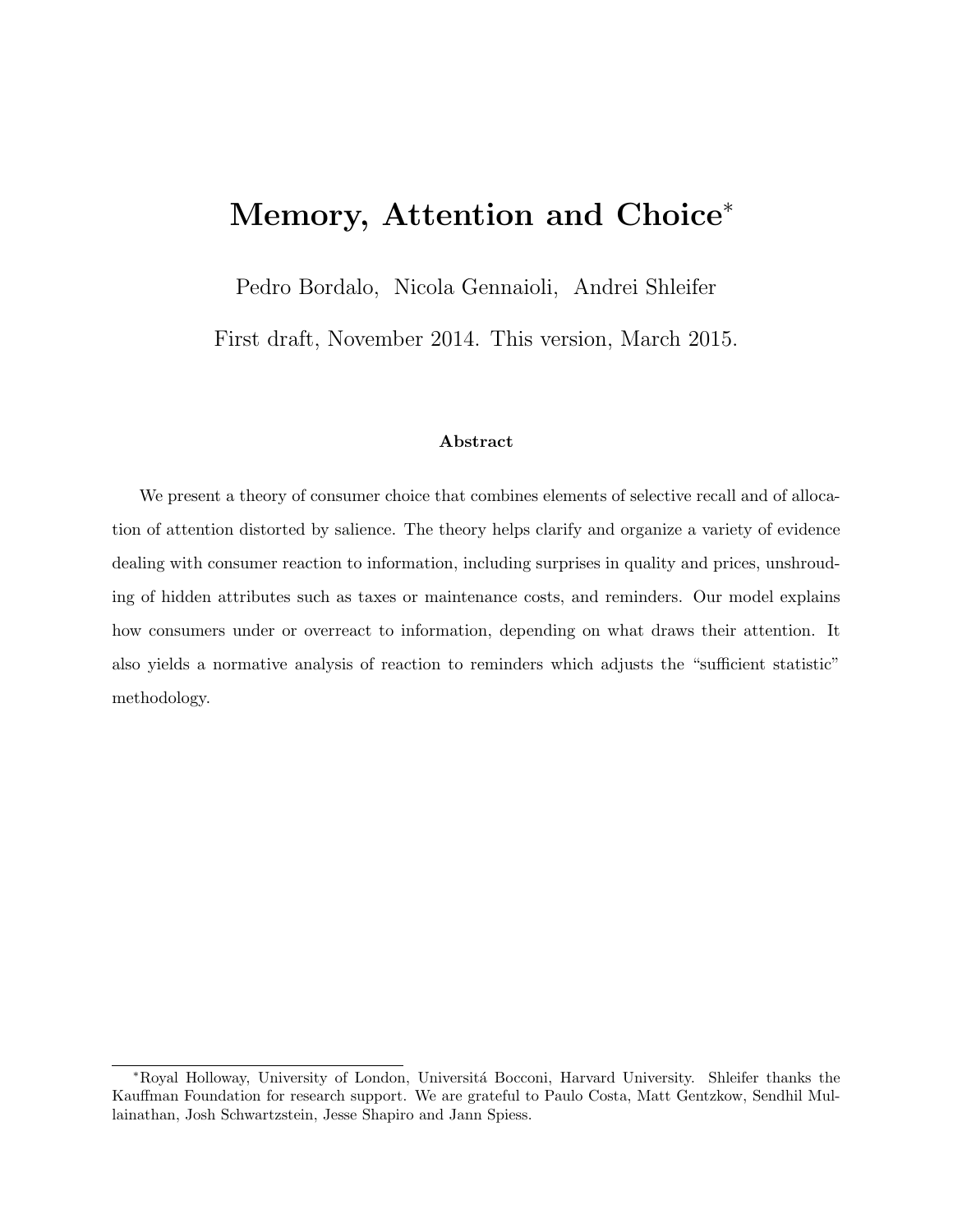## 1 Introduction

Simonsohn and Loewenstein (2006) present a fascinating empirical finding on rent expenditures by movers between American cities. Compare two households, one which moves from San Francisco to Pittsburgh, and another that already lives in Pittsburgh, where rents are 3 times lower. The evidence shows that the former household will spend more on rent than the latter, holding income and several demographic characteristics constant. In turn, a household that moves from a very low rent city to Pittsburgh will spend less on rent than a very similar household living in Pittsburgh already. This effect dissipates over time as households change apartments within cities, but, initially, movers' decision on how nice an apartment to rent is influenced by the rent level in the city they are coming from.

Consider another, apparently very different, finding. A buyer has just agreed to buy a TV for \$350 in an appliance store, but has not paid yet. The salesman congratulates the buyer on his good choice, but then reminds him that very occasionally even the best TV's break. In fact, the store offers an insurance policy whereby the TV will be fixed or replaced by a new one if it breaks in the next five years. The cost of this policy is \$100. The buyer, imagining the disaster of a broken TV, agrees. In fact, since TV's almost never break in five years, this insurance policy turns out to be vastly overpriced (Sydnor 2010, Huysentruyt and Read 2010). Some evidence indicates that appliance retailers make up to half of their profits from selling such policies (Consumer Reports, 2005).

Although these findings appear unrelated, they have in common that agents' reaction to information is very different from what economic models would predict. In the first example, movers from San Francisco to Pittsburgh remember high rents in San Francisco and thus perceive the rent of high quality apartments in Pittsburgh to be perfectly normal compared to average San Francisco prices. Movers perceive these apartments as good deals, in that their high quality, and not their price, is salient. As a consequence, these movers under-react to price differences within Pittsburgh and spend too much on rent. In principle, rents in San Francisco should be irrelevant to their decisions. In the second example, buyers are surprised by the reminder that TV's can break, which they likely have forgotten about since TV's hardly ever break, and over-react to this information by purchasing over-priced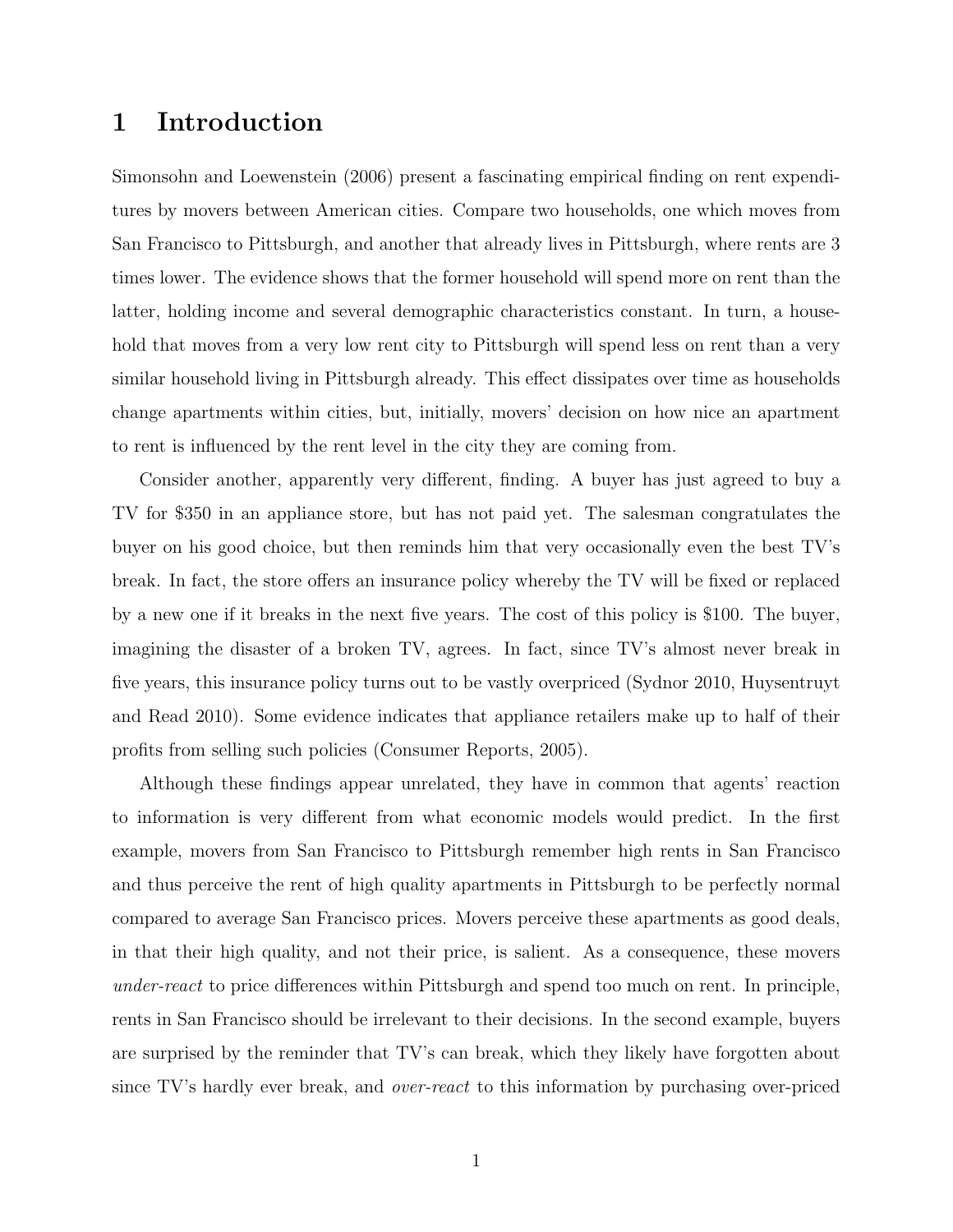insurance. Even after being reminded that TV's can break, buyers should be willing to pay only a trivial amount for insurance.

We believe that there is a common psychological mechanism behind under- and overreaction in the two examples. In both cases, the consumer evaluates his current choice options in light of what is at the top of his mind. His attention is drawn to the aspect along which the contrast is largest. In the mover example, the price of high quality apartments in Pittsburgh is does not stand out relative to average San Francisco prices. On the contrary, the quality of these apartments stands out, leading the consumer to spend too much on rent. In the TV example, the contrast between a broken and a working TV draws attention, and causes the buyer to overpay for insurance (i.e., for a working TV). In both examples, what matters are the aspects of choice that are most distinct from what agents are thinking about or are reminded of. The interaction between memory and attention is necessary to understand the evidence.

In this paper, we present a theory of choice by consumers with selective memory and attention that accounts for this and other evidence. Our theory describes what comes to the consumer's mind when he faces a choice set, what attributes in that choice set surprise him in light of what comes to mind, and how he reacts to the surprises. The theory combines a model of selective recall, following Kahneman and Miller's (1986) Norm Theory, with the theory of attention allocation to unusual or surprising features of choices which we have called Salience Theory (BGS 2012, 2013). Our paper unifies a number of empirical puzzles. It provides new insights into the shrouded attributes model (Gabaix and Laibson 2006), including an account of when firms choose to shroud or unshroud product attributes. Our approach also yields a theory of reaction to reminders, predicts when reminders are more likely to work, and offers an adjustment to the welfare analysis of reminders that has been adopted following Chetty, Looney and Kroft (2009).

The central innovation of the paper is our model of memory, which highlights the associative nature of recall. Formally, we introduce the *availability* function which maps the consumer's past experiences and objective probabilities of attributes and their realisations into the likelihood of recall. We then assume that recall is selective, in that only sufficiently available information about a good comes to mind. This yields two basic departures from a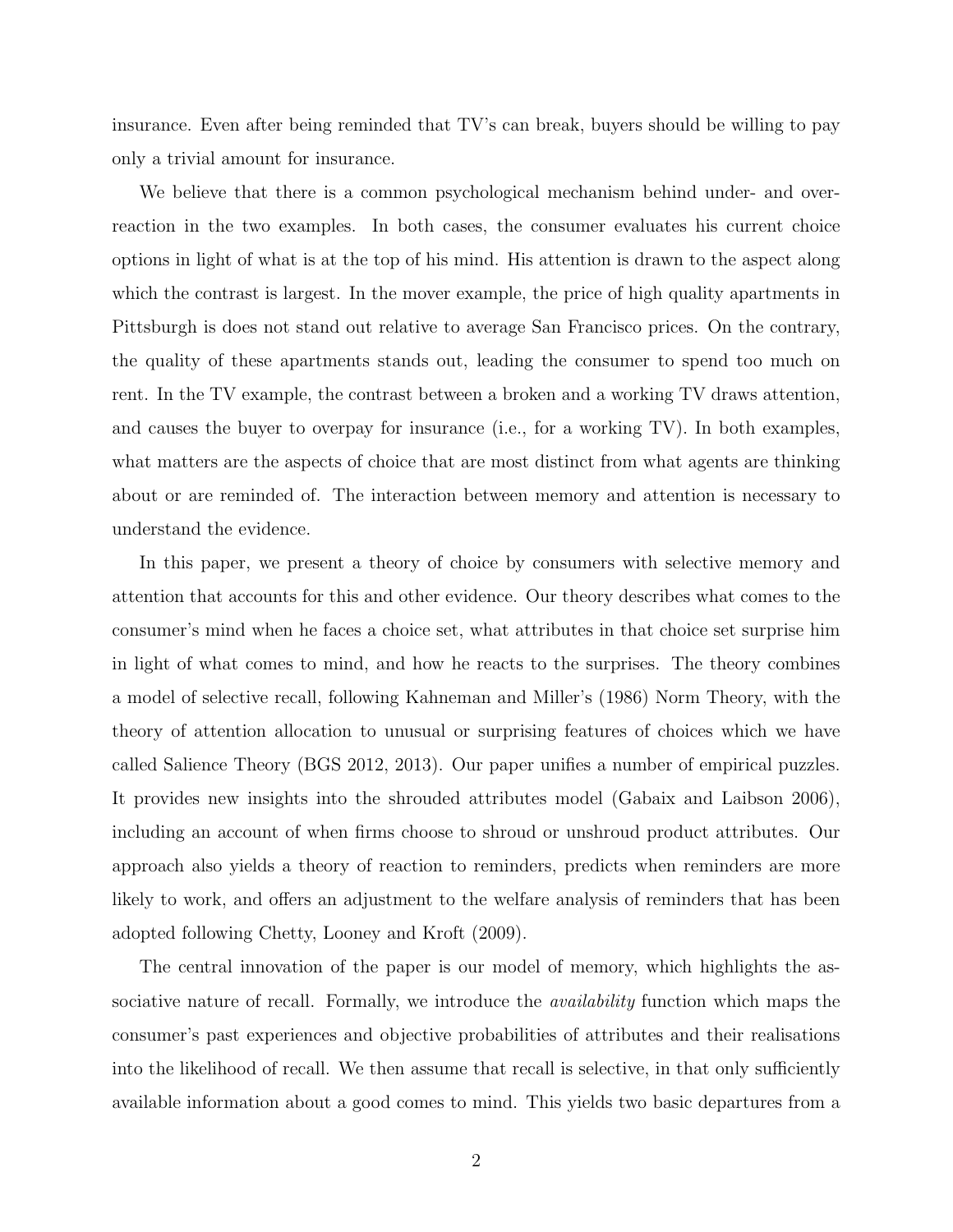fully rational use of information in memory that are at the core of our paper. First, some information comes to mind that is irrelevant for the choice at hand, as in the example of the mover to Pittsburgh who recalls rental prices from San Francisco. In this case, past prices are available in memory because movers have high exposure to them. Second, some relevant information may fail to be recalled, as in the TV breakdown example. In this case, the breakdown risk is not available in memory because it has low probability and consumers have low exposure to it.

Our main results explore the implications of the interaction between selective memory and attention. Consider first a consumer whose memory is selective but who makes decisions undistorted by the allocation of attention given what he remembers. We call such a consumer Forgetful But Otherwise Rational, or FBOR. In many economic applications, such as Gabaix and Laibson's (2006) theory of shrouded attributes, or Chetty, Looney, and Kroft's (2009) theory of tax salience, consumers are assumed to be FBORs. Although FBORs' decisions can be poor because they forget and do not take into account some relevant aspects of the problem, such as the fact that products have associated maintenance costs or that taxes have to be paid at the register, they correctly incorporate this information into their decisions once reminded. Their reaction to reminders is accurate, and necessarily improves choices.

This formulation appears to miss an important aspect of reality, namely that the consumer's reaction to surprises is often not what an FBOR would do. In our introductory examples, the consumer under-reacts to the rent of high quality apartments in Pittsburgh, and over-reacts to the risk that a TV can break. Consumers also overreact to gasoline price changes, and switch the quality of the gasoline they purchase much more dramatically than would be predicted by income effects (Hastings and Shapiro 2013). Similarly, consumers over-react to overage charges, switching to expensive banking plans that actually raise their average costs (Ater and Landsman 2014). In experimental settings, consumers buy more computer memory when they faced higher prices for memory in previous experimental rounds (Simonson and Tversky 1992). Subjects are willing to pay more for a dinnerware set with 24 intact pieces than for a set with 31 identical pieces plus a few broken ones (Hsee 1998). Subjects overreact to surprising wage increases by providing more effort, compared to subjects receiving identical but expected wages (Gilchrist, Luca and Malhotra 2014). An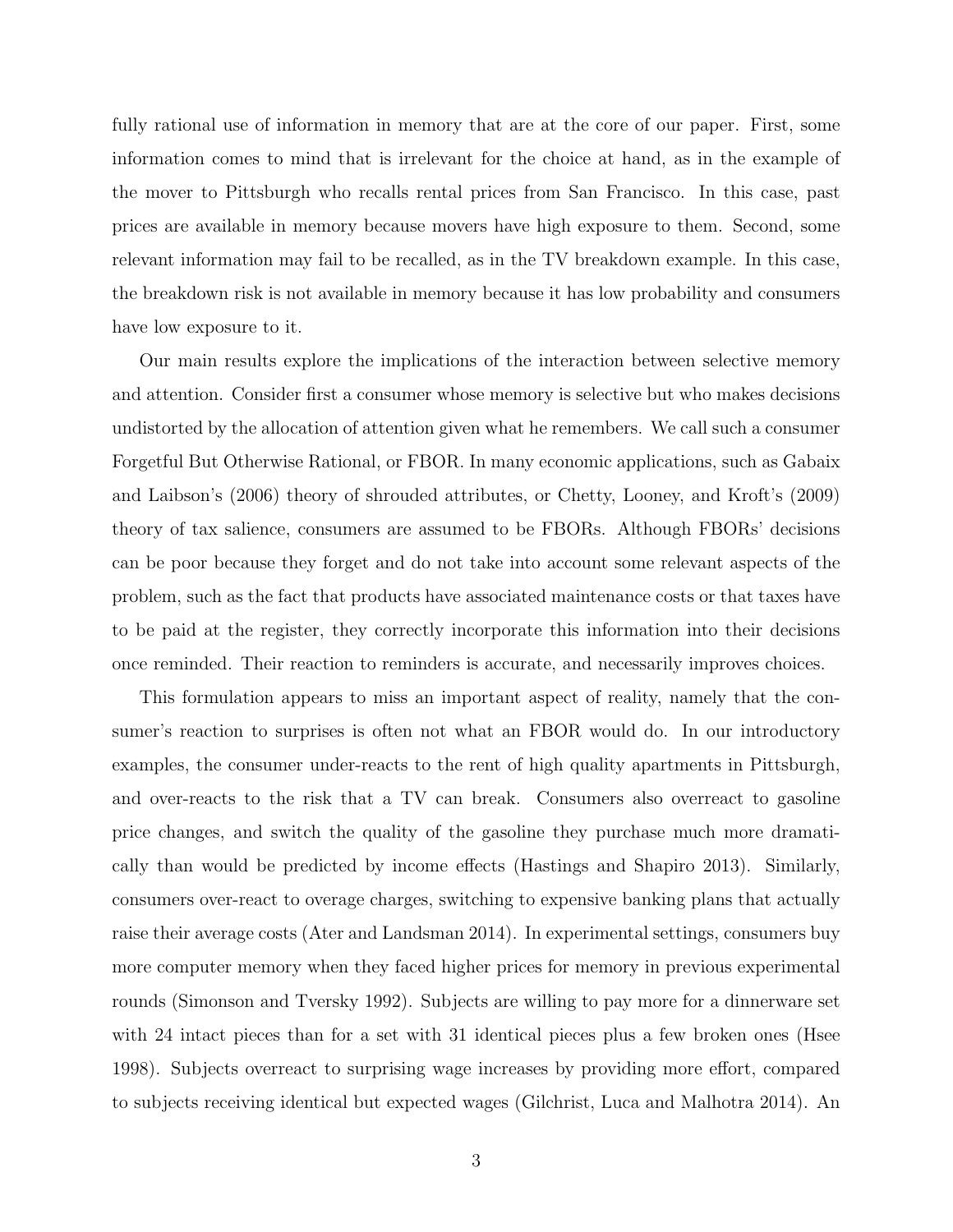FBOR would not show such overreaction.

Nor do reminders that give consumers more information necessarily lead to better decisions. Many of the reminders that bring decision-relevant information to consumers' attention are ignored. Other reminders, such as the fact that a newly purchased TV can break, lead consumers to buy overpriced TV insurance or extended warranties (Huysentruyt and Read 2010). An FBOR always responds to reminders optimally, exhibiting neither underrection nor overreaction. We need a theory that comes to grips with the evidence that consumer reaction to information can be far from optimal.

For this reason, we believe it is important to combine the assumption of selective memory with that of selective attention. The mechanism of salience enables us to examine not just consumer's choice in a static environment, but also his reaction to new information relative to what he recalls. We call such consumers Forgetful And Salient Thinkers, or FASTs, and compare their behavior to that of FBORs. The focus on FASTs enables us to examine how consumers react to surprises. The predictive power of our model stems largely from the interaction between selective recall and selective attention, as exemplified by FASTs.

Table 1 clarifies how our paper compares to some related studies. Rational agent models assume both perfect memory and undistorted processing of information. There is a growing body of research on agents with selective memory but likewise undistorted processing of information, particularly Gabaix and Laibson (2006). This research cannot account for the over-reaction evidence that we have described. In our previous work (Bordalo, Gennaioli, Shleifer 2012, 2013), we considered agents with distorted allocation of attention, but no memory in the sense that the choice context is shaped by their rational expectations. This approach cannot explain how memory influences choice, as in Simonsohn and Loewenstein (2006). By including both selective memory and selective attention, the current model can account for evidence on both over- and underreaction to information and reminders.

In the next four sections we develop this analysis. Section 2 presents the model. Section 3 considers the simplified case in which there are no forgotten attributes, and shows how the model can be used to study the reaction to price surprises. This section works out our account of the Simonsohn-Loewenstein evidence. In section 4, we turn to the case in which decision makers forget some attributes, and study their reaction to information. This section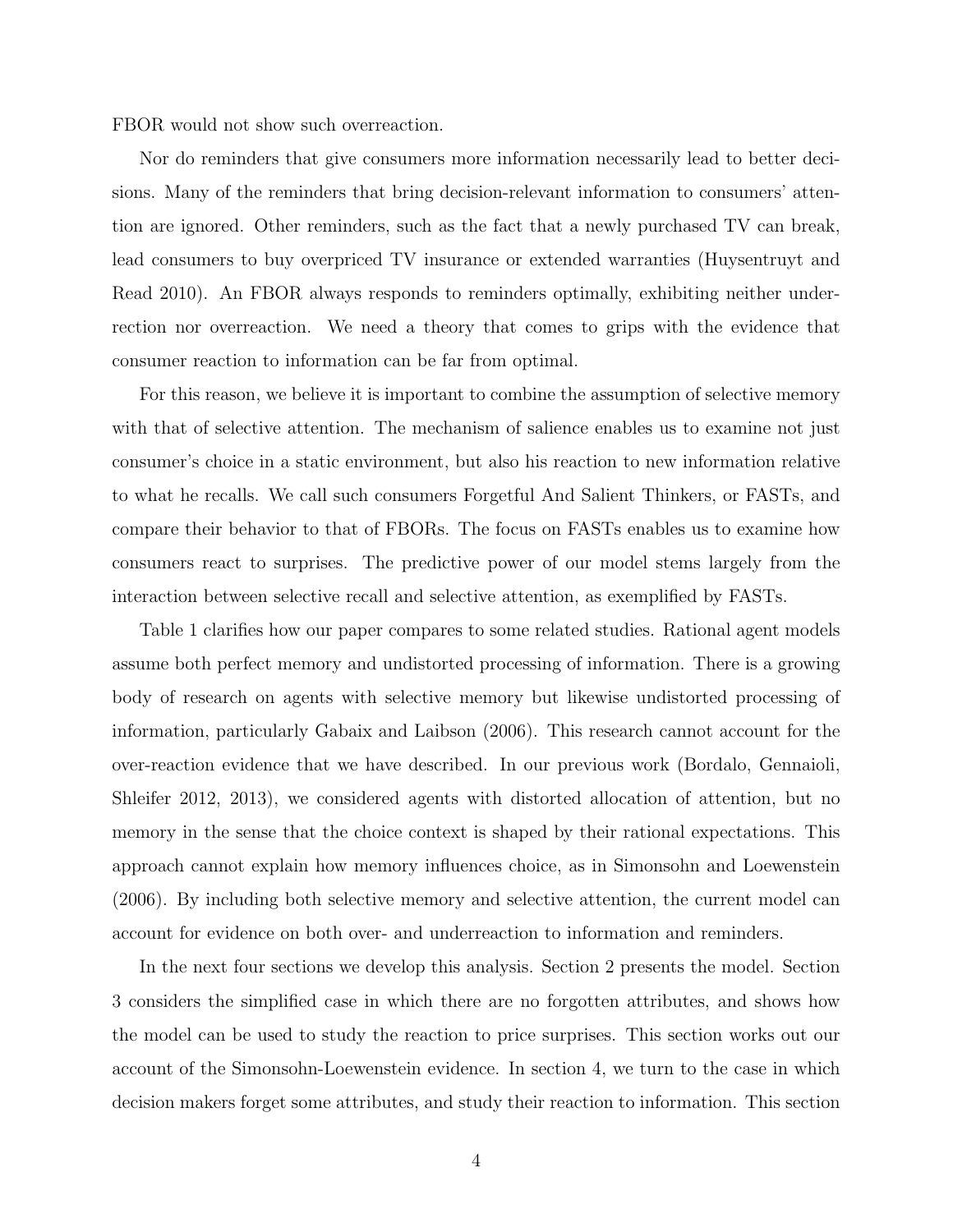|           | Memory    |                 |                       |
|-----------|-----------|-----------------|-----------------------|
| Attention |           | Perfect         | selective             |
|           |           |                 | FBOR                  |
|           | Perfect   | Rational Agent  | (Gabaix-Laibson 2006, |
|           |           |                 | Chetty at al. 2009)   |
|           | selective | Salient Thinker | FAST                  |
|           |           | (BGS 2013)      | (this paper)          |
|           |           |                 |                       |



shows the fundamental difference in how FBORs and FASTs react to information.

The following sections study the applications. Section 5 investigates the theory, and the growing evidence, on shrouding and unshrouding product attributes, and relates our work to Gabaix and Laibson and the extensive empirical literature that followed. Section 6 studies reminders, beginning with Chetty et al's work on taxes, and continuing with Karlan et al's (2014) work on savings. We also show how to adjust the normative analysis on consumer reaction to information when consumers are FASTs rather than FBORs.

Our paper is related to at least four broad strands of research in psychology and behavioral economics. We follow Kahneman (2011) in formulating the choice problem as beginning with a quick and automatic mental representation. Both recall and allocation of attention are fundamentally system 1 mechanisms. More specifically, in modeling memory we follow Kahneman and Miller's (1986) approach, in which a probe (here a choice set) recruits through imperfect recall "normal" instances of similar options, which like them we call the "evoked set." In turn, attention is allocated to those aspects of choice options that are salient or surprising in light of what comes to mind (BGS 2013).

Second, our paper is related to research on memory, particularly focusing on selective recall of attributes rather than of goods (Mullainathan 2002, Gennaioli and Shleifer 2010, Schwartzstein 2014). There is a growing literature on forgotten goods and actions, such as going to the gym or taking medication, and on how reminders work in that context (DellaV-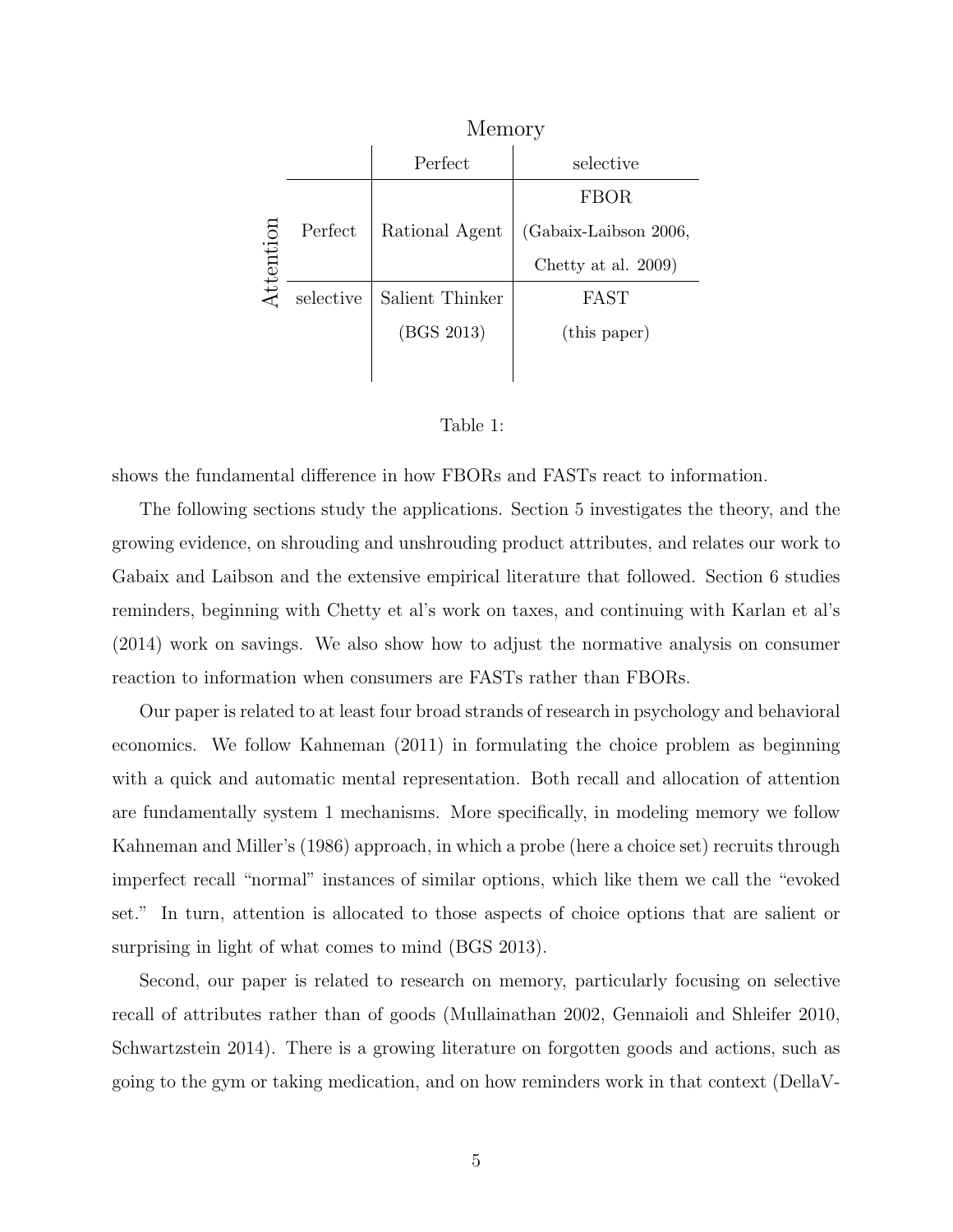igna and Malmendier 2006, Calzolari and Nardotto 2014, Vervloet et al 2012, Ericson 2014, Taubinsky 2014). We do not pursue this direction here. We model recall through the availability function, which captures the consumer's representation of the normal attributes for each good in the choice set. The availability function takes account of the objective frequency of attributes but also of the consumer's exposure to them, which allows incorporation of personal past experience with the good. By incorporating exposure into our model of recall, our work is related to research on anchoring and imprinting of past experience, including Tversky and Kahneman (1974), Gilboa and Schmeidler (1995), and Ariely et al (2003). Our formulation of recall in terms of the availability function enables us to make testable predictions as to what features of the choice options consumers take into account, as well as under- and overreaction to information.

Our formulation of recall and the choice context is related to a large literature on contextdependent choice and reference points in economics, most famously exemplified by Kahneman and Tverksy's (1979) Prospect Theory. Koszegi and Rabin (2006, 2007) substantially advanced this approach by observing that reference points are shaped by expectations, and imposed the assumption of rational expectations to close their model. Others have adopted the view that the reference point is given by recent personal experience, such as recent consumption (DellaVigna et al 2014). We explicitly model recall based in part on forwardlooking reality and in part on past experience. Although our formulation is less constraining, it still allows many empirical predictions. For example, it enables us to discuss reference points influenced by rents in a city a person is moving away from, a phenomenon difficult to account for in a forward looking framework. At the same time, in our model recall adjusts to new situations, and the true distribution of prices (even those not experienced personally) affects one's reference point.

Finally, our research is related to the rapidly growing literature on selective attention, and ex post allocation of attention. An early paper exploring how selective attention may distort choices (in ways that might mistakenly be attributed to biases in preferences) is Akerlof (1991). We follow the salience formulation of Bordalo, Gennaioli, and Shleifer; other papers in this area include Koszegi and Szeidl (2013), Gabaix (2014), and Bushong, Rabin and Schwartzstein (2014). The principal advance here is to present a model in which the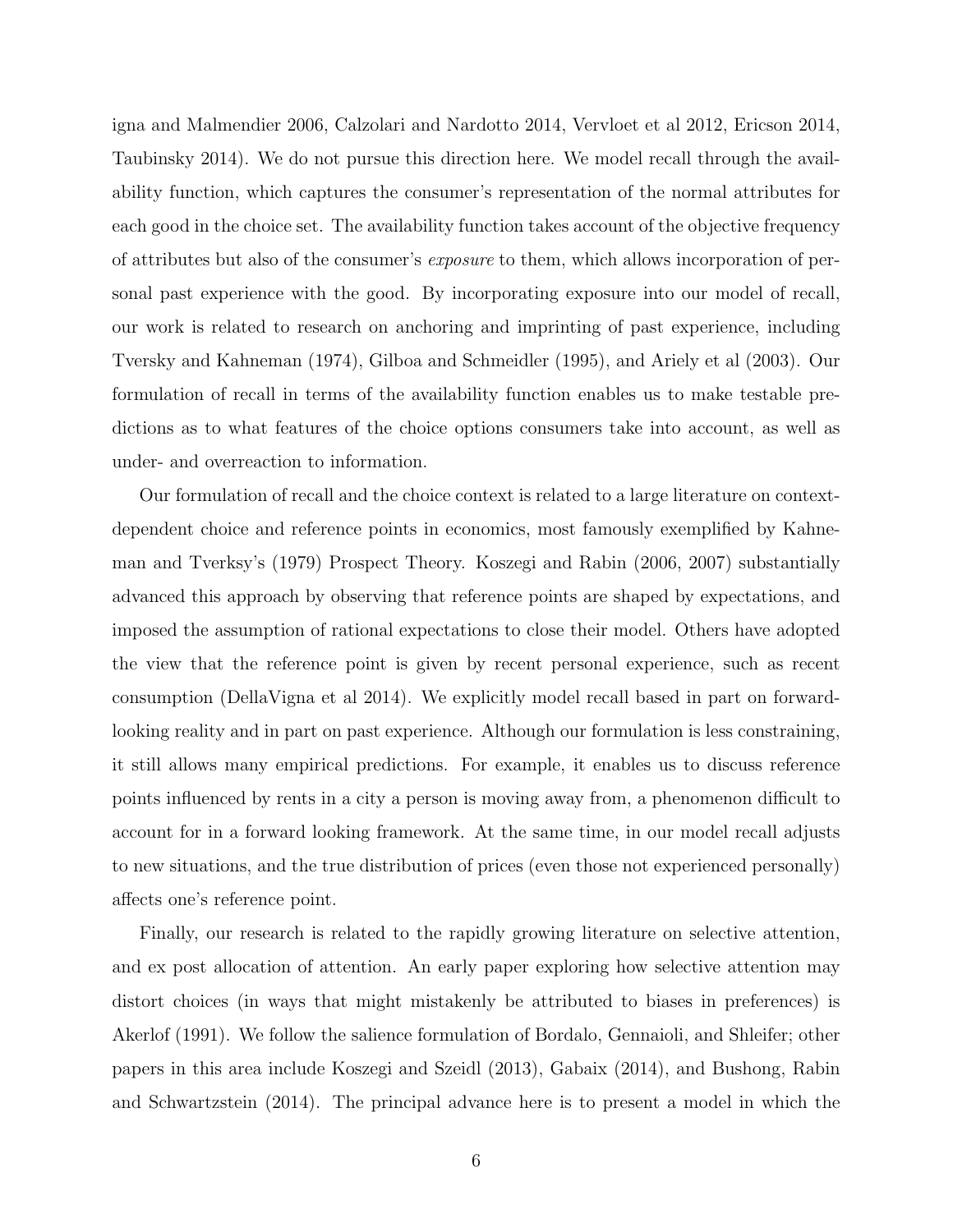representation of the problem comes from a combination of memory and attention, and to derive the implications of the interplay between the two.

We should clarify our use of terms, particularly the words "salience" and "attention". Chetty et al. (2009) and Schwartzstein (2014) use "salient" as a synonym for "remembered"', or attended to.<sup>1</sup> Here we distinguish recall from salience, and adopt for the latter the standard definition in Cognitive Psychology, namely that "salience refers to the phenomenon that when one's attention is differentially directed to one portion on the environment rather than to others, the information contained in that portion will receive disproportionate weighing in subsequent judgments" (Taylor and Thompson 1982). We thus refer to things related to memory as remembered, recalled or forgotten, and things that draw a disproportionate share of attention, conditional on what is remembered or observed, as salient.

## 2 The Model

## 2.1 Preferences

A consumer is in a choice situation (at a store, restaurant, etc.) in which he must select one of  $K > 1$  goods. A generic good k is characterized by quality  $q_k$ , upfront price  $p_k$  and a "shrouded" attribute  $f_k$ , where  $(q_k, p_k, f_k) \ge (0, 0, 0)$ . We call "shrouded" a non-visible price or quality dimension of the good. A rational consumer observes or recalls the entire choice set  $C = \{(q_k, p_k, f_k)\}_{k=1,\dots,K}$ , including the shrouded attribute, and picks the good maximizing his separable utility:

$$
\max_{k} \theta_1 q_k - \theta_2 p_k - \theta_3 f_k. \tag{1}
$$

The consumer's income is sufficiently high that his budget constraint does not bind. Different values of parameters  $(\theta_1, \theta_2, \theta_3)$  allow the model to capture different cases of interest:

•  $\theta_1 = \theta_2 = 1, \theta_3 = 0$ . There is no shrouded attribute, and goods are represented by

<sup>&</sup>lt;sup>1</sup>Schwartzstein (2014) considers limited memory in the context of a learning model. A consumer who forgets dimensions he believes have little predictive power for an outcome of interest fails to attend to these dimensions when learning from new data.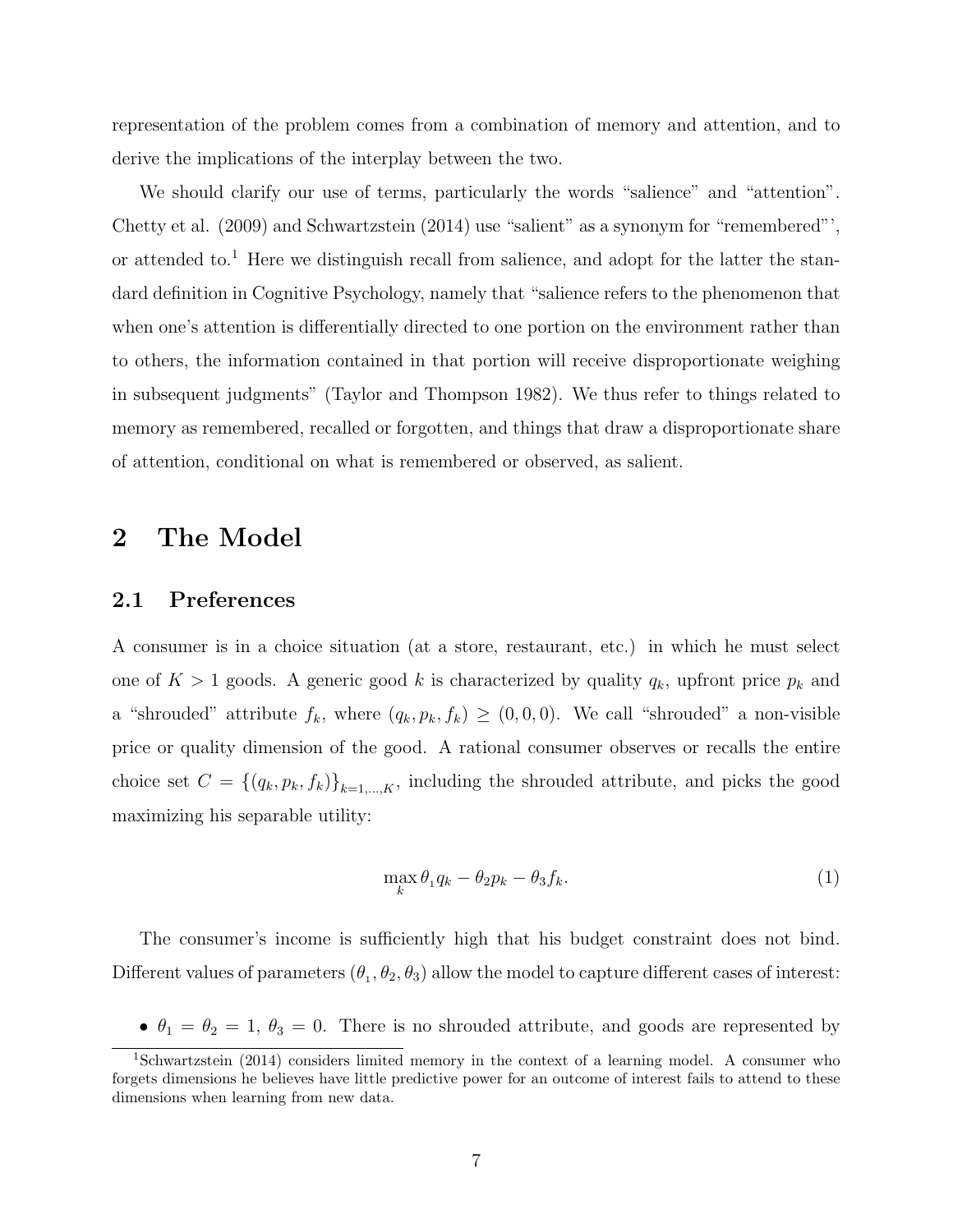quality-price vectors  $(q_k, p_k)$ , as in BGS (2013).

- $\theta_1 = \theta_2 = 1, \theta_3 > 0$ . Attribute  $f_k$  is a hidden cost. For instance, it could be the cost of replacing a printer's cartridge (Gabaix and Laibson 2006), a sales tax (Chetty et al 2009), or the overage fee in a cellphone contract (Grubb 2011). Parameter  $\theta_3$ captures the frequency or probability with which the cost is borne (e.g. the frequency of replacing a cartridge or of incurring overage fees).
- $\theta_1 \geq 0, \theta_2 = 1, \theta_3 < 0$ . Here  $f_k$  is a hidden quality component. For instance, if the good is a home appliance (e.g. a TV), then  $q_k$  is the utility of a TV in working order, while  $f_k$  denotes its low utility in case of breakdown. In this example,  $-\theta_3 = 1 - \theta_1$ reflects the probability that a breakdown occurs.

Attributes  $q, p$  and f could in principle be stochastic. For simplicity, we allow only the upfront price  $p_k$  to be stochastic, and assume that it is drawn from a (possibly degenerate) probability distribution  $\pi_{p_k}(p)$  defined in support  $X_p$ . This captures the fact that, at the moment of choice, consumers may face different upfront prices due to cost shocks, sales tactics, or location.<sup>2,3</sup>

Our consumer departs from the rational choice problem (1) due to the combination of selective recall and selective attention. Formally, our consumer follows a three-stage process: first, he observes the visible choice set  $C_v = \{(q_k, p_k)\}_{k=1,\dots,K}$ . For example, a consumer buying a TV observes different qualities and prices at a store.  $C_v$  acts as a probe for the consumer to recall information that will be relevant to his choice.

In the second stage the consumer i) retrieves from memory the prices that he considers "normal", and ii) may recall the shrouded attribute  $f_k$  (e.g. breakdown risk). In recalling the shrouded attribute, the consumer forms his perception of the choice set, which we denote

<sup>&</sup>lt;sup>2</sup>Distribution  $\pi_{p_1}(z)$  should be interpreted as being specific (i.e. conditional) to the choice situation faced by the consumer. For instance, consider the choice situation of buying bottled water: variations in supplier costs or location (e.g. a magazine stand or supermarket) lead to price variability  $\pi_{p_1}(z)$ . In contrast, buying a bottle of water to accompany a meal at a restaurant is a different need, in the sense that it primes the consumer to condition the price distribution on being at a restaurant, not at the supermarket.

<sup>3</sup>There is a difference between stochasticity in upfront price and other stochastic components of cost. Stochasticity in upfront price refers to different upfront price realisations that are possible ex ante, but whose realization is known at the time of purchase. In contrast, a shrouded cost  $f$  may be stochastic in the sense of being a potential future cost, whose realization is uncertain at the time of purchase.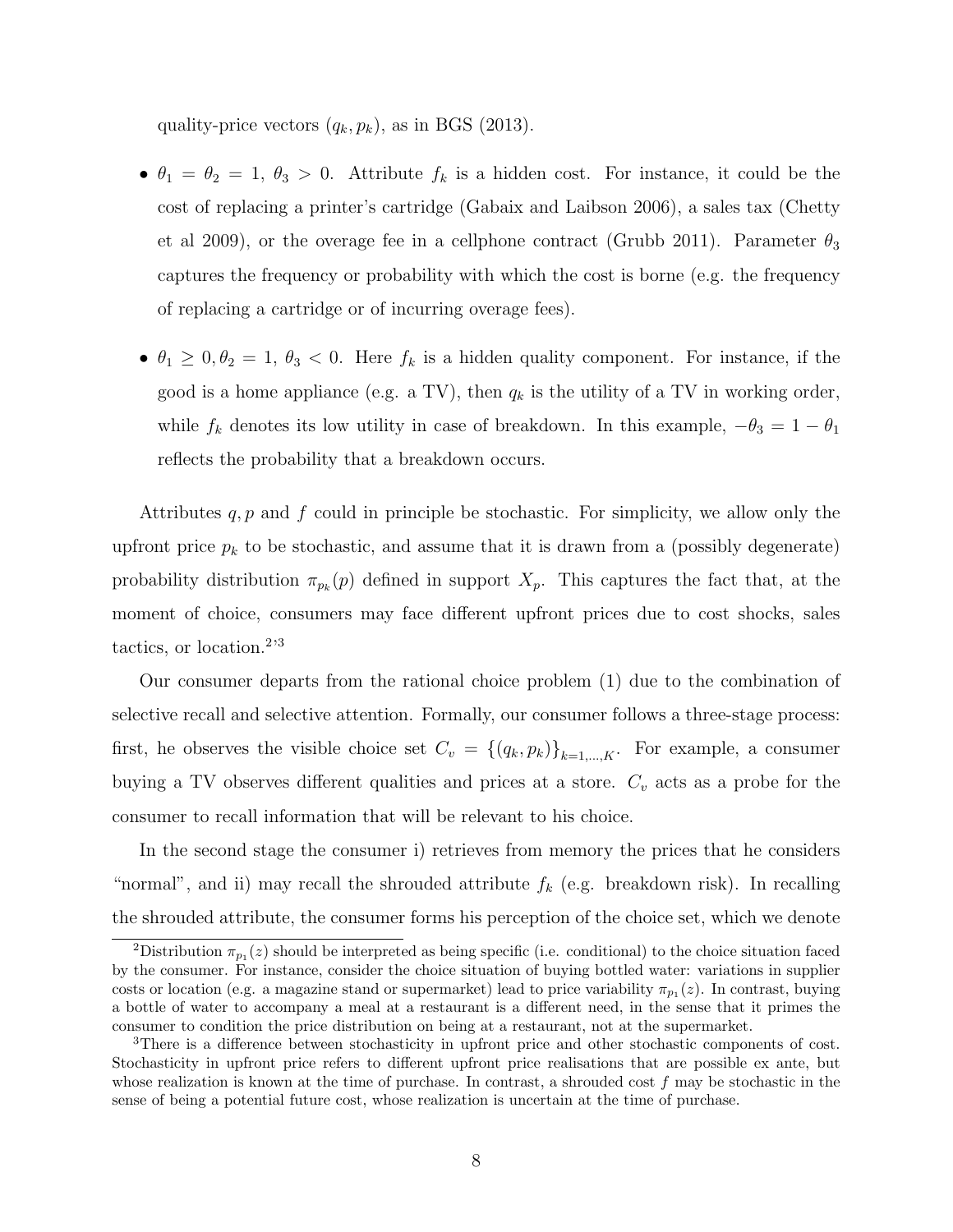$\tilde{C}$ . If the consumer does recall the hidden attribute, he includes it in his perceived choice set, which becomes the true choice set, namely  $\widetilde{C} = C = \{(q_k, p_k, f_k)\}_{k=1,\dots,K}$ . If the consumer does not recall the hidden attribute, his perceived choice set is the visible choice set,  $\widetilde{C}$  =  $C_v = \{(q_k, p_k)\}_{k=1,\dots,K}$ , and the shrouded attribute is neglected in choice.

In the third and final stage, the consumer evaluates the available goods, but his attention is selectively drawn to the attributes that are salient or stand out in the choice set, as well as relative to normal prices. As a consequence, selective recall sets the stage for two types of framing effects that shape the allocation of attention: i) those associated with reminding consumers of a previously neglected shrouded attribute  $f_k$ , and ii) those associated with observing a realized price  $p_k$  that is either very different or very close to the consumer's normal price  $p_k^n$ .<sup>4</sup>

#### 2.2 Imperfect Recall and the Evoked Set

At the recall stage, the consumer represents the choice set as C if he recalls the shrouded attribute f, and as  $C_v$  otherwise.<sup>5</sup> The consumer also recalls some of the price realizations for each good  $k$  in the choice set.

Formally, in each instance recall acts upon a set  $X$  of objects: upon the shrouded attributes, in which case  $X = \{f\}$ , and upon the price realisations of each good, in which case  $X = X_p$  is the common price support of goods in C. Each element  $x \in X$  is associated with an "availability" score  $a(\pi_x, e_x) \geq 0$  so that ease of recall increases with availability. Here,  $\pi_x$  is the objective frequency of element x in X: when recall acts on the space of shrouded attributes  $X = \{f\}$ ,  $\pi_x$  equals the frequency with which attribute f takes non-zero values, namely  $\pi_f = |\theta_3|$ . When recall acts on prices,  $X = X_p$ , where  $X_p$  is the price support, the relevant frequency for each possible price  $p \in X_p$  for good k is pinned down by the price distribution  $\pi_{p_k}$ .

The second argument in the availability function is the consumer's relative exposure  $e_x$ 

<sup>&</sup>lt;sup>4</sup>Stochasticity in q would allow for the second type of surprises to affect the salience of quality. The analysis of quality surprises is entirely analogous to that of price surprises. We thus suppress stochasticity in quality in order to reduce the number of cases that must be analyzed.

<sup>&</sup>lt;sup>5</sup>We assume that recall of attribute f applies equally to all goods in the choice set. While the ease of recall of attributes may in principle vary across goods (see below), it is realistic to assume that recalling an attribute for one good prompts consumers to consider that attribute for all goods in C.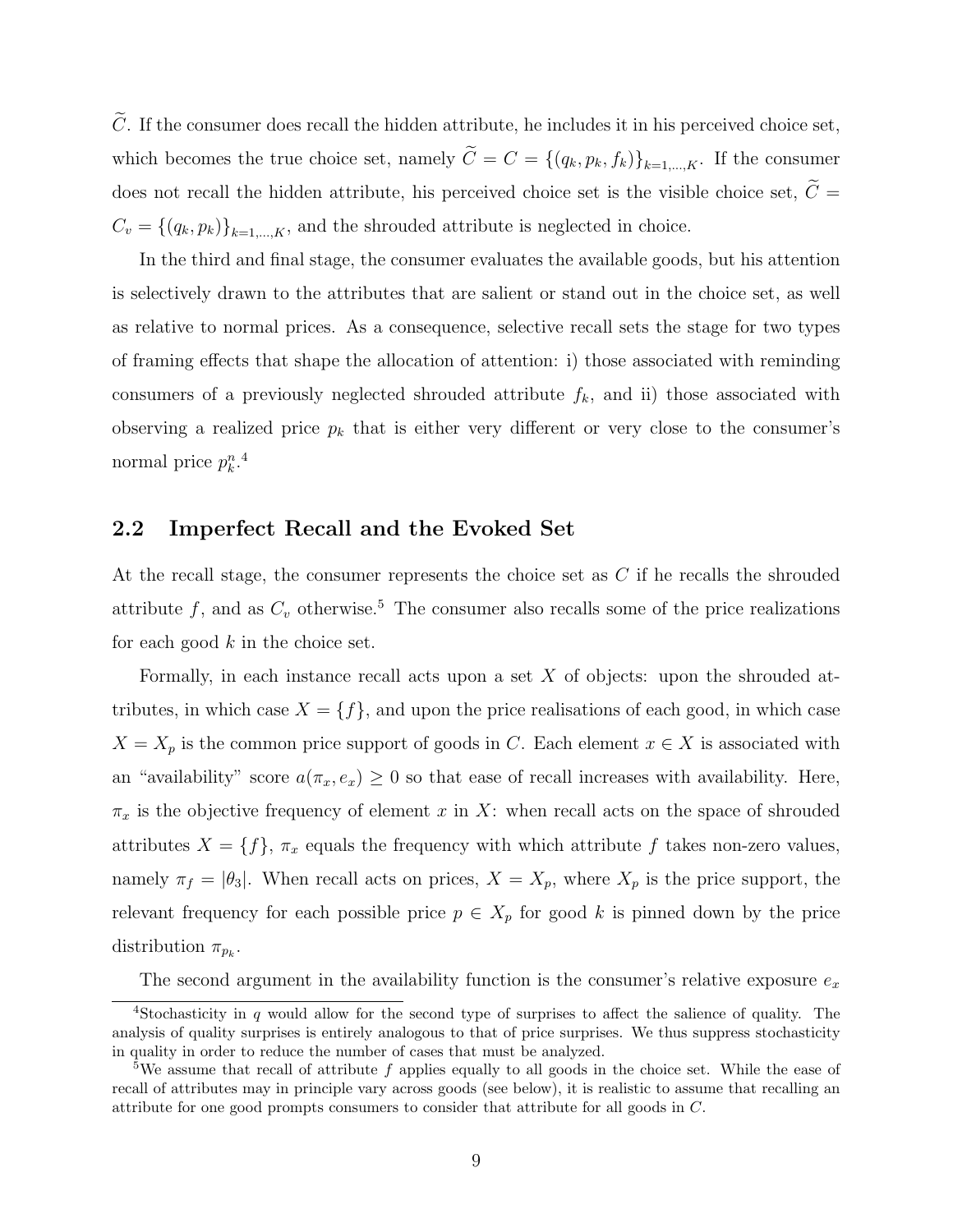to  $x \in X$ . Exposure captures the relative intensity of personal past observation, mental rehearsals, or reminders about  $x$  as a share of all instances in which the consumer thought about the good.

In line with existing work in memory research, we impose the following properties:

**Definition 1** The availability function  $a(\cdot, \cdot)$  is weakly increasing in both of its arguments,  $a_{\pi} \geq 0$  and  $\partial_{e} a \geq 0$ , and satisfies  $a(0,0) = 0$ ,  $a(1,1) = 1$ . If  $\partial_{e} a \equiv 0$  then  $a(\pi, e) = \pi$ .

An example of an availability function satisfying Definition 1 is  $a(\pi, e) = \alpha \pi + (1 - \alpha)e$ . Here,  $\alpha \in [0, 1]$  measures the strength of exposure in determining availability, and thus recall.

Both frequency and exposure are central ingredients in recall. The assumption that the availability of an element x increases in the consumer's exposure to x captures the idea that mental rehearsal of information facilitates its recall, consistent with a long tradition in Cognitive Psychology (Atkinson and Shiffrin 1969, Jacoby 2001) and with recent work in economics (Mullainathan 2002, Taubinsky 2014). It also implies that repeated exposure to an element x facilitates its recall, independently of its actual frequency or relevance, an idea that plays a role in advertising. Exogenous interventions such as reminders about shrouded attributes can also be conceptualized as increasing the consumer's exposure to them. In the field, exposure  $e_x$  can be measured as past personal experience of some realisations of x, as in Malmendier and Nagel's (2009) work on stock market returns, or by differential exposure to advertising. Critically, the role of past exposure implies that recall, and thus beliefs (see below), are at least in part backward looking.

The assumption that availability increases in objective probability  $\pi_x$  captures the idea that recall is also shaped by forward looking elements, in line with the use of information by a rational consumer: knowledge that a price realization or a cost contingency is likely to occur facilitates its recall. If the consumer goes to an upscale supermarket, he expects to face higher prices, even if he has limited past exposure to them.

We model recall as follows:

**Definition 2** There is an availability threshold  $a^* \in (0,1]$  such that the consumer recalls the subset  $X(a^*) \equiv \{x \in X : a(\pi_x, e_x) \geq a^*\}.$  To each  $x \in X(a^*)$  he associates the relative availability weight  $a(\pi_x, e_x) / \sum_{X(a^*)} a(\pi_y, e_y)$ .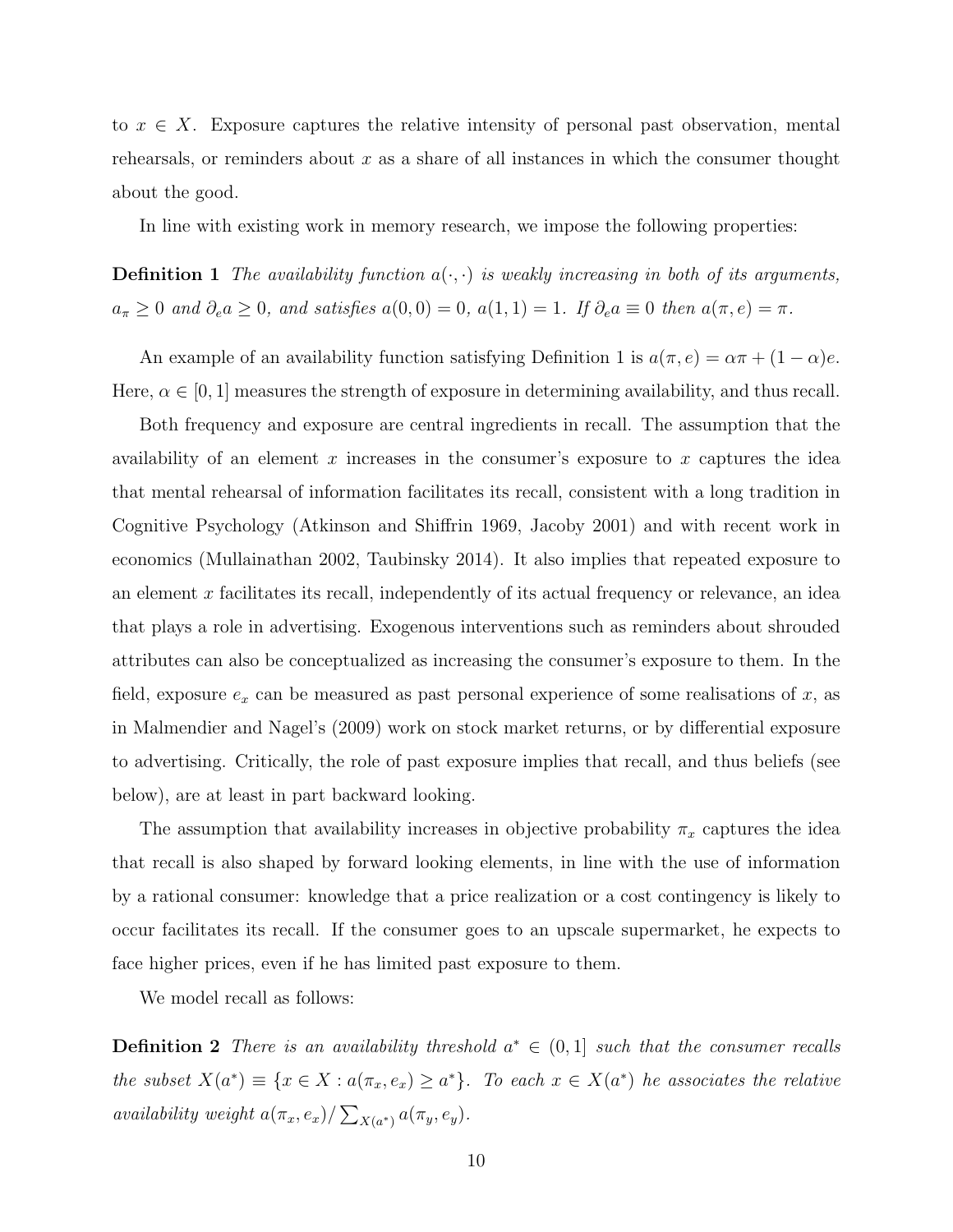This recall process nests several models used in previous work. The benchmark case of unlimited memory and rational expectations arises when recall satisfies two conditions: i) the availability threshold is not binding,  $a^* = 0$ , so that all elements in X are recalled, and ii) availability it is not affected by exposure,  $\partial_e a \equiv 0$ , so that recalled elements are weighted according to their objective frequency (since, from Definition 2 we then have  $a(\pi_x, e_x) = \pi_x$ for all  $x \in X$ ).

If exposure does not matter,  $\partial_e a \equiv 0$ , but memory is selective,  $a^* > 0$ , consumers may neglect some elements  $x$ , but have in mind the correct (conditional) distribution for the recalled elements in  $X(a^*)$ . Several recent papers use this likelihood-based model of recall (Gennaioli, Shleifer and Vishny 2012).<sup>6</sup> In this case, the less selective is recall (the lower is  $a^*$ ), the closer the consumer is to the benchmark of rational expectations. At the opposite extreme, where  $a^* > a(\pi_x, e_x)$  for all  $x \in X$ , so that nothing is recalled,  $X(a^*) = \emptyset$ , the consumer sees the visible attributes in  $C_v$  and fails to remember the shrouded cost or alternative prices, in line with the WYSIATI principle (Kahneman 2003).

Finally, if exposure does matter,  $\partial_e a > 0$ , departures from rational expectations also occur because individuals are swayed by personal experience. Attributes such as taxes which we experience indirectly may not be recalled, even if they are very likely. In the extreme case where  $a(\pi_x, e_x) \equiv a(e_x)$ , availability depends exclusively on past exposure, as in Mullainathan (2002) and Taubinsky (2014). In this case, a less selective recall process (lower  $a^*$ ) facilitates the recall of potentially irrelevant information, leading to larger departures from the rational expectations benchmark.

Both exposure and frequency are required to make sense of available evidence on recall. Consider the case of shrouded attributes: attribute f is recalled if  $a(\pi_f, e_f) > a^*$ , in which case  $X(a^*) = \{f\}$ , and forgotten otherwise, in which case  $X(a^*) = \emptyset$ . The presence of a threshold  $a^* > 0$  implies that information with low exposure or low frequency is forgotten. For instance, neglect of rare quality or price contingencies such as breakdown risk or overage fees can be due to their low probability  $\pi_f$ . A pure likelihood based recall process, however, cannot explain why consumers sometimes forget attributes that occur with certainty, such

<sup>&</sup>lt;sup>6</sup>Note a central difference from models of rational inattention, in which neglected information depends on the level of expected payoffs, and not on the likelihood alone.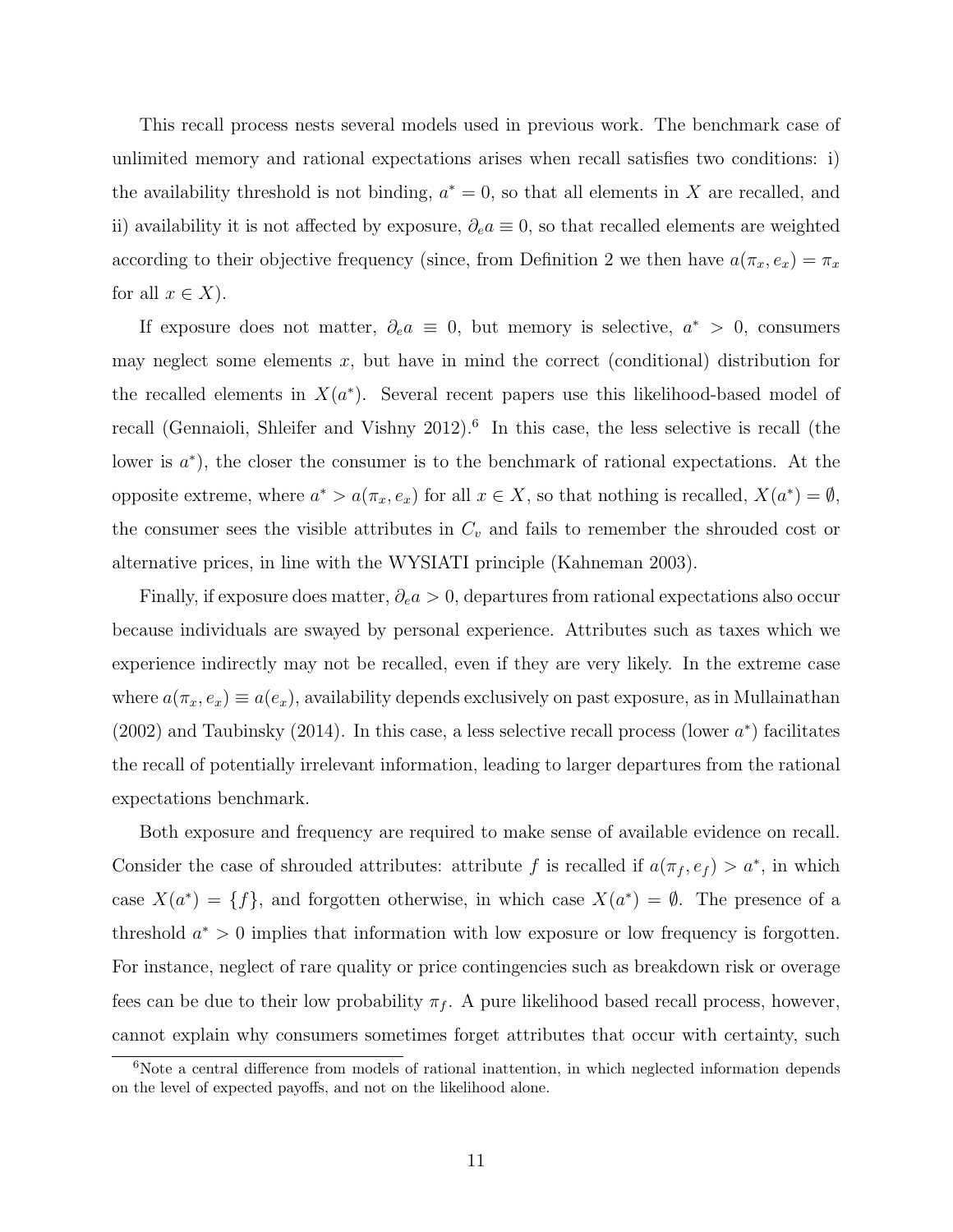as sales taxes or maintenance costs (e.g. replacing a printer's cartridge). Here,  $\pi_f = 1$ , but these attributes can still be forgotten because exposure is so low that  $a(1, e_f) < a^*$ . Likewise, attributes that receive higher exposure, for example through advertising or repeated rehearsal by the consumer, become more available.

The combination of frequency and exposure is also key in recall of price realisations. When they move to a less expensive city, consumers may recall some low prices, because they are more frequent there. At the same time, they also recall the higher prices they were exposed to in the past, even though these prices are not relevant to their current choice.

In light of the choice set  $\tilde{C}$  perceived by the consumer, recall of attributes and prices give rise to the consumer's "evoked set" as follows:

**Definition 3** Upon seeing the visible choice set  $C_v$ , the consumer recalls an evoked set consisting of goods at normal prices:

$$
\widetilde{C}(n) = \begin{cases}\n\left\{ (q_k, p_k^n, f_k) \right\}_{k=1,\ldots,K} & \text{if} \qquad a(\pi_f, e_f) \ge a^* \\
\left\{ (q_k, p_k^n) \right\}_{k=1,\ldots,K} & \text{otherwise}\n\end{cases}
$$

where normal prices are equal to:

$$
p_k^n = \begin{cases} \sum_{X_{p_k}(a^*)} p \cdot \frac{a(\pi_p, e_p)}{\sum\limits_{X_{p_k}(a^*)} a(\pi_p, e_p)} & if \quad X_{p_k}(a^*) \neq \emptyset \\ p_k & if \quad X_{p_k}(a^*) = \emptyset \end{cases}
$$

.

Following BGS(2013), we call  $\widetilde{C} \cup \widetilde{C}(n)$  the *choice context*. Selective recall shapes the representation of goods in the choice context in two ways: it may prune some utility carriers (if the shrouded attribute is not sufficiently available), and it may also prune which price realizations are considered when forming a norm for the purchase price.<sup>7</sup>

The normal price  $p_k^n$  combines all recalled prices, weighting each of them by its availability  $a(\pi_{p_k}, e_{p_k})$  (normalised by the total availability of recalled prices). When  $\partial_e a = 0$ , recalled prices are weighted by their true probabilities, and so the normal price is the conditional ex-

<sup>&</sup>lt;sup>7</sup>It is straightforward to extend the definition of normal attribute level to the case of hidden attributes.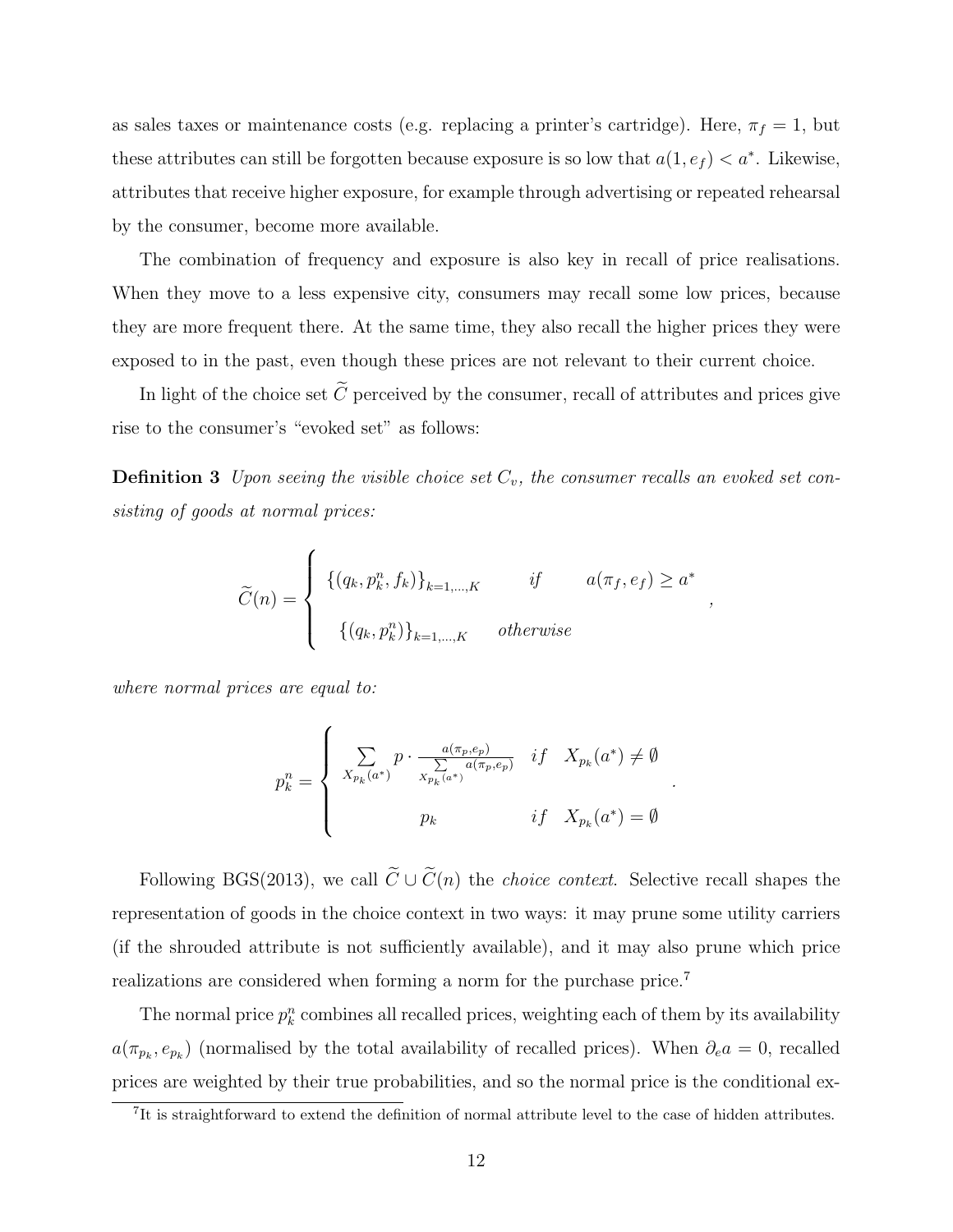pectation  $\mathbb{E}_{\pi_{p_k}}[p_k | p_k \in X_{p_k}(a^*)]$ . The difference between the price that is considered normal and the expected price in  $X_{p_k}(a^*)$  reflects the role of exposure in determining  $p_k^n$ . When no specific price is recalled  $(X_{p_k}(a^*) = \emptyset)$ , the current price is viewed as normal. In the absence of retrieved memories, the choice context is fully shaped by the choice set.

## 2.3 Choice Context and Salience

Following BGS (2013), we formalize selective attention by postulating that the consumer does not maximize his true utility in (1). Instead, he maximizes a perceived utility obtained by inflating for each good  $k \in \tilde{C}$  the weight attached to the attribute (quality, price, or shrouded) whose level is salient, in the sense of being furthest from the reference attribute levels in  $\widetilde{C} \cup \widetilde{C}(n)$ .

Our modelling here is identical to our prior work (BGS 2013). We define the reference level of an attribute as the average value of that attribute in the choice context  $\widetilde{C}\cup\widetilde{C}(n)$ . The reference quality, price and shrouded attribute are thus respectively given by  $\bar{q} = \sum_{k \in C} \frac{q_k}{K}$  $\frac{q_k}{K},$  $\overline{p}=\sum_{k\in C}$  $p_k^n + p_k$  $\frac{f_k^k + p_k}{2K}$  and  $\overline{f} = \sum_{k \in C} \frac{f_k}{K}$  $\frac{f_k}{K}$  .

Salience is measured by a function  $\sigma(.,.),$  such that the salience of price  $p_k$  for good k is  $\sigma(p_k, \overline{p})$ , that of quality  $q_k$  is  $\sigma(q_k, \overline{q})$  and that of the shrouded attribute  $f_k$  is  $\sigma(f_k, \overline{f})$ . The salience of an attribute increases in its *proportional distance* from its reference level. Formally,  $\sigma(\cdot, \cdot)$  satisfies ordering and homogeneity of degree zero. According to ordering, if an interval  $[x, y]$  is contained in an interval  $[x', y']$ , then  $\sigma(x, y) < \sigma(x', y')$ . According to homogeneity of degree zero,  $\sigma(\alpha x, \alpha y) = \sigma(x, y)$  for any  $\alpha > 0$ , with  $\sigma(0, 0) = 0$ .<sup>8</sup>

Let  $r_{v_k}$  be the salience ranking of attribute v for good k in the perceived choice set

<sup>8</sup>Ordering and homogeneity of degree zero of the salience function imply that the salience of a good's quality is an increasing function of the percentage difference between the good's quality and the average quality in the choice context, and similarly for price (see BGS 2013). In particular, consumers have diminishing sensitivity to attribute differences: increasing the prices of both goods by a uniform amount  $\epsilon$  makes prices weakly less salient,  $\sigma(p_k + \epsilon, \overline{p} + \epsilon) \leq \sigma(p_k, \overline{p})$  for  $k = 1, 2$ , and strictly so when  $p_k \neq \overline{p}$ . This property is consistent with Weber's law of sensory perception.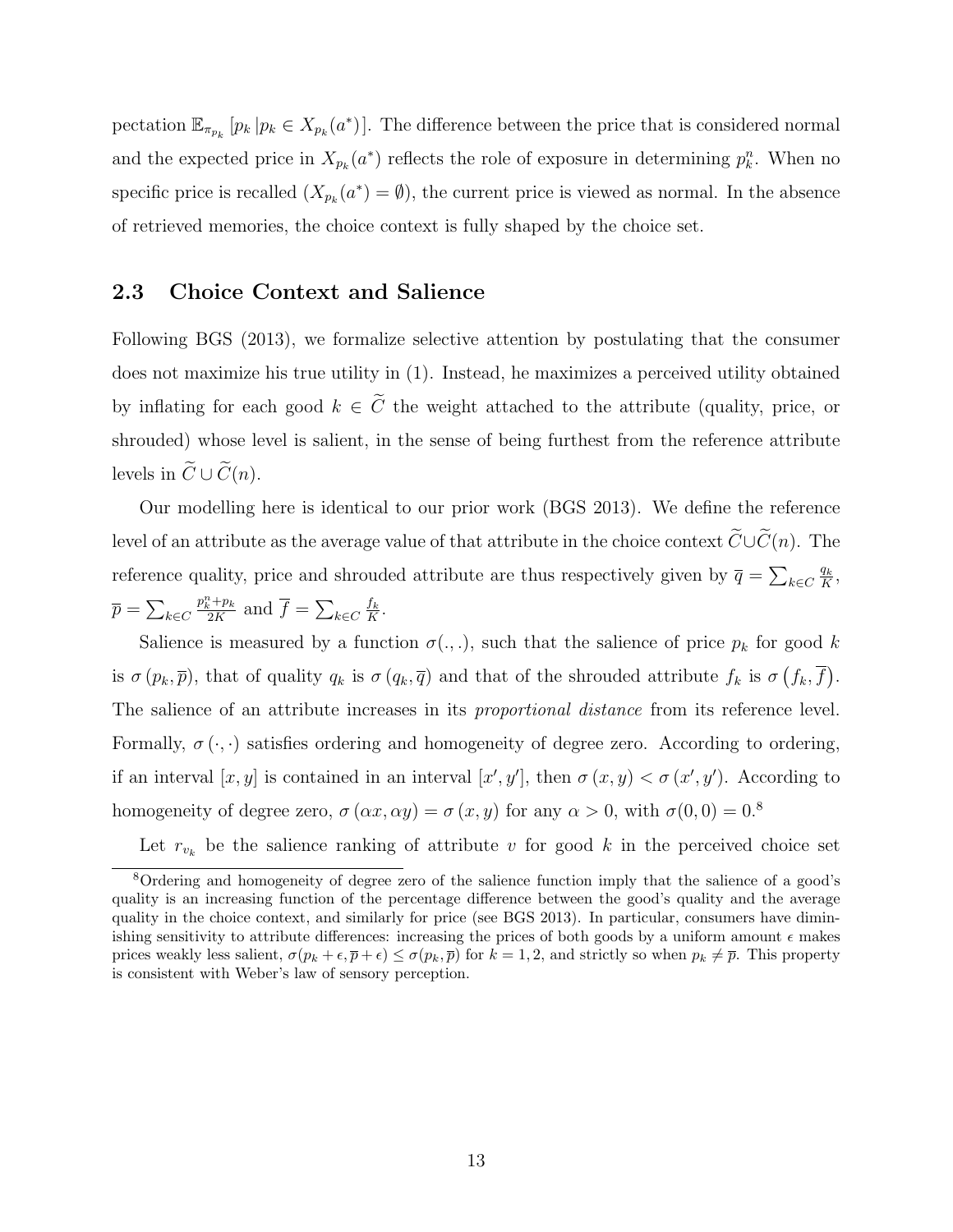$\widetilde{C} \cup \widetilde{C}(n)$ . Then, the salient thinker's perceived utility from good k is:

$$
u^{S}(q_{k}, p_{k}, f_{k}|\widetilde{C}\cup \widetilde{C}(n)) = \begin{cases} b_{vk} [\theta_{1}\delta^{r_{q_{k}}}q_{k} - \theta_{2}\delta^{r_{p_{k}}}p_{k}] & \text{if } \widetilde{C} = C_{v} \\ b_{k} [\theta_{1}\delta^{r_{q_{k}}}q_{k} - \theta_{2}\delta^{r_{p_{k}}}p_{k} - \theta_{3}\delta^{r_{f_{k}}}f_{k}] & \text{if } \widetilde{C} = C \end{cases}
$$
(2)

Less salient dimensions are discounted by  $\delta \in [0,1]$  relative to more salient dimensions. (The positive constants  $b_{vk}$  and  $b_k$  are such that the sum of the absolute values of attribute weights stays constant)<sup>9</sup>. In the case of goods  $(q_k, p_k)$  with one quality and one price dimensions, we have

$$
u^{S}(q_{k}, p_{k}|C \cup C(n)) = \begin{cases} \frac{2}{1+\delta} [q_{k} - \delta p_{k}] & \text{if } \text{ quality } q_{k} \text{ is salient} \\ \frac{2}{1+\delta} [\delta q_{k} - p_{k}] & \text{if } \text{ price } p_{k} \text{ is salient} \\ q_{k} - p_{k} & \text{if } \text{ equal salience} \end{cases}
$$
(3)

The consumer picks in  $\tilde{C}$  his preferred good  $k^* = \operatorname{argmax}_{k \in \tilde{C}} u^S(q_k, p_k, f_k | \tilde{C} \cup \tilde{C}(n))$ . In this analysis, parameter  $\delta$  plays a key role. When  $\delta = 1$ , the consumer does not pay disproportionate attention to salient dimensions. We call such a consumer an FBOR: Forgetful But Otherwise Rational. An FBOR may be surprised after seeing an unusual price but his behavior is not swayed by the surprise; he continues to choose by maximizing his undistorted utility function (1). When an FBOR observes all relevant product attributes, he behaves like a fully rational consumer.

When  $\delta$  < 1, our consumer is FAST: Forgetful And Salient Thinker. The allusion to Kahneman (2011)'s system 1 thinker is not accidental. FAST reacts to available information by paying disproportionate attention to salient data. Surprises from unusual price realizations may relocate his focus of attention to quality or price. The effects of salience becomes stronger the smaller is  $\delta$ . As we show in the following sections, the interaction between selective memory and selective attention of FASTs can account for field and experimental evidence of over- and under-reaction to information that cannot be accounted for with only the selective recall of FBORs.

<sup>9</sup>Formally,  $b_{vk} = (\theta_1 + \theta_2)/(\theta_1 \delta^{r_{q_k}} + \theta_2 \delta^{r_{p_k}})$  and  $b_k = (\theta_1 + \theta_2 + |\theta_3|)/(\theta_1 \delta^{r_{q_k}} + \theta_2 \delta^{r_{p_k}} + |\theta_3| \delta^{r_{f_k}})$ .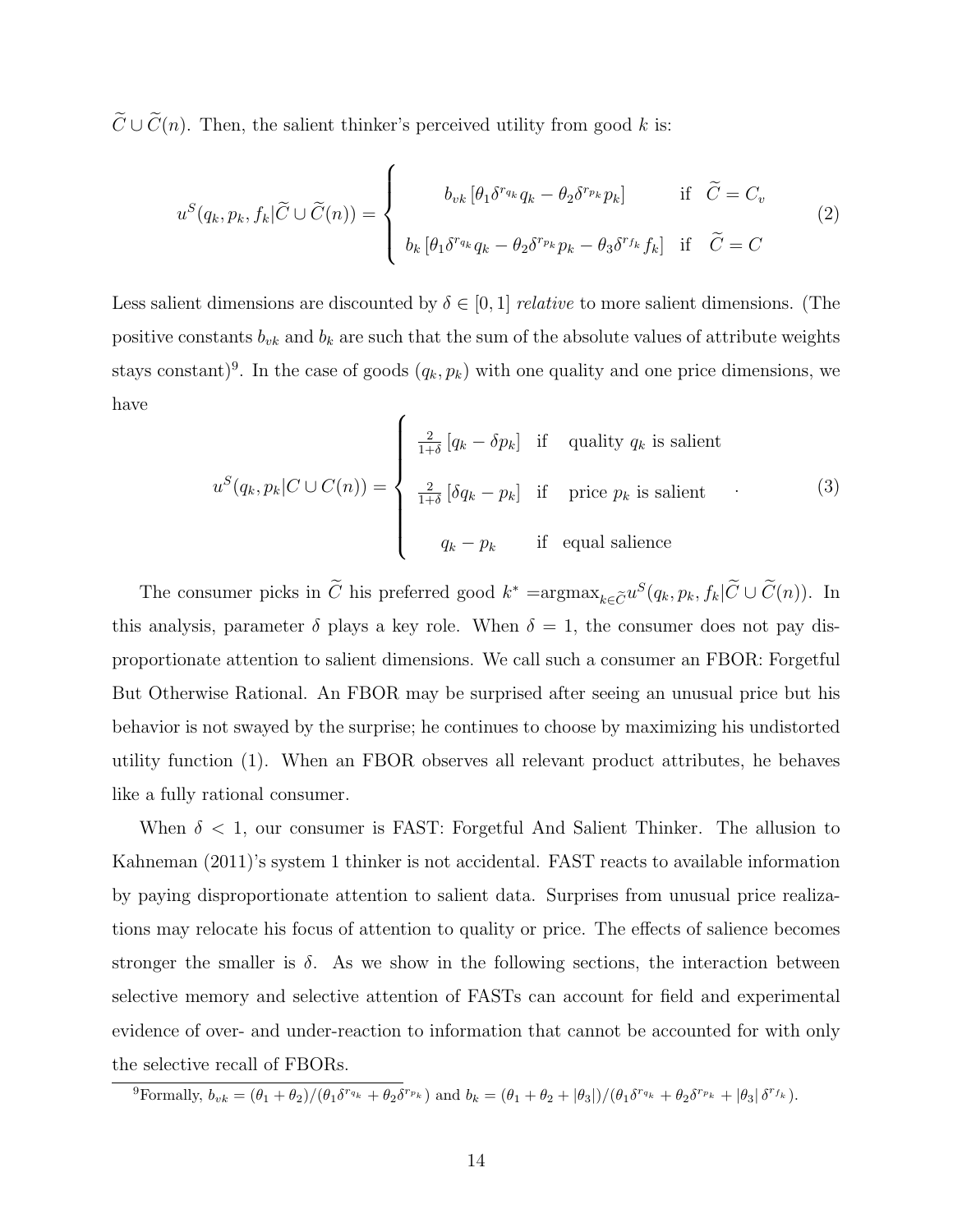#### 2.4 Discussion

In our model, consumers pay disproportionate attention to salient aspects of their choice context. Relative to our previous work, the new ingredient is that the choice context is partially determined by consumer recall. Specifically, i) consumers may fail to consider some attributes, and ii) among the attributes that are top of mind, salience is measured relative to a reference level that is shaped by the choice set as well as by recalled normal prices. The role of recall in shaping context is modelled through the Evoked Set  $C(n)$ . This captures a longstanding idea in psychology: objects or events serve as cues that trigger consumer recall of their "normal" versions, in turn influencing judgments and choices (Kahneman and Miller 1986).

We introduce this idea into an economic model of decision making. In so doing, we offer a new memory-based approach to modeling reference points. Because reference prices incorporate normal prices, they are shaped by availability and hence by both frequency and exposure. As a consequence, reference points in our model combine forward looking elements (frequent prices), with backward looking elements (past prices with high exposure), and thus include personal experience but may in principle also include observations of others' experiences. In a steady state where exposure is equal to frequency,  $e_x = \pi_x$ , normal (and thus reference) prices are identical or close to rationally expected prices, in the spirit of Koszegi and Rabin (2006).<sup>10</sup> When however there is an abrupt change in the environment (i.e. a person moves from one city to another),  $e_x \neq \pi_x$ , and reference prices deviate from rational expeectations, incorporating backward looking aspects. This approach can provide a unified and potentially testable model of reference prices, based on the psychology of availability.

Reference attributes shape valuation by determining which attribute is salient for each good. To formalize this mechanism in a tractable and disciplined way, we have made several modelling choices that we now discuss.

The recall process encoded in the availability function  $a(\pi, e)$  incorporates four main

<sup>&</sup>lt;sup>10</sup>When  $e_x = \pi_x$ , if memory is unlimited  $(a^* > 0)$ , normal prices are equal to rationally expected prices provided the availability function is homogeneous of degree one, namely  $a(k\pi_x, ke_x) = ka(\pi_x, e_x)$  for any  $k > 0$ . We discuss elsewhere (BGS 2013), our reference point is pinned down by the choice environment, and not by expected consumption as in Koszegi and Rabin (2006).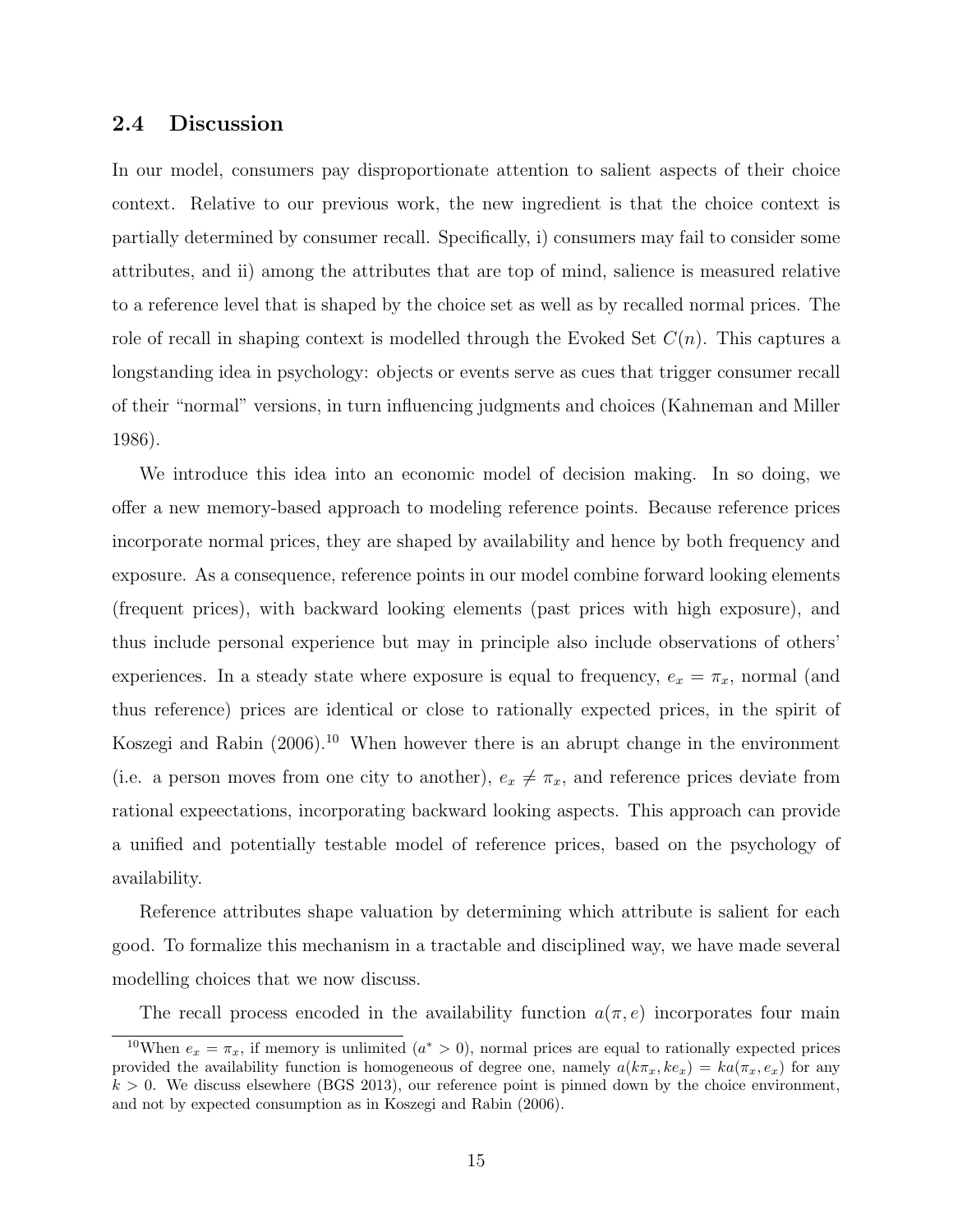simplifying assumptions. First, we do not allow for memory inhibition, whereby recall of an object crowds out the recall of other objects. Inhibition is an important feature of recall, but it is not important for our results, so we abstract from  $it^{11}$ . Second, selective recall truncates away the least available memories. We could allow for a smoother discounting of low availability types, but it seems realistic to assume that consumers fail to recall everything. In fact, this feature allows for forgotten attributes. Third, the model does not capture recall based on the representativeness heuristic, which is important in reality (Kahneman and Tversky 1973). Based on our prior work, we view representativeness as a mechanism suited to describe contrasting probabilistic hypotheses (GS 2010) or situations/social groups (BGS 2014). Finally, our model is static, and so disregards the effect of recency on availability.<sup>12</sup>

A second set of assumptions concerns the formation of the evoked set and the reference prices. The model assumes that recalled prices are weighted by using their relative availability, in line with Tversky and Kahneman (1973). Availability based weighting allows both frequency and exposure to affect normal prices. When moving to a less expensive city, the consumer adjusts his normal price downward, but this adjustment might be insufficient. As a result of this averaging process, the normal price need not be among the recalled prices. Our results hold qualitatively for more general assumptions on the averaging of recalled prices.

With respect to the reference point, we extend Bodner and Prelec (1994) in assuming that the reference level of an attribute is its average level, or " centroid", in the broader context  $\widetilde{C} \cup \widetilde{C}(n)$ . That is, the reference point aggregates information from the choice set as well as from memory. This is consistent with both adaptation theories of the reference point (in which past or expected prices set the reference) and with context effects of the choice

$$
a(\pi_x, e_x) \ge a^*, \ \sum a(\pi_x, e_x) \le a^{**}.
$$

The second constraint captures inhibition, for it implies that recall of a highly available items crowds out recall of less available items.

<sup>&</sup>lt;sup>11</sup>Because in our model exposure is measured as a frequency, it features some memory inhibition: increasing exposure to one price decreases exposure, and availability, of other prices. The model could be extended to also feature a more conventional form of memory inhibition by adding the constraint that the total availability of recalled elements cannot exceed a threshold  $a^{**} > a^*$ , namely the set of recalled elements consists of the set  $X(a^*, a^{**})$  of the most available elements  $x \in X$  such that:

<sup>&</sup>lt;sup>12</sup>Recency effects have been shown to affect learning and shape beliefs (Hogarth and Einhorn 1992, Baucells, Weber and Welfens 2011), and are likely of central importance for advertising and the effect of reminders, see Ericsson (2014), Taubinsky (2014). While we do not model it here, we note that the current framework could easily be extended to incorporate recency effects in the availability function.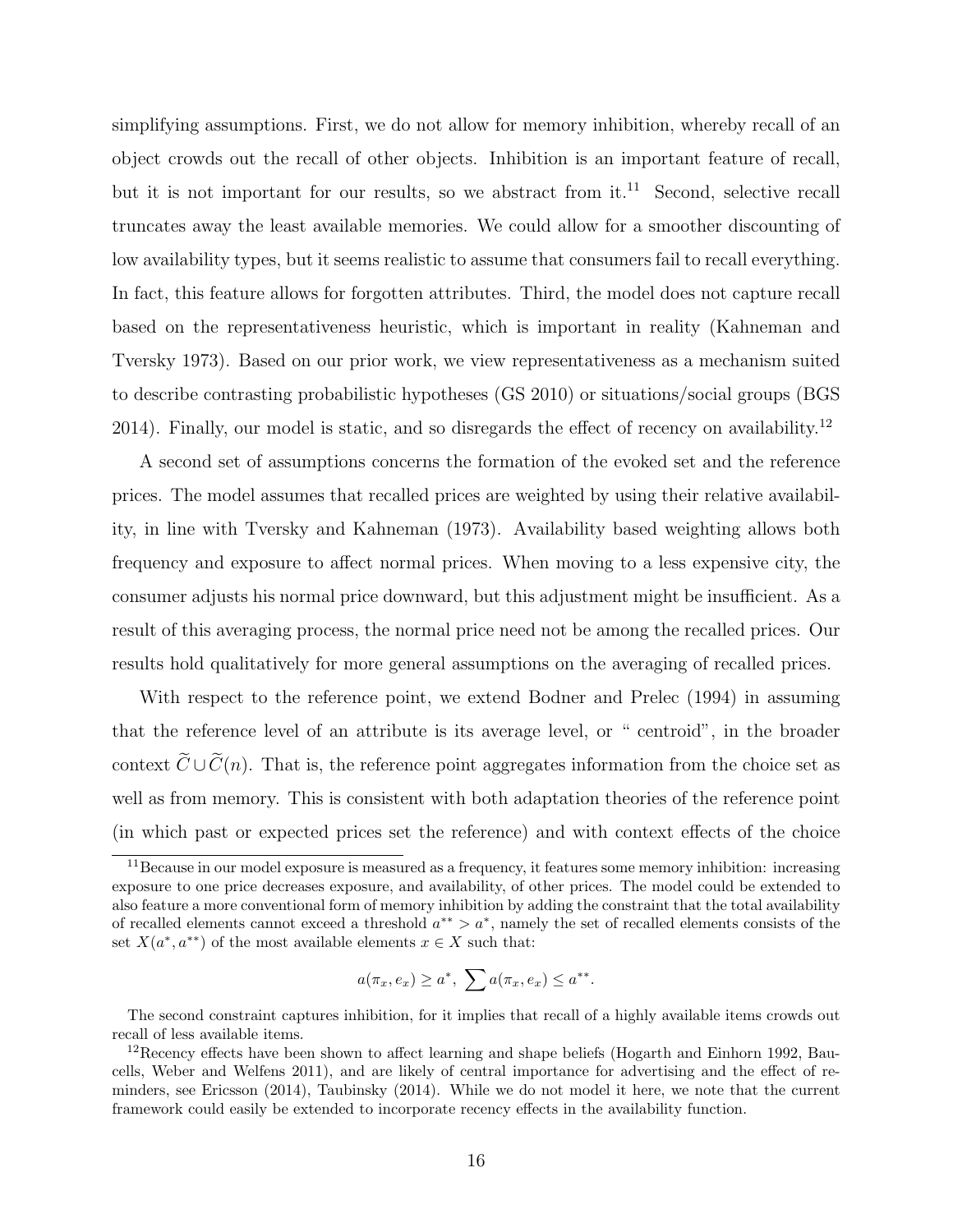set itself (as typified by the decoy effect). This approach does not explicitly link reference points to expectations, even though the psychological notions of normal price and expected price are closely related. We leave this question for future work.

Finally, our model describes choice settings in which consumers actively consider a (typically small) number of possible alternatives that are relevant to their needs, and which can in principle be known to the modeler. This notion of choice set is related to that of consideration sets in the marketing literature (Shocker et al. 1991). A significant literature in marketing and economics has explored the formation of consideration sets both empirically (Nedungadi 1990) and theoretically, due to consumers' cognitive limitations (Hauser and Wernerfelt 1990, Roberts and Lattin 1991), or to manipulation by firms (Eliaz and Spiegler 2011). We do not endogenize choice sets in this paper, although this is an important direction for future research.

## 3 Availability, Normal Prices and Choice

We now illustrate our model in the simplest setting in which there are only two product attributes, quality and price, and  $\theta_1 = \theta_2 = 1$  and  $\theta_3 = 0$  in Equation (1). Both quality and price are visible attributes. Thus, selective memory only affects price expectations, which in turn shape the consumer's attention.

We frame the problem in the context of Simonsohn and Loewenstein (2006)'s findings, namely that, controlling for observables including income, US movers coming from more expensive cities rent more expensive apartments than those coming from cheaper cities and vice versa. Relatedly, Simonsohn (2006) documents that commuting times of movers to cities tend to be biased towards those of the city of origin.

These papers provide field support for what Simonson and Tversky (1992) called "background context effect", whereby choice sets encountered at the beginning of an experiment affect subjects' subsequent choices.<sup>13</sup> This phenomenon is related to the widely documented

<sup>13</sup>In their experiment, subjects choose between computers differentiated in terms of memory and price. The marginal price of computer memory is given implicitly by the variation in choice set along the price and memory dimensions, and can be high, intermediate or low. Subjects who were first exposed to a choice set in which the implied price of memory is high subsequently choose to purchase more memory in the intermediate-price setting than do subjects who were first exposed to a low-price setting.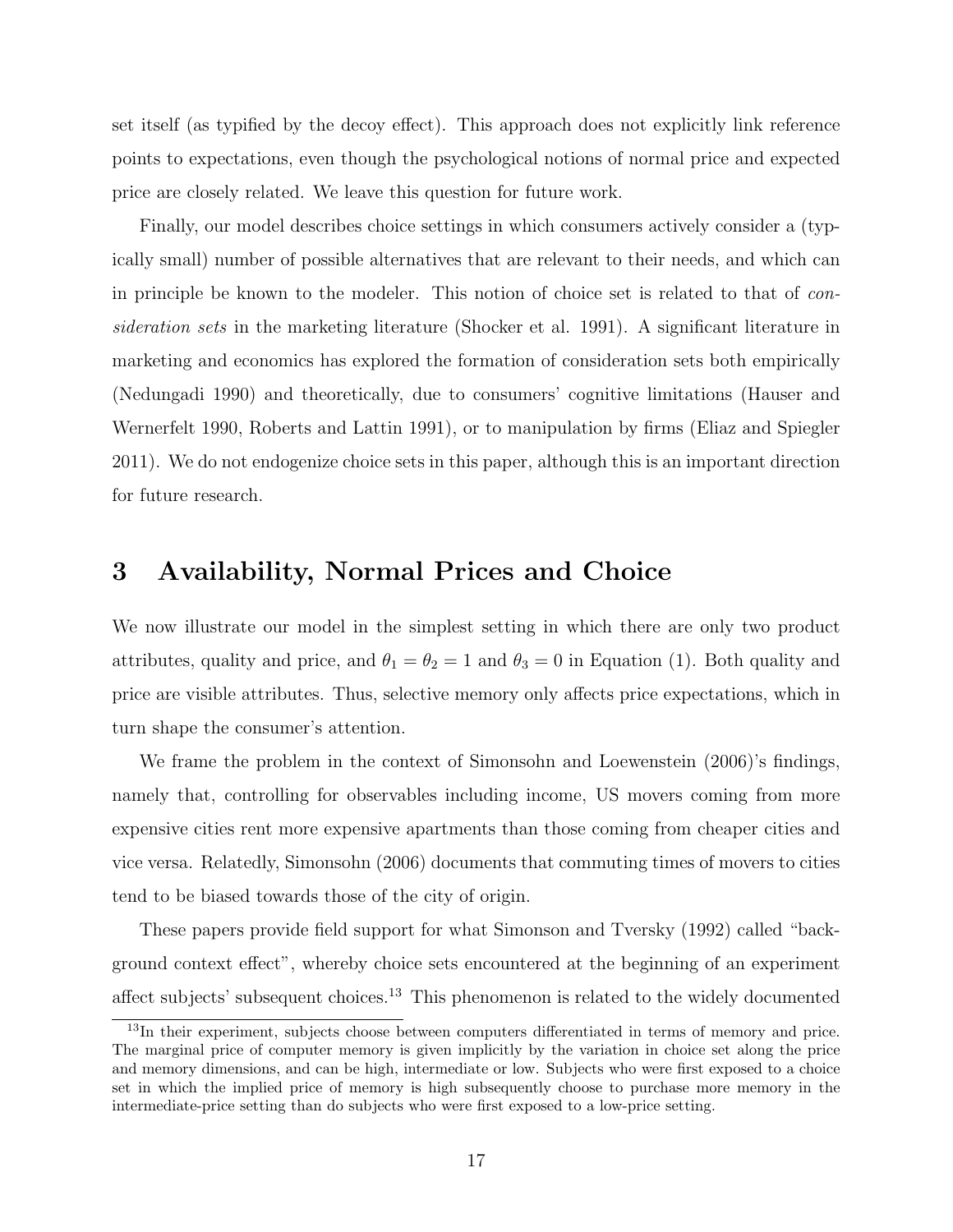contrast effects within the choice set, but is distinct because contrast is shaped by memories. In our model, the interaction between memory and attention produces background context effects: consumers think about features of earlier choice sets (i.e., prices), which in turn shape what they attend to in the current situation, and affect their choices.

## 3.1 Normal Prices and Choice

A consumer is looking to rent an apartment in  $Pit$  (for Pittsburgh). There are apartments of two qualities,  $q_1 > q_2$ , at prices  $p_1 > p_2$ , so  $C = \{(q_1, p_1), (q_2, p_2)\}\$ . Assume that a rational consumer is willing to rent and is indifferent between the two apartments, namely  $q_1 - p_1 = q_2 - p_2 > 0$  (which also implies that  $q_1/p_1 < q_2/p_2$ ). This is a convenient simplification, but the analysis is more general (see Appendix 1).

Faced with the choice set C, the consumer recalls an evoked set  $C(n) = \{(q_1, p_1^n), (q_2, p_2^n)\},\$ which includes the apartments at the prices he considers normal. Suppose that normal prices display a parallel shift with respect to actual prices, namely they satisfy  $p_k^n = p_k + \Delta^n$ , for  $k = 1, 2$ , where  $\Delta^n > -p_2$ . When  $\Delta^n > 0$  the consumer views the current average rent as below normal. When  $\Delta^n < 0$  the consumer views the current average rent as above normal. Normal prices are taken as given for now; we endogeneize them in section 3.2.

The consumer's view on normal prices renders the evoked set, and thus the choice context, consumer specific. The reference quality is  $\bar{q} = (q_1 + q_2)/2$  and the reference price is  $\bar{p} =$  $(p_1+p_2+\Delta^n)/2$ . For this consumer, then, the quality of apartment  $k=1,2$  is salient relative to its rental price if and only if:

$$
\sigma\left(q_k, \frac{q_1+q_2}{2}\right) > \sigma\left(p_k, \frac{p_1+p_2+\Delta^n}{2}\right). \tag{4}
$$

Whether the consumer sees the quality or the price to be salient for a given apartment depends on how the apartment's rent compares to the reference rent  $\bar{p}$  in the choice context  $C \cup C(n)$ . In turn, this depends on the average normal rent perceived by the consumer.

According to our model, this result requires that the consumer puts some weight on the prices of the first stage when constructing the "normal" price for the second stage. This is consistent with our specification as long as the first price lies in the support of the price distribution for the second stage. More generally, the result obtains in a straightforward way if the normal price is the availability-weighted (instead of the frequency-weighted) average of prices that come to mind.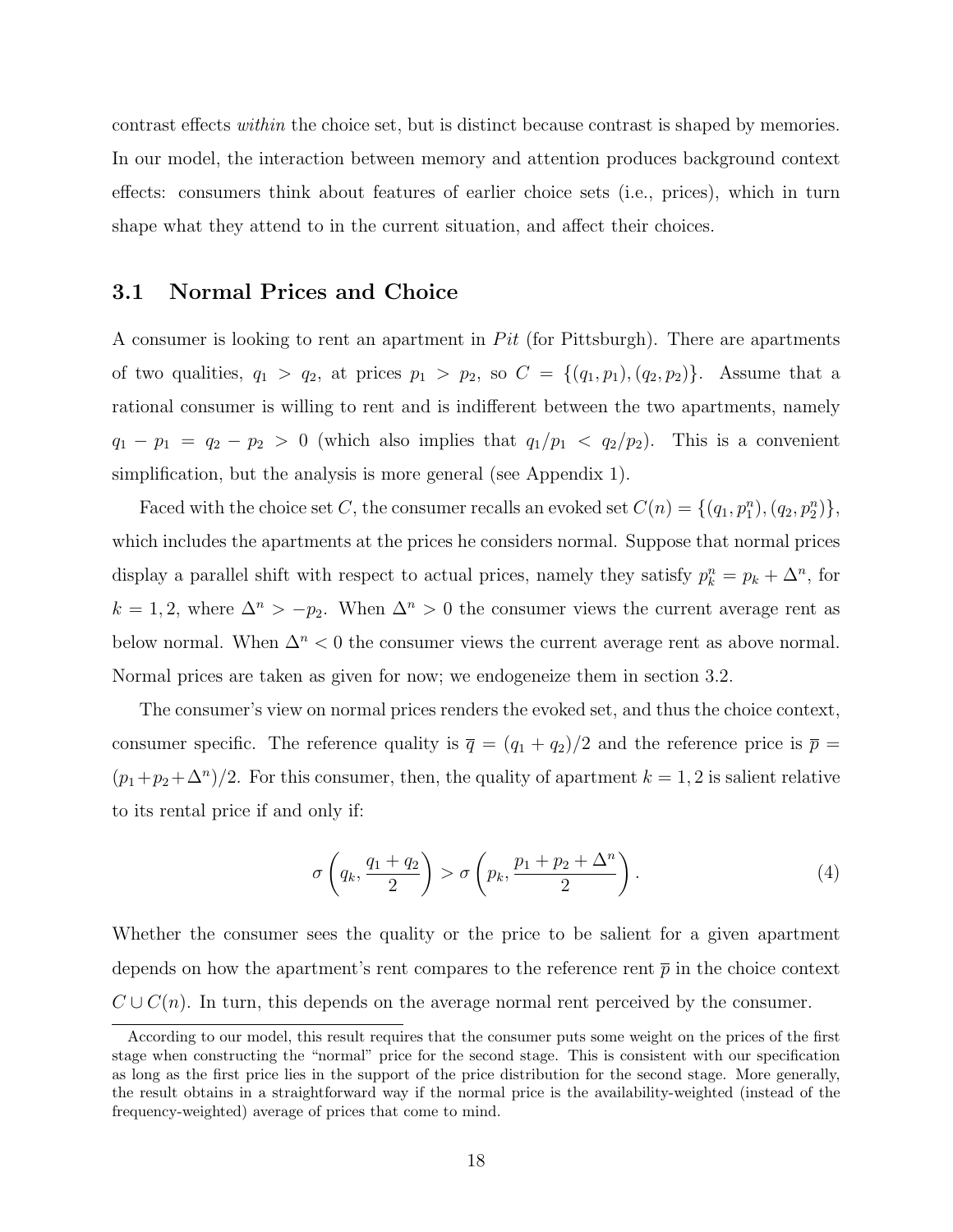Consider first the case where the high quality apartment in Pittsburgh is weakly more expensive than average, namely  $p_1 \geq \overline{p}$ . This is satisfied provided normal prices are not too high relative to the price dispersion within Pittsburgh, namely  $\Delta^n < p_1 - p_2$ . It then follows from (4) (and homogeneity of degree zero of the salience function) that the quality of this apartment is salient if and only if its quality-price ratio is higher than average, that is

$$
\sigma\left(q_1, \frac{q_1+q_2}{2}\right) > \sigma\left(p_1, \frac{p_1+p_2+\Delta^n}{2}\right) \quad \Leftrightarrow \quad \frac{q_1}{p_1} > \frac{\overline{q}}{\overline{p}} \tag{5}
$$

There are thus two cases. Equation (5) holds whenever  $\Delta^n > \Delta^{n*} = p_1 \left( \frac{q_2}{q_1} \right)$  $\frac{q_2}{q_1} - \frac{p_2}{p_1}$  $\binom{p_2}{p_1}$ , which by assumption is positive. Intuitively, if normal rents are sufficiently higher than rents in Pit, then the reference rent  $\bar{p}$  is close to the rent  $p_1$ . Apartment 1 is then perceived as a "good deal", in the sense that it provides higher than average quality for an average price. The consumer's attention is therefore drawn to the apartment's higher quality, so  $u^{S}(q_1, p_1) = \frac{2}{1+\delta}(q_1 - \delta p_1)$ . This implies that apartment 1 is overvalued relative to apartment 2, and in particular the consumer undervalues the rent differential across apartments, namely 2  $\frac{2}{1+\delta}(\delta p_1-p_2) < p_1-p_2$ . In other words, the consumer *underreacts* to the rent difference.

If instead  $\Delta^n < \Delta^{n*}$ , then the reverse of equation (5) holds: in this case, normal rents and thus the reference rent are low, so the high rent  $p_1$  is salient. Apartment 1 is then perceived as a "bad deal", and is valued at  $u^S(q_1, p_1) = \frac{2}{1+\delta} (\delta q_1 - p_1)$ . As a consequence, the consumer overvalues apartment 2 relative to apartment 1, and in particular overvalues the rent differential, namely  $\frac{2}{1+\delta}(p_1-p_2) > p_1-p_2$ . In other words, he *overreacts* to the rent difference.

Finally, consider the case where normal rents are so high that the reference price  $\bar{p}$  is higher than  $p_1$ . In this case, the expensive apartment's quality is salient if and only if  $q_1 \cdot p_1 > \overline{q} \cdot \overline{p}$ , which holds whenever  $\Delta^n < \Delta^{n**} = p_1 \cdot \frac{3 \frac{q_1}{q_2} - 1}{\frac{q_1}{q_1} + 1}$  $\frac{q_2}{q_1}$  =  $p_2$ . Intuitively, 1's higher quality is salient provided  $\bar{p}$  is "close" to  $p_1$ ; but if the recalled prices are sufficiently high relative to the price dispersion in Pittsburgh, then the difference between choice set prices and evoked set prices becomes very salient. The consumer then focuses on the low prices of both apartments in Pittsburgh, and as a consequence overvalues the cheaper apartment.

Note the key role of memory: recall of different normal price realizations can direct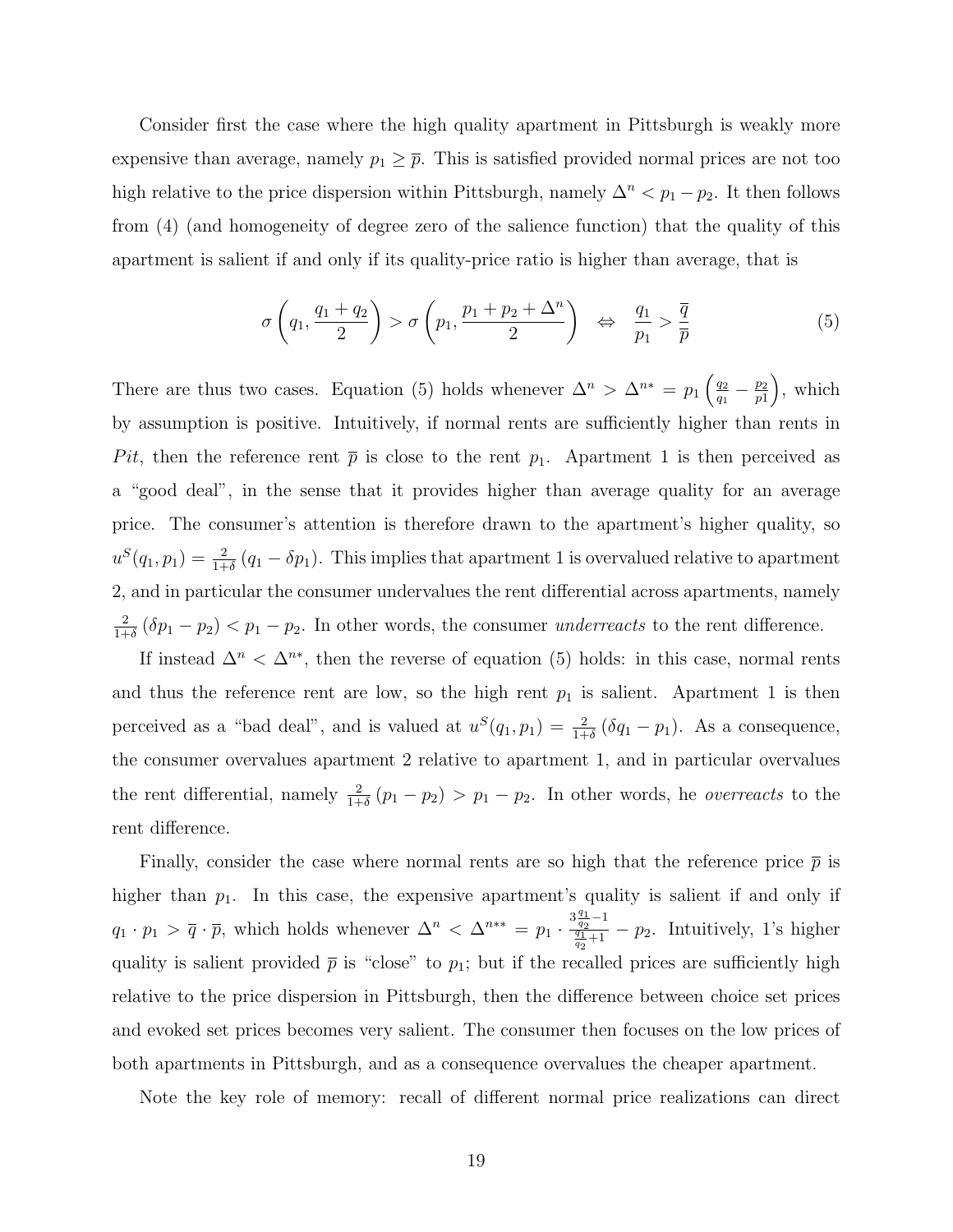attention either to the quality of the high end apartment or to its price. In the first case, the consumer under-reacts to price information, while in the second he over-reacts, causing valuation to change drastically.

The choice behavior of the consumer is characterized as follows:

Lemma 1 Let  $\Delta^{n*} = p_1 \left( \frac{q_2}{q_1} \right)$  $\frac{q_2}{q_1} - \frac{p_2}{p_1}$  $\binom{p_2}{p_1} > 0$  and  $\Delta^{n**} = p_1 \cdot \frac{3\frac{q_1}{q_2} - 1}{\frac{q_1}{q_1} + 1}$  $\frac{q_2}{q_1+1} - p_2 > p_1 - p_2$ . Then: i) for  $\Delta^n < \Delta^{n*}$  price is salient for apartment 1, and the consumer chooses apartment 2. ii) for  $\Delta^n \in (\Delta^{n*}, \Delta^{n**})$  quality is salient for 1, and the consumer chooses it. iii) for  $\Delta^n > \Delta^{n**}$  price is salient for 1, and the consumer chooses 2.

The Lemma shows that consumers with the same preferences but with different price norms react differently to the same choice set. Even though apartments 1 and 2 provide exactly the same rational utility, a high price norm consumer tends to spend more on housing than a low price norm consumer. This difference stems from the consumers' different reactions to price realisations, which are perceived in light of the normal prices.

We now use our model of recall to endogenize the reference prices  $p_k^n$ . By doing so, we illustrate under which conditions our model yields the background contrast effects, and in particular the Simonsohn and Loewenstein evidence.

## 3.2 Recall and Normal Prices

When faced with actual rental prices, consumers spontaneously retrieve from memory available price realizations. There are two types of consumers, identified by their histories: those coming from Pittsburgh and those coming from San Francisco. Denote the type of consumer by  $j = Pit, SF$ . For consumer j, the availability of price p for apartment  $k = 1, 2$  in Pittsburgh is  $a(\pi_{p_k}^{Pit}(p), e_{p_k}^j(p))$  where  $\pi_{p_k}^{Pit}(p)$  equals 1 if  $p = p_k$  and 0 otherwise. The frequency component of recall is common to all consumers searching in the same city, and concentrated on the actual price  $p_k$  of apartment k in Pit. The exposure component of recall, in contrast, may vary across consumers, as it can depend on their past price experiences (see Section 2.2).

To formalise the idea that consumers' histories affect their notion of normal prices, we assume that price exposure equals the price frequency observed in the past (the results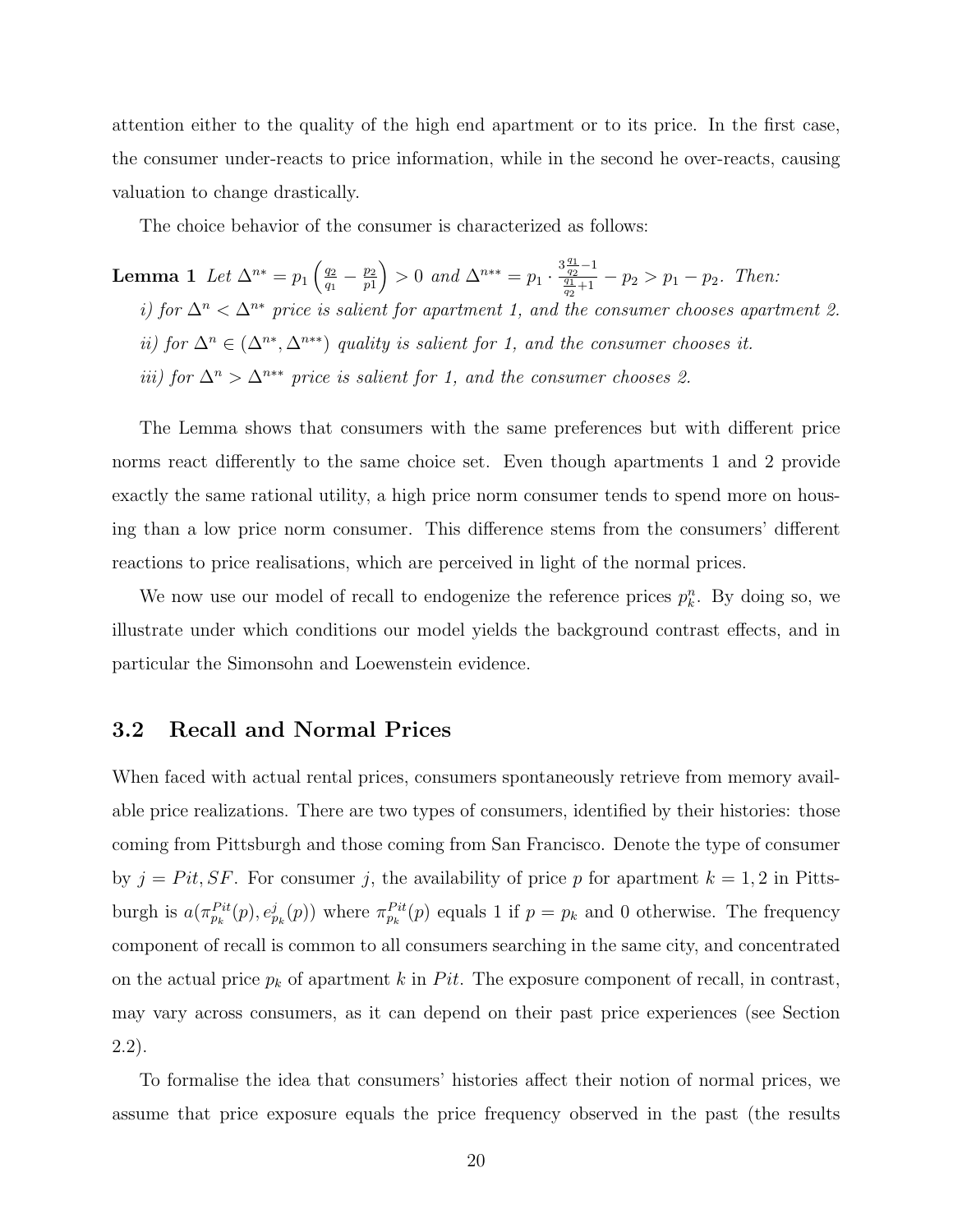go through under the more relaxed assumption that exposure merely increases in past frequency). Consider first the consumer  $j = Pit$ , accustomed to Pittsburgh. In his case, exposure and frequency coincide. As a consequence, for each apartment  $k$  availability is maximal at the true price and minimal otherwise, namely  $p_k$  has availability  $a(1,1)$  while  $p \neq p_k$  has availability  $a(0, 0)$ .

Matters are different for a mover to Pittsburgh from San Francisco, namely  $j = SF$ . In his case, immediately after moving, exposure differs from frequency. Indeed, suppose that in San Francisco the price of an apartment k is  $p_k + \Delta$ . Then, when thinking about the same quality in Pittsburgh, the availability of this higher San Francisco price is  $a(0, 1)$ . This is due to the fact that  $p_k + \Delta$  has zero frequency in Pit but full exposure in the consumer's mind. At the same time, for this consumer the availability of the current Pittsburgh price  $p_k$  is equal to  $a(1,0)$ : the consumer knows that it is the current price, but has zero personal exposure to it. All other prices have minimal availability  $a(0,0)$ . The mover to Pittsburgh might then recall San Francisco prices, particular if exposure is more important than frequency in shaping recall.

We have:

**Lemma 2** Suppose that both consumers SF and Pit search in city Pit. Then, for all  $a^*$  we have  $p_k^{n, Pit} = p_k$ . If  $a^* \le a(0, 1)$  then  $p_k^{n, SF} > p_k$ , while if  $a^* > a(0, 1)$  then  $p_k^{n, SF} = p_k$ .

If memory is very limited,  $a^* > a(0, 1)$ , the mover immediately forgets his prior experiences, and immediately perceives Pittsburgh rents as normal. In this case, both  $SF$  and Pit perceive the same normal rents and behave in the same way. By Lemma 1, they both rent the low quality apartment 2.

When instead memory is not so limited,  $a^* < a(0,1)$ , then prior experience shapes the rents consumers view as normal. In this case, the more (irrelevant) information is recalled, the more biased are normal prices relative to a rational expectations benchmark. Because consumer SF recalls the higher rents in San Francisco, he perceives a higher normal rent than the native from Pittsburgh. According to Lemma 1, for a broad range of high recalled prices, consumer SF perceives the expensive apartment 1 as a good deal and chooses it.<sup>14</sup>

<sup>14</sup>Lemma 1 states that if rent differences across cities are sufficiently large relative to the dispersion of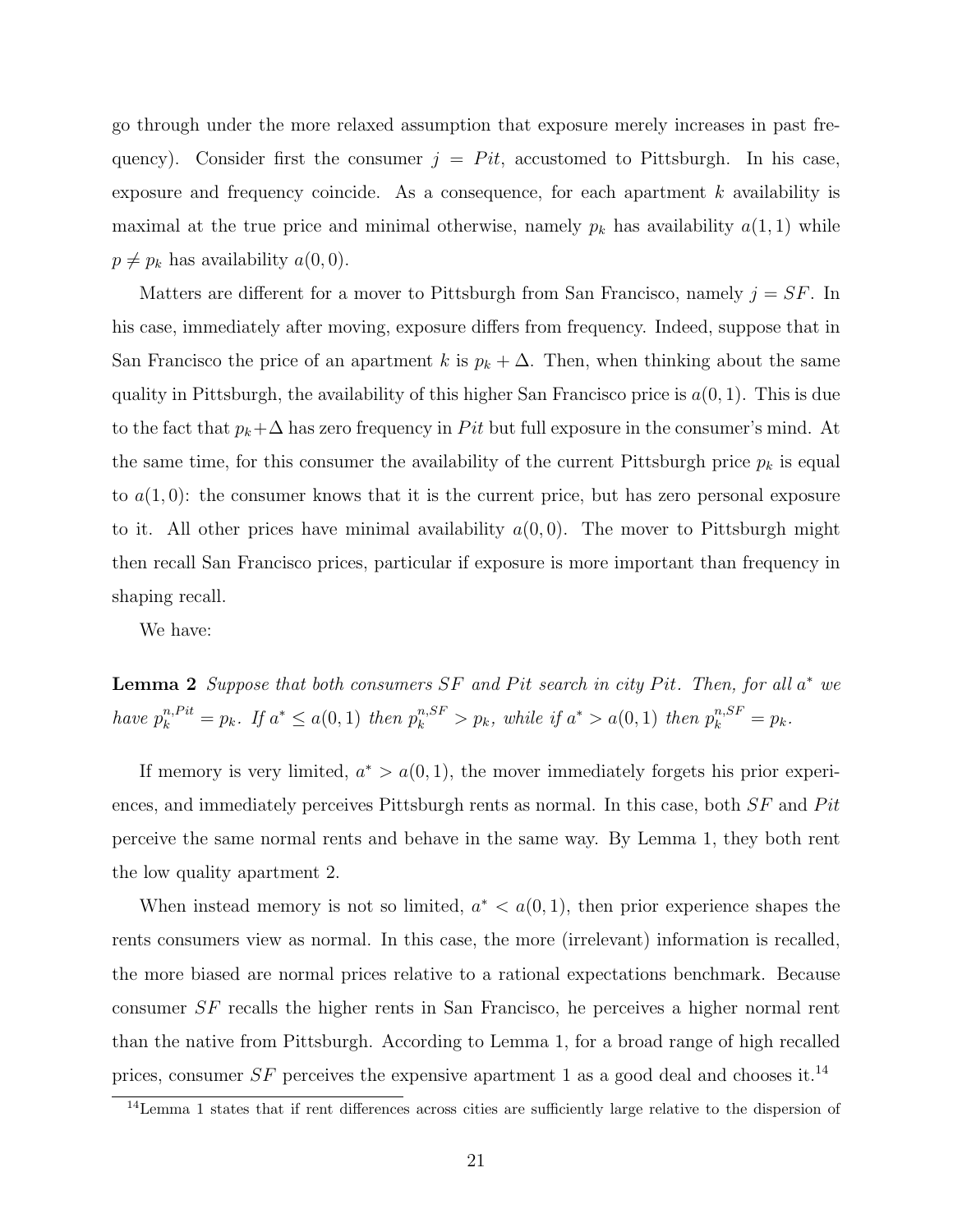Differences in prior experience, though normatively irrelevant, translate into differences in behavior. This logic helps account for the Simonsohn and Loewenstein (2006) evidence: when consumer  $SF$  moves to the cheaper city  $Pit$ , he views local high quality apartments as good deals, and ends up renting one of them. Instead, the local consumer  $Pit$  views high quality apartments as too expensive in light of his lower price norms. Similarly, when a consumer moves to  $Pit$  from Tuscon, where rents are even cheaper, he views local apartments as too expensive. Given a broader choice set in Pittsburgh, this mover would rent a lower quality apartment than a local.

History matters for behavior because, by shaping consumers' idea of normal prices, past exposure shapes attention allocation, and thus valuations and choices. Obtaining the background context effect in our model requires both exposure-driven recall (as highlighted in Lemma 2) and salience distortions (as in Lemma 1). Without exposure-driven recall,  $\partial_e a = 0$ , past experience would not shape normal prices. We would be in a rational expectations world, in which SF and Pit consumers behave in the same (distorted) way. Without salience,  $\delta = 1$ , normal prices would not distort attention allocation. As a consequence, price norms would not affect behavior, so that  $SF$  and Pit consumers again behave identically.<sup>15</sup>

Critically, our model makes predictions on how the behavior of movers  $SF$  changes over time. As rents in  $Pit$  become more available to movers through repeated exposure, and rents in SF become less available through diminished exposure, the norm of movers converges towards the norm of stayers. This fosters adaptation, rendering the choice behavior of

rents within each city, namely if  $p_1^{n, SF} - p_1 > p_1 \frac{3q_1/q_2-1}{q_1/q_2+1} - p_2$ , the mover focuses on prices and reverts to the cheap apartment. This condition, however, becomes harder to fulfil if more than two apartments are considered, in such a way that the dispersion of realized prices increases while  $p_1^{n, SF} - p_1$ , and thus the reference price, stay constant. Intuitively, while prices for similar apartments may vary dramatically across different cities, there typically exists a sufficient spread of qualities, and thus of prices, within each city that the full price distributions have significant overlaps. In this case, it can be shown that chosen quality is monotonically increasing with recalled prices.

<sup>&</sup>lt;sup>15</sup>Evidence suggests that past personal experience carries disproportional weight in current decisions. Hastings and Shapiro (2013) show that when the cost of gasoline increases, consumers substitute away from the high octane (expensive) gas to an extent that is hard to reconcile with income effects. This pattern is consistent with a salient thinker whose normal price is the lower, historical price of gas. Past prices (such as the purchase price) has also been shown to influence consumers' behavior, in the housing market (Genovese and Mayer, 2001), the stock market (Odean 1998) and the labor market (DellaVigna et al. 2014). Malmendier and Nagel (2009) show that returns experienced by an investor in the stock market affect the extent of risk taking in future investments. While our analysis does not explicitly incorporate recency effects, these findings are consistent with our model under the assumption that recent experiences are more available in memory.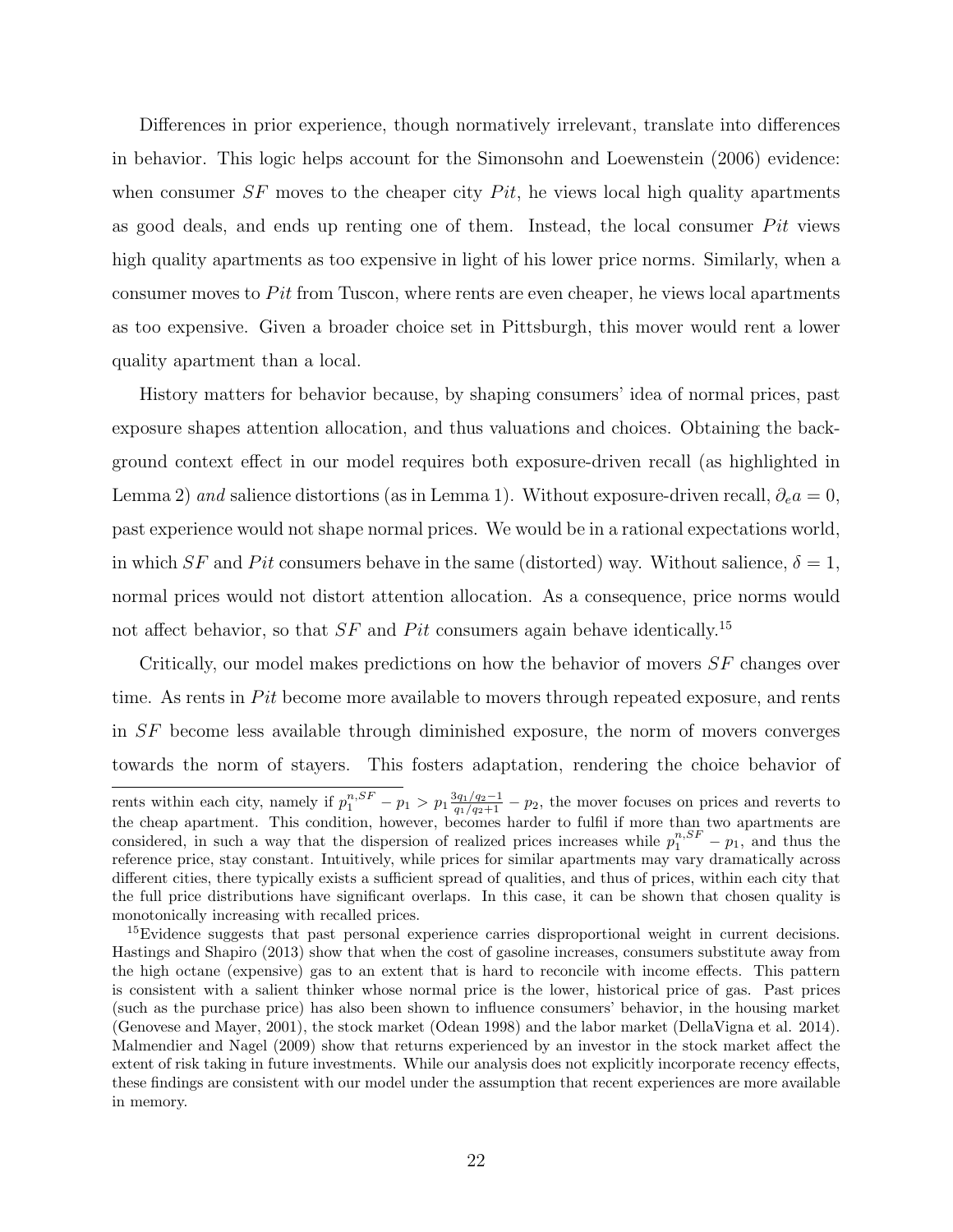$SF$  indistinguishable from that of  $Pit$ . This prediction is confirmed in Simonsohn and Loewenstein (2006), who find that the second house purchase of movers is indistinguishable (on average) from the purchases of natives.<sup>16</sup>

So far, we have considered the case where exposure differs from frequency due to a sudden change in the environment. However, exposure and frequency might differ for other reasons as well (the special case where exposure coincides with frequency is examined in more detail in Appendix B). For example, exposure may be driven by factors other than actual price observations, such as advertising. An advertising campaign about a firm's sales event may increase exposure to sale prices, over and above their actual frequency, leading consumers to represent this brand as being normally cheaper than the competitors. This logic suggests an intuitive role for advertising, namely that of *breaking through the availability* threshold, and populating the consumer's evoked set with normal attributes that draw the consumer's attention to the advantages of the advertised product. Another interesting case is when exposure changes dramatically in response to a change in frequency. For example, the spread of an infectious disease, or a surge in crime, are likely to be heavily reported by the media, boosting exposure to such contingencies over and above the actual risk of their occurrence (even if the latter has in fact increased a bit). In these cases, our model suggests that changes in behavior will be excessive.

## 4 Forgotten Attributes and Reaction to Information

As we saw in Section 2, consumers may fail to retrieve certain attributes from memory when they are shrouded (not visible in the choice setting) and insufficiently available. We now show that the interaction between memory and attention can have far-reaching consequences for the way in which FASTs react to information about neglected attributes. Reminding the

<sup>16</sup>Simonsohn and Loewenstein's finding that movers differ from natives on impact might also be consistent with loss aversion. However, this requires that the reference price is anchored at prices in the city of origin, and thus not determined by expectations, counter to Koszegi and Rabin (2006). If loss aversion were instead defined relative to past consumption, the evidence would suggest that loss aversion operates more strongly on prices than on qualities. Importantly, loss aversion relative to past housing experience cannot explain the adaptation pattern by movers, as it would imply that movers are reluctant to relocate from their initial choice of house in the new city. For a detailed discussion of the differences between loss aversion and the salience mechanism, see BGS (2012, 2013).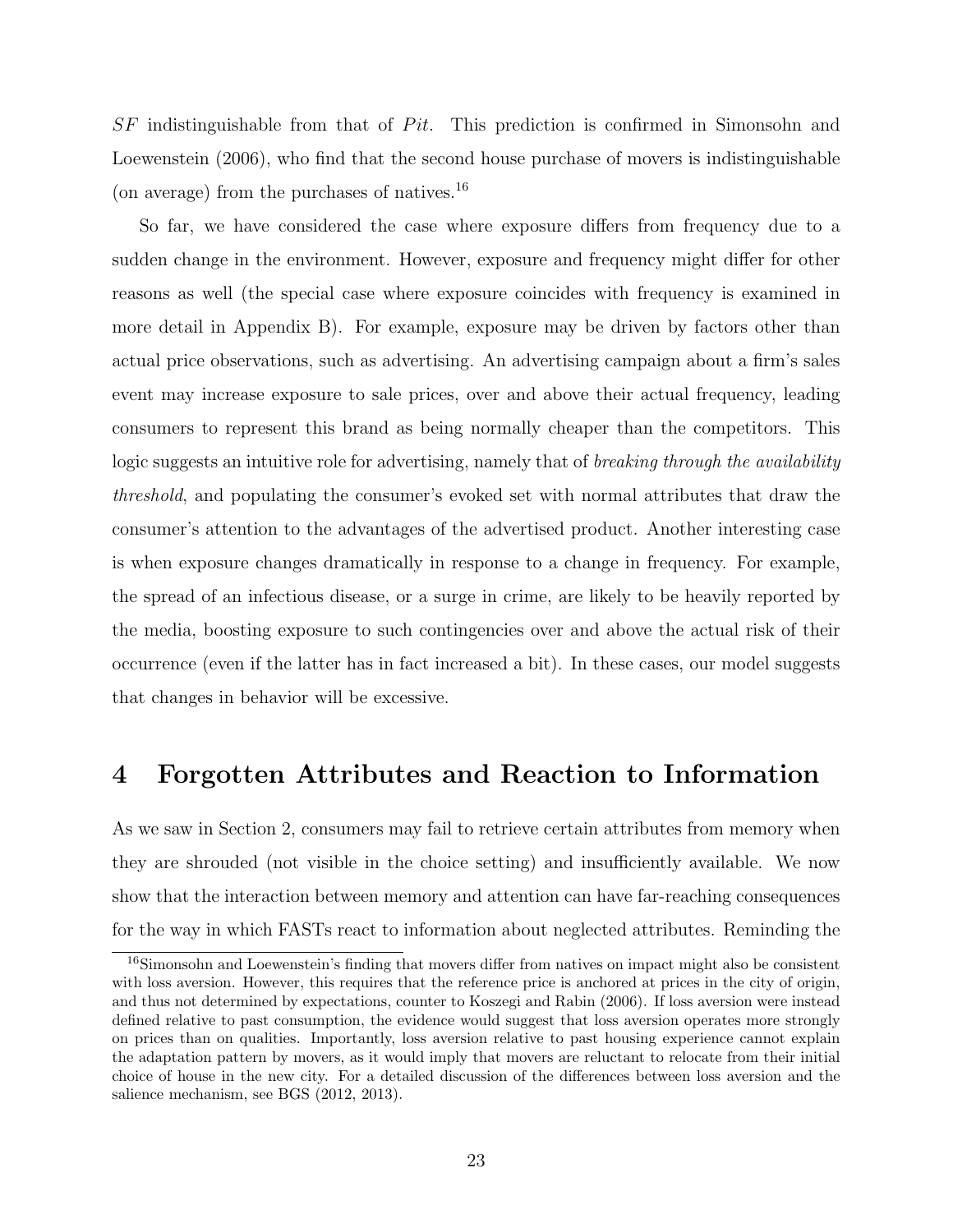consumer of a neglected dimension has two effects. First, by increasing the consumer's information, it changes the perceived choice set from  $C_v$  to  $C$  (and similarly for the evoked set). Second, it can affect the agent's allocation of attention to goods' attributes. The second effect can generate under or over-reaction to information, relative to an FBOR.

Consider the following simple example. A consumer chooses between two laptops, characterized by their qualities  $q_k$ , upfront prices  $p_k$  and maintenance costs  $f_k$ . The true utility of laptop  $k$  is

$$
q_k - p_k - \mu f_k. \tag{6}
$$

where  $\mu > 0$  measures the "rate of maintenance," e.g. how often components must be replaced.<sup>17</sup> Laptop 1 has weakly higher quality  $q_1 \ge q_2$  and costs  $p_1 \ge p_2$ ,  $f_1 \ge f_2$ . For a rational consumer, the differential value delivered by the higher quality laptop 1 is:

$$
\Delta u_{1,2} = (q_1 - q_2) - (p_1 - p_2) - \mu (f_1 - f_2). \tag{7}
$$

Consider now a first time buyer with selective recall. While qualities and upfront prices are visible, maintenance costs are shrouded and tend not to come to mind, namely  $a(\mu, 0)$  < a ∗ . Moreover, as the consumer has no exposure to laptops he does not recall specific prices,  $X_{p_k}(a^*) = \emptyset$ , and the choice context is  $\tilde{C} = C_v = C_v(n) = \{(q_1, p_1), (q_2, p_2)\}.$ 

For simplicity, we restrict attention to the case in which in the visible choice set and thus in the context  $C_v \cup C_v(n)$  quality is salient  $\left(\frac{q_1}{p_1} > \frac{q_2}{p_2}\right)$  $\frac{q_2}{p_2}$ ). As a result, FAST prefers the higher quality laptop 1 provided:

$$
\Delta u_{1,2}^{FAST,q} = \frac{2}{1+\delta} (q_1 - q_2) - \frac{2\delta}{1+\delta} (p_1 - p_2) > 0.
$$
 (8)

Compared to the rational decision rule in (7), FAST is more likely to choose laptop 1 because: i) he neglects its higher maintenance costs, and ii) he overweighs its quality relative to its price. An FBOR overvalues laptop 1 only because of neglect of maintenance costs in i).

<sup>&</sup>lt;sup>17</sup>In Equation (6) we assume for simplicity that laptops differ in their maintenance costs  $f_k$ , but the rate of maintenance  $\mu$  is constant across laptops. In the case of other durable goods, what varies is the rate at which maintenance costs are incurred and not the per unit amount of these costs. For instance, in the case of a car,  $\mu_k$  decreases in the car's miles per gallon while the cost of refilling the tank is constant, i.e.  $f_k = p_{qallon}$ , for all cars.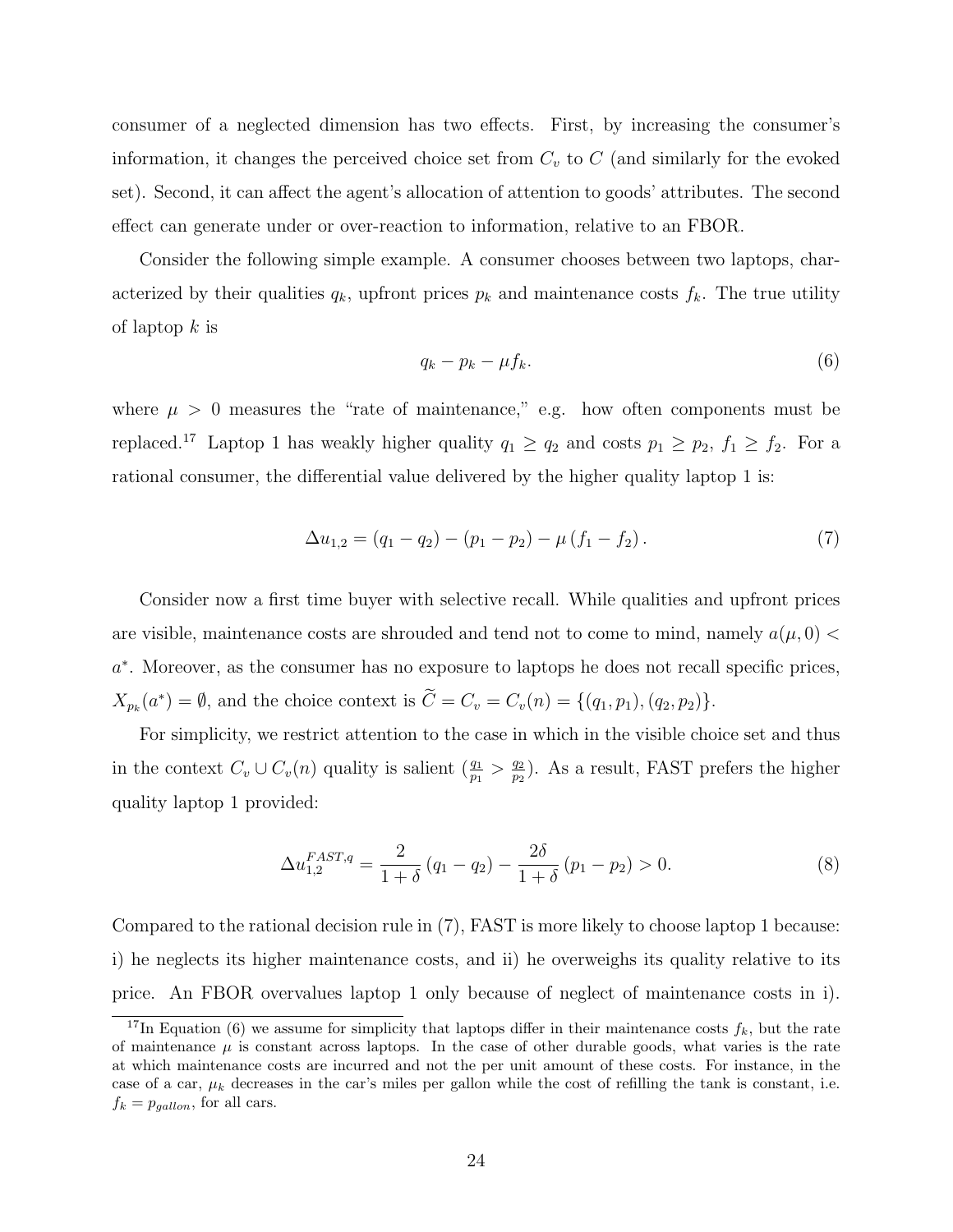Formally,  $\Delta u_{1,2}^{FBOR} = (q_1 - q_2) - (p_1 - p_2).$ 

To assess the effect of information, suppose that the consumer is reminded about maintenance costs,  $\mu f_k$  for  $k = 1, 2$ . The consumer's choice and evoked sets then become comprehensive,  $\tilde{C} = C = C(n) = \{(q_1, p_1, f_1), (q_2, p_2, f_2)\}$ . We have:

**Proposition 1** After information provision, the relative valuation for the high quality laptop by FBORs  $(\delta = 1)$  drops by the difference in maintenance costs, namely

$$
\Delta u_{1,2}^{FBOR}(q_k, p_k, f_k) - \Delta u_{1,2}^{FBOR}(q_k, p_k) = -\mu (f_1 - f_2) \le 0.
$$

For FASTs ( $\delta$  < 1), there are two thresholds  $\overline{\Delta f} > \underline{\Delta f} > 1$  such that, relative to FBOR:

- i) FAST underreacts to maintenance costs for  $f_1/f_2 < \Delta f$ .
- ii) FAST overreacts to maintenance costs for  $f_1/f_2 > \overline{\Delta f}$ .

When reminded of maintenance costs, an FBOR reduces his differential valuation of laptop 1 by the true utility difference  $\mu (f_1 - f_2)$ . FAST underreacts (overreacts) to maintenance costs when his differential valuation of laptop 1 drops less (more) than for FBOR. Proposition 1 identifies the conditions under which either takes place. When  $f_1/f_2$  is close to one, maintenance costs are similar across laptops, and so are not salient. FAST's attention remains focused on laptop quality (and upfront prices), and he underreacts to the reminder. When instead  $f_1/f_2$  is high, the laptops display large proportional differences in maintenance costs. In this case, these costs become salient and draw FASTs attention away from quality. As a consequence, FAST's valuation of laptop 1 drops too much relative to FBOR's.

As in Table 1, the interaction between memory and attention is critical here. The impact of information about the neglected attribute on behavior depends not only on whether that information goes against the ex ante choice of the expensive laptop 1, but also on whether the attribute that is now revealed is salient *relative* to the dimensions that were previously taken into account.

A striking illustration of overreaction to surprises is Hsee's (1998) dinnerware set experiment. Subjects must state their willingness to pay for a dinnerware set with 24 dishes in perfect condition and a dinnerware set with 31 similar dishes plus a few broken ones.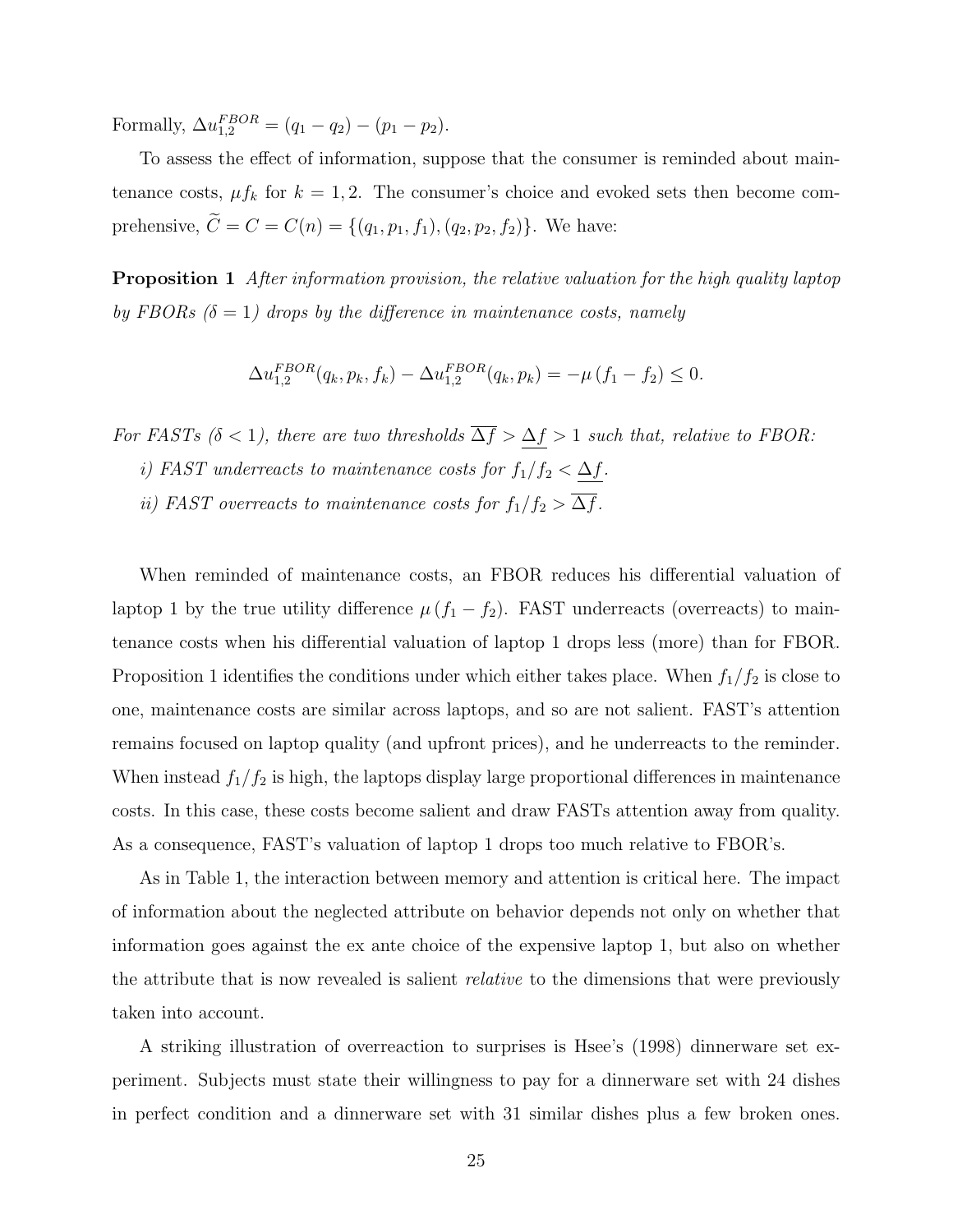Subjects state a higher willingness to pay for the smaller dinnerware set, but choose the larger one in a direct comparison. The first result violates the basic economic assumption of monotonicity, i.e. more of a good is better (together with free disposal), while the two results together violate the assumption that choice preferences can be reconstructed by eliciting WTP (Tversky, Slovic and Kahneman 1990). Our model captures this finding as a combination of selective recall and surprise. When the consumer sees the larger dinnerware set, he is surprised to see the dimension of broken dishes (since a normal dish is in good condition). This draws attention away from the good dishes, lowering his WTP for the set. In direct comparison, however, it is evident for the consumer that the larger dinnerware set dominates. We work through this example formally in the Appendix.

# 5 Application 1: (Un)Shrouded Attributes

We now turn to a more detailed analysis of how the interaction between memory and attention can shed light on a variety of experimental and field evidence.

The literature on "shrouded attributes" stresses that firms often choose not to disclose all information relevant to the goods they sell, or to make this information difficult to access (Ellison 2005, Ellison and Ellison 2009). Sellers of printers shroud the cost of replacing a cartridge, hotels shroud the prices of add-ons such as mini-bar consumption or internet access.

Our model helps to think about these phenomena. First, the dependence of recall on exposure and frequency sheds light on which non-visible attributes consumers fail to recall. Second, selective attention allows us to analyze how consumers react to the unshrouding of hidden attributes. In Gabaix and Laibson (2006), unshrouding benefits unaware consumers, who are FBORs and thus optimally react to information. FASTs, in contrast, may overor under-react to information. This logic helps explain a variety of real world phenomena, including the incentives for firms to unshroud certain product features.

Suppose a consumer is contemplating the purchase of a durable good, such as a TV, that is subject to the risk of a breakdown. In the notation of equation (1), total quality is given by  $\theta_1 q + (1 - \theta_1)f$ , where q is the utility of a functioning TV,  $f = 0$  is the utility of a broken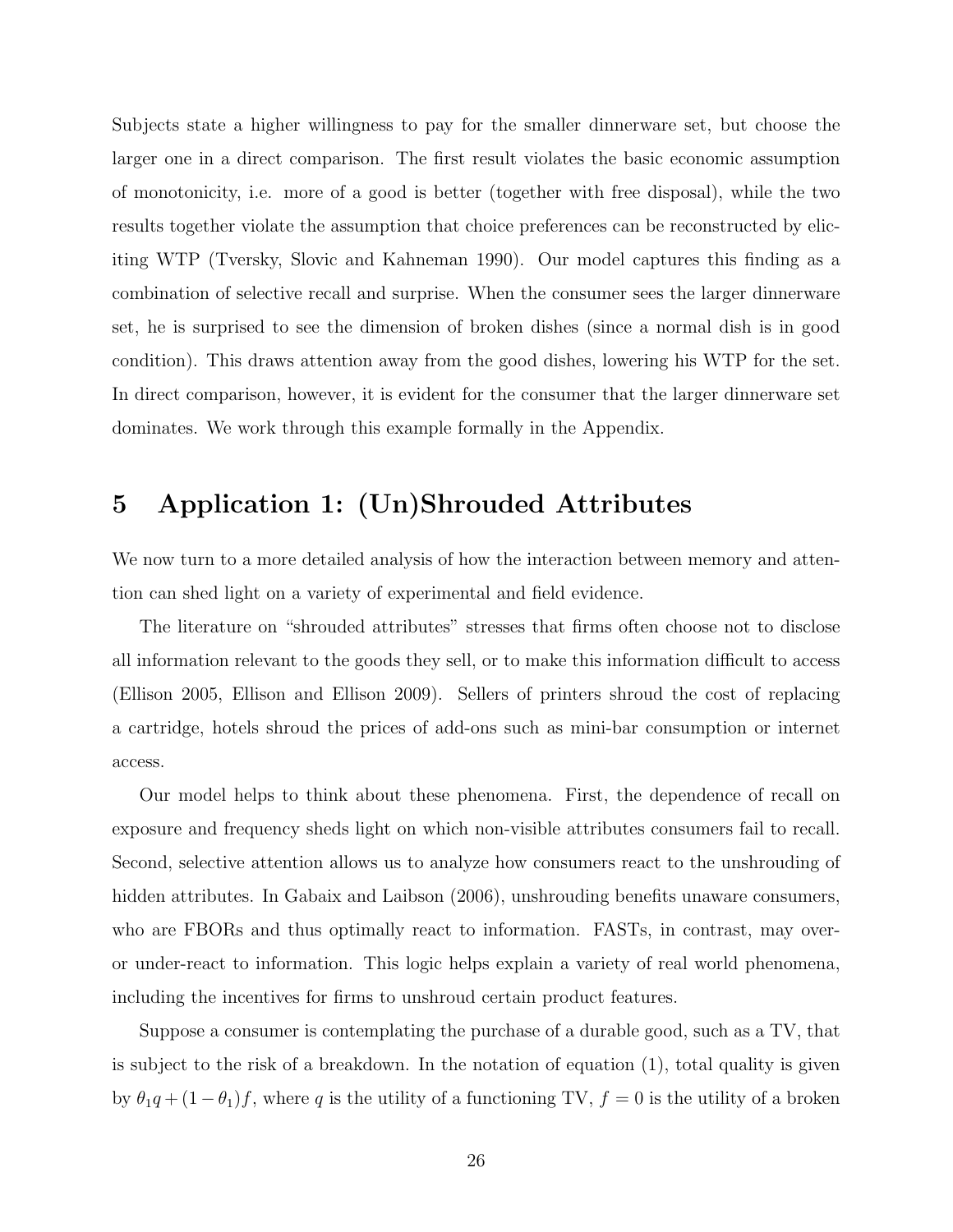TV, and  $1 - \theta_1$  is the (low) probability of breakdown. The price of TVs is deterministic and equal to p.

Consider first how the consumer represents the TV. Because TV breakdowns are rare,  $\theta_1 \approx 1$ , their availability in memory is low, and particularly so for consumers who have not had any exposure to breakdowns in the past,  $e_f = 0$ . In this case, the consumer may well neglect breakdown risks, formally  $a(1 - \theta_1, 0) < a^*$ . In contrast, the working quality and the price of the TV are visible and top of mind, so the TV is represented as a quality price pair  $(q, p)$ <sup>18</sup>

Given the limited representation  $(q, p)$ , the consumer's perceived choice set is  $\tilde{C}$  =  $\{(q, p), (0, 0)\}.$  Since quality and price are deterministic,  $\widetilde{C}$  is also the consumer's evoked set,  $\tilde{C}(n) = \tilde{C}$ . In the choice context  $\tilde{C} \cup \tilde{C}(n)$ , the salience of the TV attributes are measured relative to the reference quality  $\bar{q} = q/2$  and the reference price  $\bar{p} = p/2$ . Due to homogeneity of the salience function, quality and price are equally salient, because  $\sigma(q,\overline{q}) = \sigma(p,\overline{p}) = \sigma(1,1/2)$ . It follows that, when neglecting breakdown risk, FAST values the TV as  $q - p$  and his willingness to pay for it is  $WTP = q$ . The first consequence of selective recall is straightforward: the consumer neglects breakdown risk so his willingness to pay is too high, by  $(1 - \theta_1)q$ .

Nevertheless, sellers of TVs and home appliances regularly remind buyers about breakdown risks. They offer insurance against such events, which most buyers vastly overpay for (Sydnor 2010, Huysentruyt and Read 2010). The distinction between FBORs and FASTs is critical in thinking about this phenomenon.

#### 5.1 Unshrouding with Insurance

After having chosen the TV, the consumer is informed by the salesperson of the risk that it may break down with probability  $1 - \theta_1$ . This increases the consumer's exposure to breakdown risk, so that this possibility now comes to the consumer's mind, despite its low probability  $(a(1 - \theta_1, e_f) > a^*)$ . Upon unshrouding, the choice and evoked sets become

<sup>&</sup>lt;sup>18</sup>Recent experience of a TV breakdown increases exposure and induces the consumer to think about this contingency, despite its low objective probability. Past personal experiences create heterogeneity in individual representations of choice situations, in line with the evidence of Malmendier and Nagel (2009). This is an empirically testable implication of our model.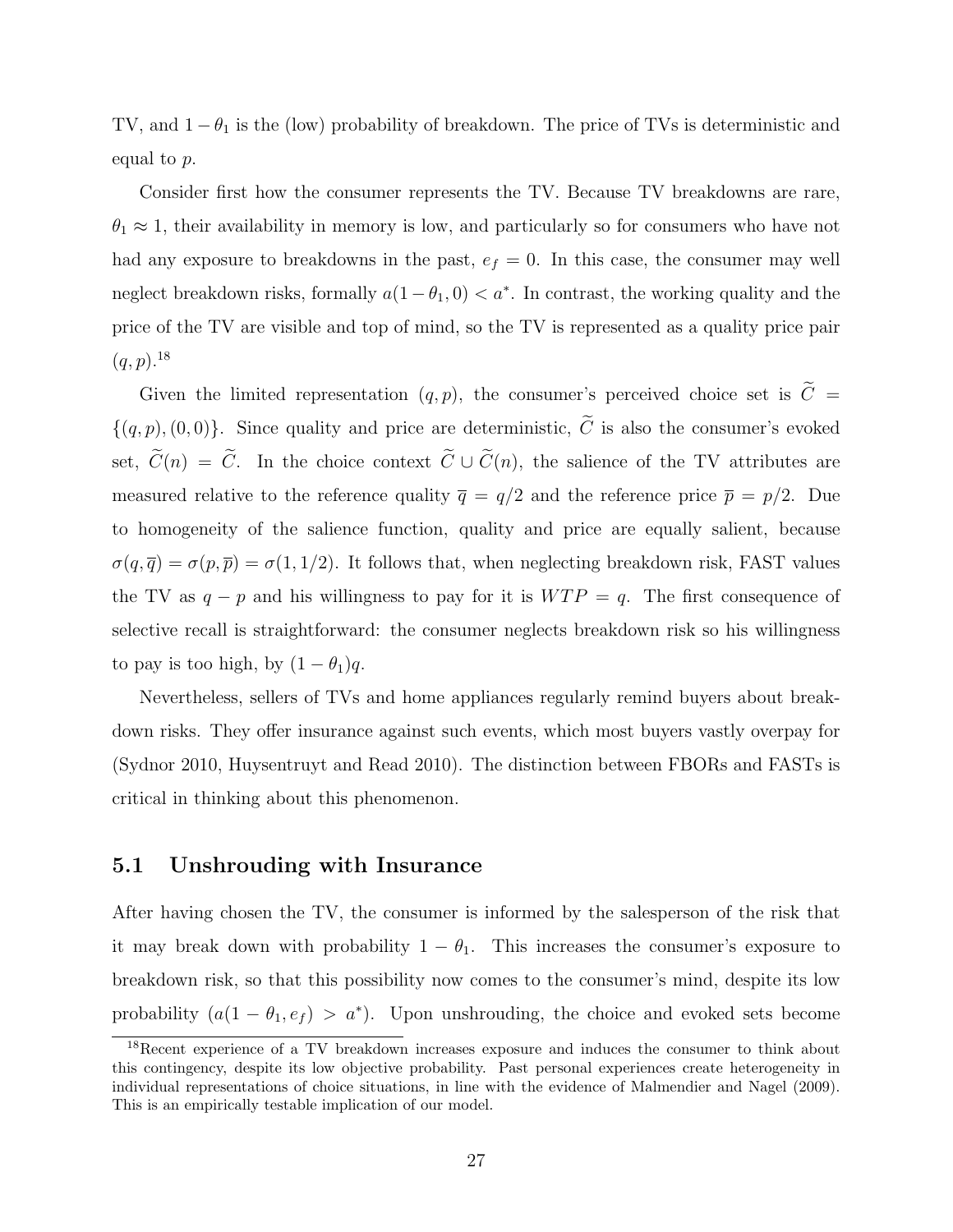comprehensive  $\tilde{C} = \tilde{C}(n) = C = \{(q, p, 0), (0, 0, 0)\}$  and they both include breakdown risk as a normal quality contingency.

Consider first the "pure" effect of unshrouding, when insurance is not offered. In the new choice context, the reference TV attributes are  $\overline{q} = q/2$ ,  $\overline{f} = 0$ , and  $\overline{p} = p/2$ . Homogeneity of the salience function implies  $\sigma(q,\overline{q}) = \sigma(p,\overline{p}) = \sigma(1,1/2) > \sigma(f,\overline{f})$ , Quality and price are still equally (and maximally) salient for any price  $p$ . As a result, upon unshrouding, FAST's willingness to pay is  $WTP = \theta_1q_1$ . Willingness to pay drops modestly, given that breakdown risk is unlikely. Even this modest drop, though, makes it unprofitable for the seller to unshroud.

In contrast, unshrouding may be profitable for the seller when coupled with insurance. Suppose that, when disclosing breakdown risk, the retailer offers the consumer an "enhanced" TV with insurance, namely a good  $(q, p', q)$  where  $p' > p$ . Now both the choice and the evoked set include the original uninsured TV, which is what the consumer had originally in mind, as well as the insured TV. The perceived choice and evoked sets are  $\tilde{C} = \tilde{C}(n) = C_{ins}$  $\{(q, p', q), (q, p, 0), (0, 0, 0)\}.$  In this choice context, the risk of breakdown is very salient, because there is a sharp contrast between the attributes delivered by the insured TV versus the uninsured TV in that contingency. Specifically, the reference attributes are  $\bar{q} = 2q/3$ ,  $\overline{f} = q/3$ , and  $\overline{p} = (p' + p)/3$ . Homogeneity of the salience function implies that breakdown risk is the most salient attribute of both the insured and the uninsured  $TV.<sup>19</sup>$  Breakdown risk is salient because it is the attribute along which the insured and the uninsured TV are most different. Crucially, the salience of breakdown risk increases the perceived value of insurance to the point that the consumer may be willing to "overpay" for the TV. Formally:

**Proposition 2** Let WTP denote the FAST consumer's willingness to pay for the insured TV in  $C_{ins}$ . If  $\delta$  is sufficiently low, then:

i)  $WTP > p + (1 - \theta_1)q$ , i.e. the consumer is willing to overpay for insurance.

$$
\sigma\left(q, \frac{q}{3}\right) = \sigma\left(1, \frac{1}{3}\right) > \max\left[\sigma\left(p', \frac{p' + p}{3}\right), \sigma\left(q, \frac{2q}{3}\right)\right],
$$

$$
\sigma\left(0, \frac{q}{3}\right) > \max\left[\sigma\left(p, \frac{p' + p}{3}\right), \sigma\left(q, \frac{2q}{3}\right)\right]
$$

where the top row refers to the insured TV while the bottom row refers to the insured TV.

<sup>19</sup>Formally: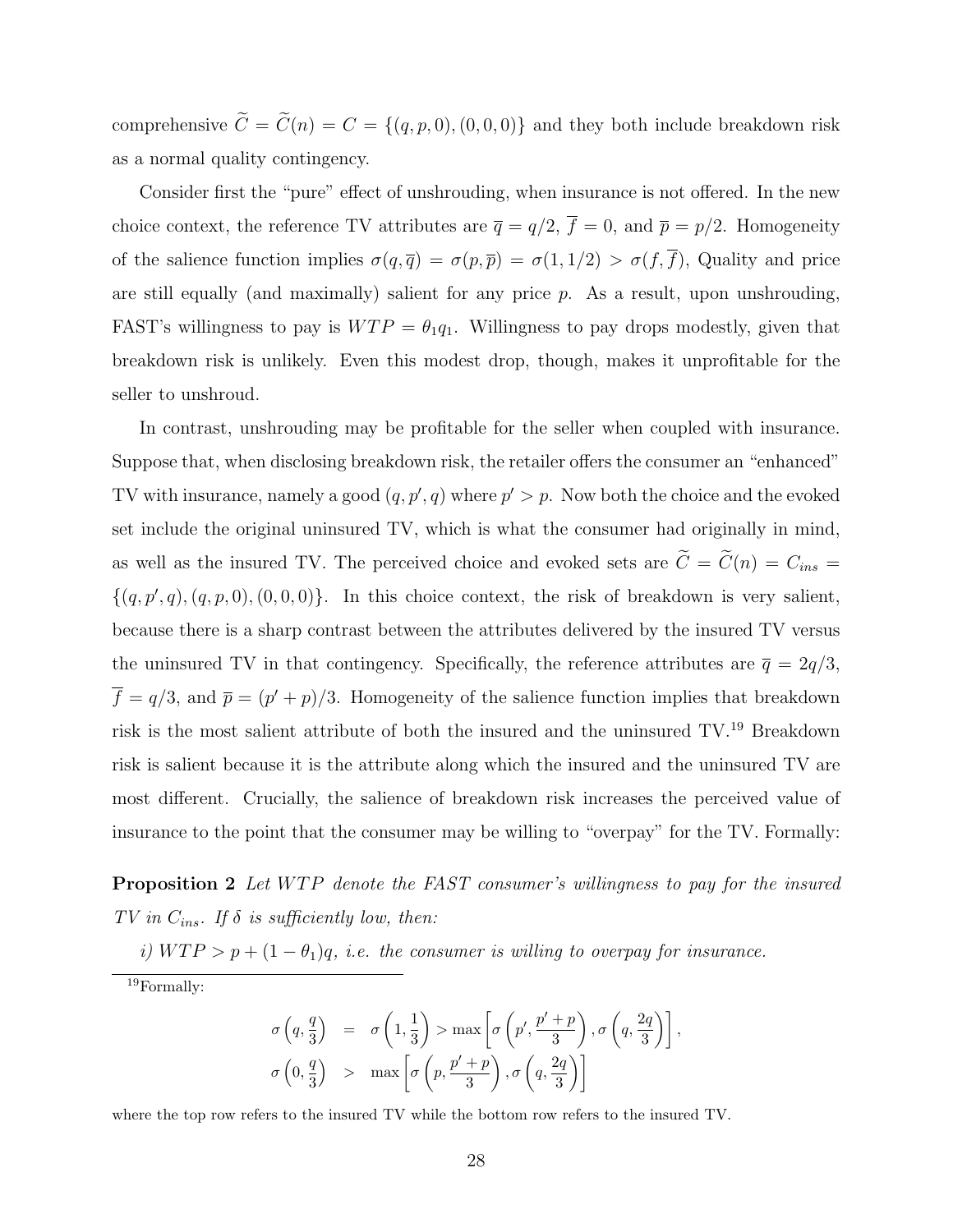ii) if  $p = q$  and the seller pays the actuarially fair price for insurance, the seller's profit is higher when he sells the insured TV than when breakdown risk is shrouded.

Because breakdown risk is salient, the consumer overweighs the benefit of insurance, and is willing to pay an implicit premium for it that is above the actuarially fair price, particularly if  $\delta$  is low.<sup>20</sup> It is then more profitable for the seller to remind consumers of the breakdown risk and sell the overpriced insurance premium than to sell overpriced TVs to consumers who neglect breakdown risk.<sup>21</sup>

#### 5.2 Memory, Attention, and Shrouded Attributes

This example shows that the interaction between selective memory and selective attention leads to new implications of unshrouding. Again, both ingredients play a critical role.

Consider the role of selective attention first. When consumers are FBORs,  $\delta = 1$ , sellers have no incentive to unshroud breakdown risk, even when simultaneously offering insurance. Indeed, the value of the insurance for an FBOR who learns about the breakdown risk is exactly  $(1 - \theta_1) q$ , so the retailer cannot sell an insured TV for more than the willingness to pay  $p = q$  of a forgetful consumer. In contrast, sellers do have an incentive to unshroud breakdown risk when consumers are FAST, because FASTs over-react to the breakdown contingency. Because of this over-reaction, unshrouding plus insurance allows the retailer to charge higher prices.

Selective memory also plays a key role in this analysis. First, it is required for the breakdown risk to be neglected in the first place. It also shapes over-reaction to unshrouding, for it leads the consumer to evaluate the insurance option in light of the fallback  $(q, p, 0)$ of no insurance. If the consumer recalled the breakdown risk and thought about buying an insured TV from the start, he would value insurance correctly. In this case,  $C = C(n)$ 

 $20$ The literature has linked insurance choices, and in particular overpaying for insurance against small risks such as appliance breakdown risk, to overweighting of small probabilities and more generally to the properties of the probability weighting function of Prospect Theory (Kahneman and Tversky 1979, Sydnor 2010). In BGS (2012) we argue that salient thinking provides a foundation for such distortions, and describe the set of circumstances in which they arise.

 $21$ Along the same lines, the true market value of insurance is also misrepresented, as it is measured against the value q of the existing TV rather than against the market price  $p^n$  of getting a new TV. To the extent that  $p < q$ , this is also a source of distortions.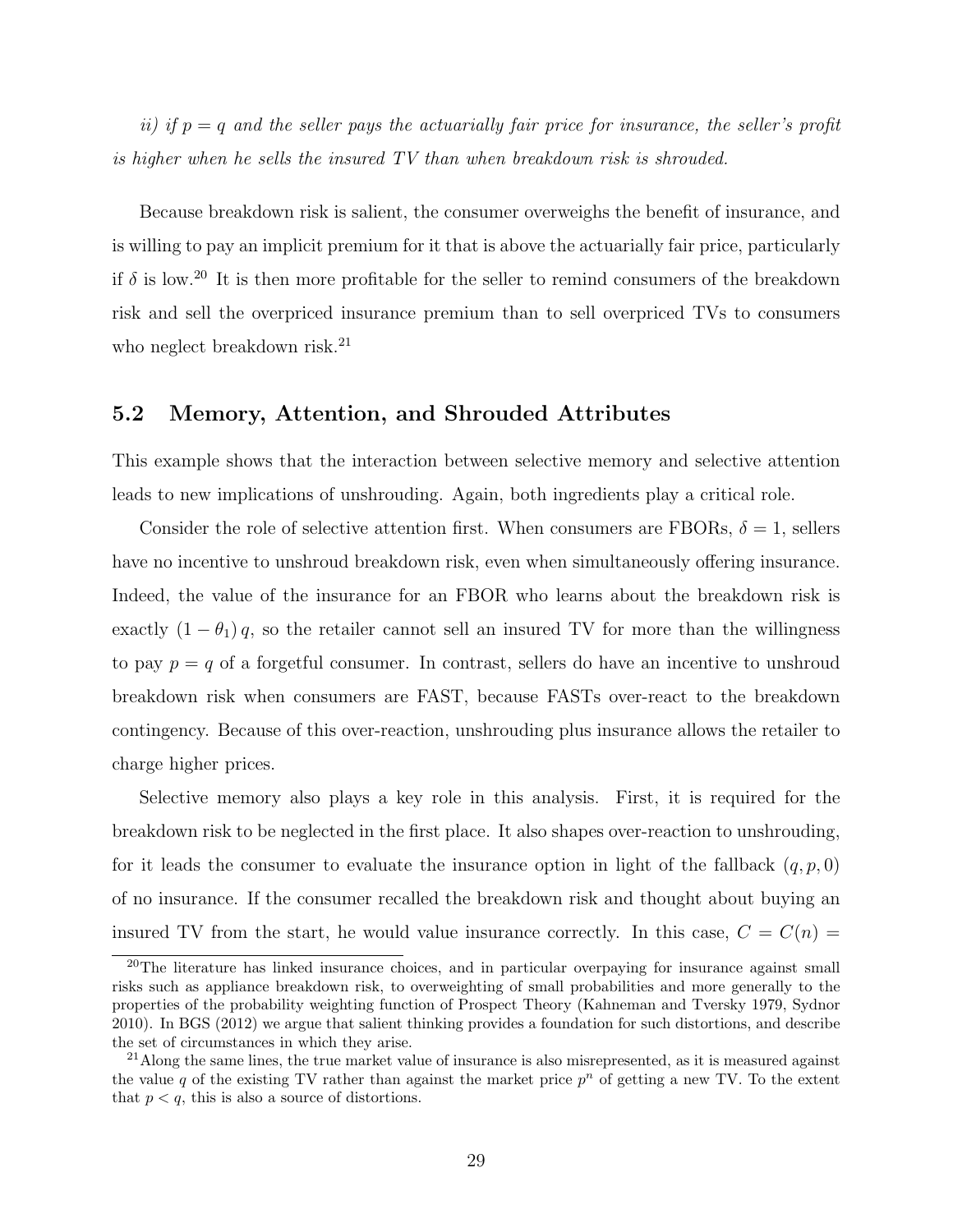$\{(q, p', 0), (0, 0, 0)\}\$ , and since all attributes are equally salient, the consumer's valuation is rational.<sup>22</sup> FAST pays too much precisely because he forgets that a normal TV can break. When this risk is brought up, the value of insurance is salient.<sup>23</sup>

In sum, the combination of selective memory and selective attention can explain both why consumer can neglect product attributes and why it can be profitable for firms to inform them. As Proposition 2 (point ii) shows, in our model informed FAST consumers are not necessarily better off, and unshrouding may benefit firms to their disadvantage. In Gabaix and Laibson (2006), in contrast, all consumers are FBORs and in the market equilibrium the uninformed cross subsidize the informed. Here we do not solve for market equilibrium, but the example above suggests that when consumers are FAST, cross subsidization may work the other way around.

This logic can also provide insight into recent findings on consumer demand for usage plans with non-linear pricing: Grubb (2009, 2014) shows that consumers on average choose cell-phone plans that include too large usage allowances relative to their needs. Ater and Landsman (2013) document the same pattern for retail banking services. These findings suggest a high willingness to pay for insurance, consistent with Proposition 2. Moreover, Ater and Landsman (2013) show that consumers that happen to go beyond their allowance, and therefore experience overage fees, are more likely to switch to plans with larger allowances. The authors show that these consumers avoid overage fees but end up paying more on average than before. This seems consistent with an overreaction to the experience of overage fees. $24$ 

<sup>&</sup>lt;sup>22</sup>Alternatively, if a TV costs p, the consumer who recalls the background risk may factor in his initial choice the expected cost  $(1 - \theta_1) p$  of replacing a broken TV, i.e. he considers the option  $(q, q, p + (1 - \theta_1) p)$ . When comparing this option to the insurance offered by the retailer  $(q, q, p')$ , then, price is salient. Intuitively, price is the only attribute that varies across choice options. As a result, the consumer only buys the insured TV if  $p' \leq p + (1 - \theta_1)p$ , namely if the cost of insurance does not exceed the expected cost of buying a new TV.

<sup>23</sup>As we show in BGS (2013), salience distortions arise when goods are differentiated, even in the absence of surprising attributes or price realizations. However, salience plays a further role when recall is selective: unshrouding an attribute can be surprising if it changes the ex post allocation of attention. While in this section we focus on shrouded attributes, this logic provides insight into why and how add-ons more generally can be profitable (Ellison 2005): when a consumer has in mind a good he plans to buy, firms can offer an add-on whose upside is salient when compared to that good.

<sup>&</sup>lt;sup>24</sup>This also suggests a rationale for why firms resist "bill-shock" regulation. Firms make a significant part of their revenue on such overage fees (Grubb 2009, 2014). How would a consumer react to being informed that he has reached the limit of his allowance? Intuitively, the normal marginal price for a phone call is zero (since that is the price the consumer is most exposed to). However, when the allowance is spent, the consumer suddenly faces a much higher marginal price, the overage fee. In this case, consumers may overreact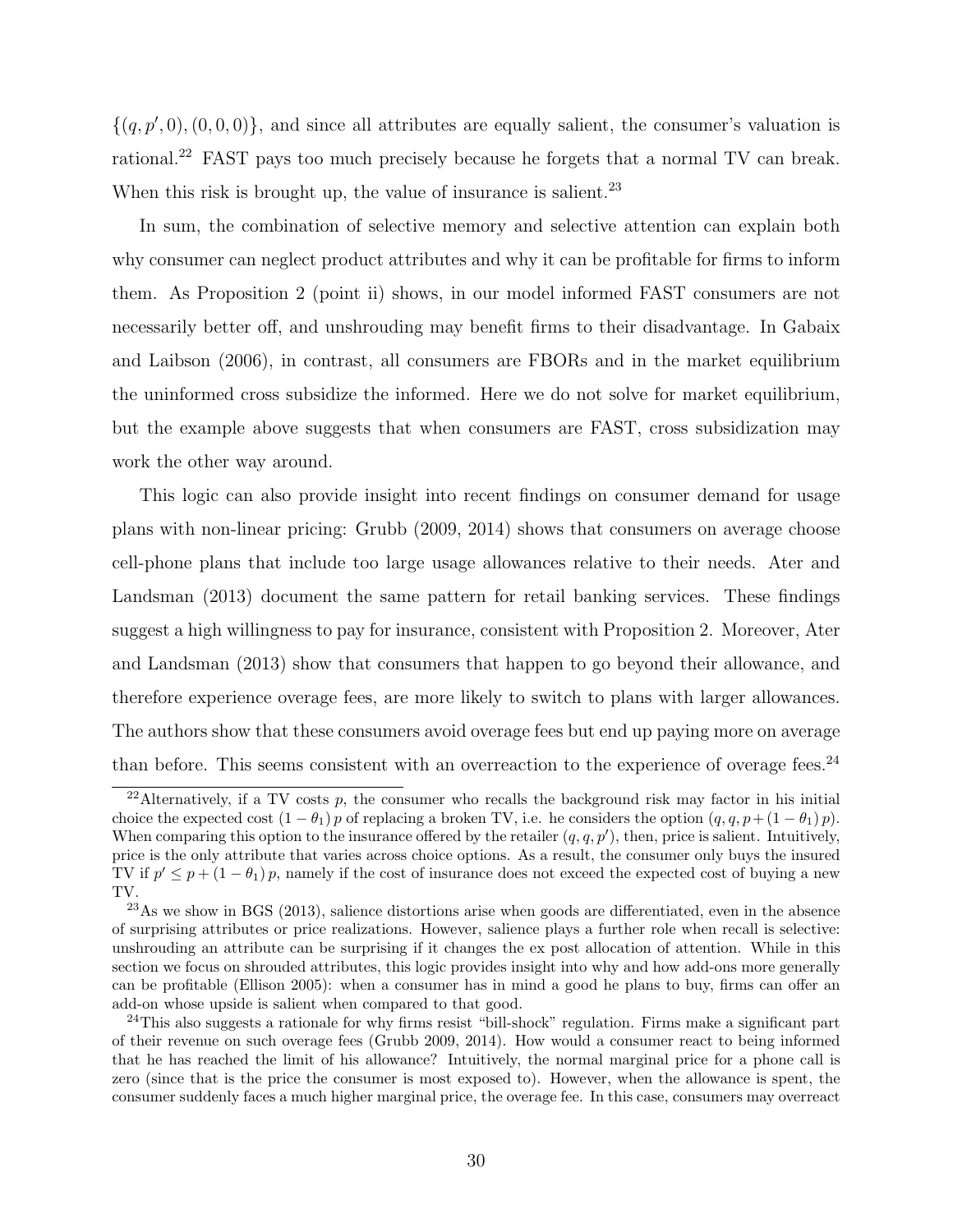More generally, the interaction between selective memory and attention provides some insight into a longstanding tension in the literature between evidence suggesting that people neglect low likelihood contingencies and evidence suggesting such contingencies are overweighted (Kahneman and Tversky 1979). Low likelihood contingencies tend to be neglected because they have low frequency and get low exposure. Yet, once people are reminded of them, they can become very salient (Browne and Hoyt 2000).

## 6 Application 2: Effects of Reminders

A large body of empirical work in applied microeconomics seeks to assess the extent to which suboptimal decisions can be accounted for by selective recall. To quantify the role of selective recall, these studies measure changes in behavior occurring when "shrouded" aspects of the choice problem are made more visible to consumers. Chetty et al (2009) documents that demand for certain products falls when consumers are reminded of sales taxes (see also Goldin and Homonoff, 2013). Finkelstein (2009) shows that highway usage becomes more price sensitive when tolls are more visible (see also Sexton 2014). Reminders change behavior in the expected direction in many other settings: they help increase exercise (Calzolari and Nardotto, 2014) and savings (Karlan et al, 2014), they help reduce weight (Patrick et al. 2009) and overdraft fees (Stango and Zinman, 2011).

The conventional view on the effects of reminders rests on two pillars: 1) consumers forget about certain relevant attributes of the choice problem, and 2) the change in behavior reflects the optimal use by consumers of information contained in the reminders. In our model, this interpretation amounts to assuming that a reminder about a neglected attribute j increases the consumer's exposure  $e_j$  to it. Consumers are assumed to be FBORs, so that the change in their behavior corresponds exactly to the elimination of neglect. This perspective has important welfare implications: in a world of FBORs, changes in behavior due to information provision offer a proxy for the welfare costs of forgetting, providing guidance on the role of "nudges" in public policy (Bernheim and Rangel 2009).

to this salient price hike by reducing their consumption over and beyond what is justified by the increased marginal cost. In this way, reminders of costs may significantly reduce firms' revenue from overages. This is also consistent with Stango and Zinman's (2011) findings in the context of overdraft fees.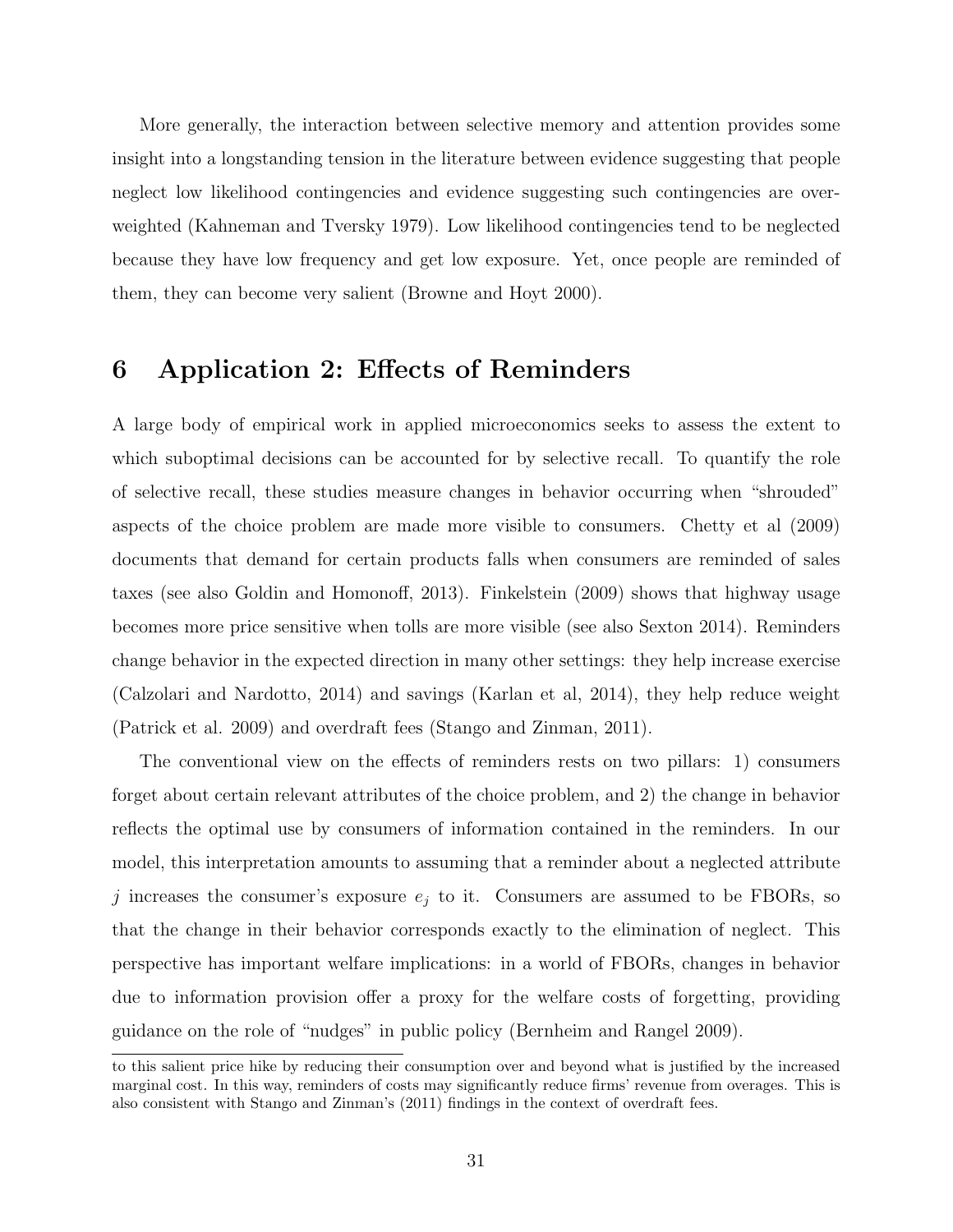Our analysis shows that the psychology of reminders is more complex. In most circumstances, increased exposure  $e_j$  does more than to bring attribute j to top of mind, providing the consumer with additional data. By shaping attribute salience, it also affects the attention allocated to data that were already available to the consumer. The effect of reminders on behavior conflates these two aspects. In this sense, the measured effect of reminders cannot a priori be considered an accurate estimate of the cost of forgetting.

This section illustrates this idea by revisiting several recent experiments in light of our model. We identify the conditions under which consumers may under- or overreact to reminders. From a positive standpoint, our analysis can help explain why the strength of the reminder effects is found to vary: for example, when people are reminded to save, they indeed save more, but reminding people of their future goals leads to much higher savings rates (Karlan et al, 2014). These differences can be understood as reflecting variations in the salience of reminders. From a normative standpoint, our model offers guidance on how to unpack the effects of reminders on memory and attention, and on how to design effective reminders.

#### 6.1 Tax Salience

Chetty et al. (2009) report an experiment in which posting prices inclusive of sales taxes for some goods reduced consumer demand for them, relative to the case in which only pretax prices were posted. They account for this finding by arguing that sales taxes paid at the cashier are less "salient" than posted prices, and may be forgotten by shoppers. When reminded of the sales tax, shoppers realize that the good is more expensive than they thought and optimally reduce their demand.

To support this interpretation, Chetty et al (2009) present survey evidence that i) given pre-tax prices, the surveyed population (students) typically neglects taxes when computing expenditures, but accurately incorporates taxes when reminded of them; and ii) consumers at the store have accurate knowledge of the sales tax levied on a variety of goods. In this account consumers are FBORs who react rationally to information about a neglected attribute. In line with this interpretation, Chetty et al (2009) propose a methodology to infer consumers' true preferences from their behavior under tax-inclusive prices.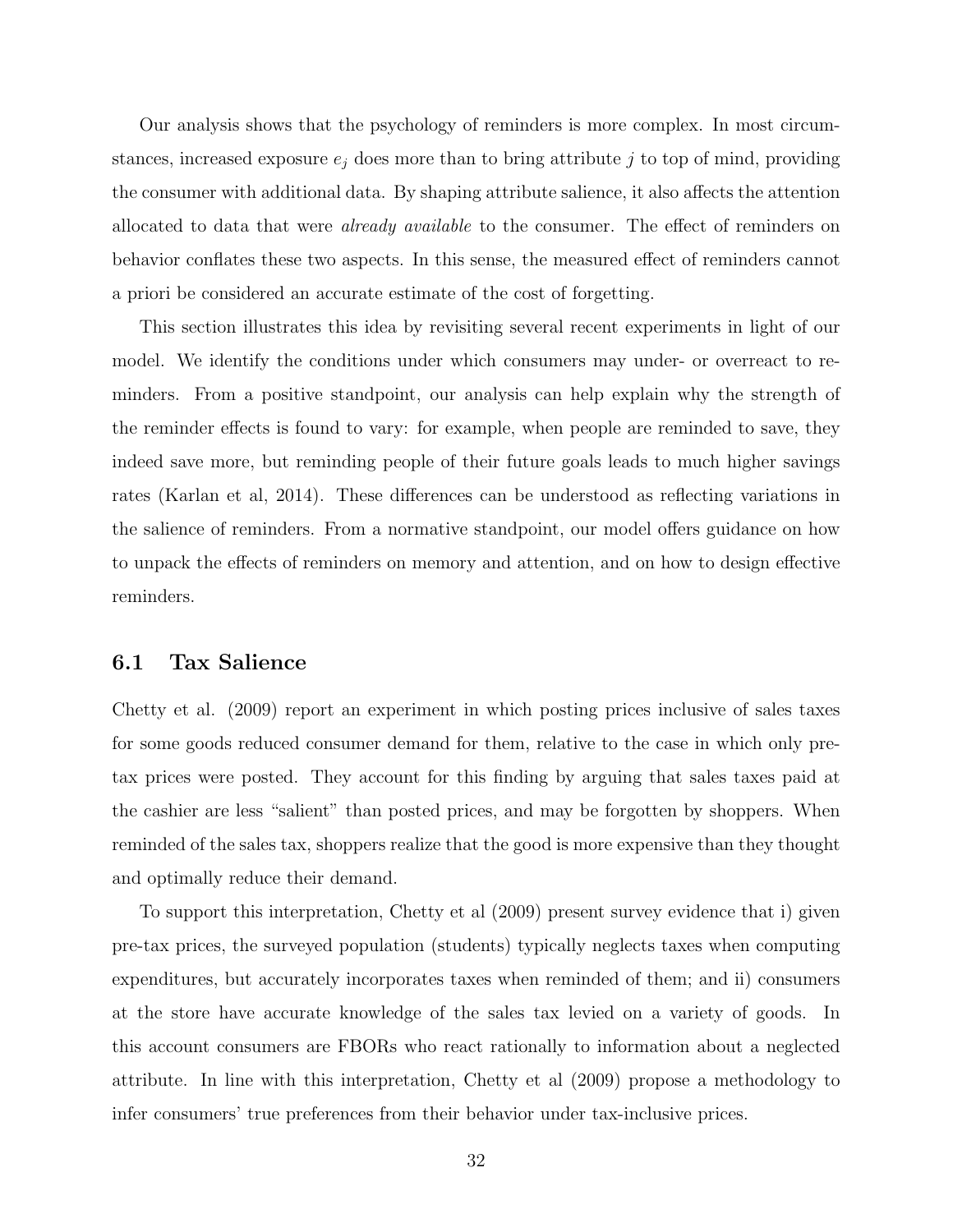Our model suggests that matters may be more complex. Suppose a consumer is deciding whether or not to buy a good  $(q, p, \tau)$  consisting of quality, price, and sales tax ( $\tau$  represents the dollar value of the sales tax). All attributes are deterministic. As stressed in the literature, the sales tax is forgotten because it is added on to the bill at the cashier and consumers generally do not associate specific tax amounts with individual goods. In our model, this idea is captured through exposure: even though the tax is paid with probability one, consumers' exposure to it is sufficiently low  $a(1, e_{\tau}) < a^*$  that the tax does not come to mind.<sup>25</sup>

Because he neglects the sales tax, the consumer represents good  $(q, p, \tau)$  as  $(q, p)$ , and perceives the choice set, as well as the evoked set, to be  $\widetilde{C} = \widetilde{C}(n) = C_v = \{(q, p), (0, 0)\}.$ In this choice context,  $\bar{q} = q/2$  and  $\bar{p} = p/2$ , so that quality and price are equally salient,  $\sigma(q,\overline{q}) = \sigma(p,\overline{p}) = \sigma(1,1/2)$ . Because quality and price are equally salient, FAST's valuation of the visible attributes is undistorted. As a consequence, both FBOR and FAST value the good at  $q - p$ . This would be the rational valuation if the sales tax was zero.

Suppose now that, as in Chetty et al (2009)'s intervention, the posted price is tax inclusive, so the price of the good is  $p' = p + \tau$ . How does this change affect FAST's valuation? There are are two ways in which the consumer may encode the intervention, which have different implications for choice behavior. We now discuss each of these perspectives.

Perspective 1: Tax Unshrouding. From this perspective, when the consumer sees price  $p' = p + \tau$ , he fully realizes that it is due to the inclusion of the sales tax. This brings the tax dimension to mind, restoring the three dimensional representation of the good as  $(q, p, \tau)$ . The consumer's choice and evoked set become  $\widetilde{C} = \widetilde{C}(n) = C = \{(q, p, \tau), (0, 0, 0)\}.$  In this choice context,  $\bar{q} = q/2$ ,  $\bar{p} = p/2$  and  $\bar{\tau} = \tau/2$  so quality, price and the tax are (again) equally salient, because  $\sigma(q,\overline{q}) = \sigma(p,\overline{p}) = \sigma(\tau,\overline{\tau}) = \sigma(1,1/2)$ . As a result, the consumer's perceived utility is still non-distorted.

Formally, after the reminder the consumer's utility from the good is  $q - p - \tau$ , and the consumer buys the good provided  $q \geq p + \tau$ . After a reminder about taxes, the consumer's

 $25T$ o repeat the terminology discussed in the Introduction, we refer to information that comes to mind as recalled (or forgotten), and information that draw a disproportionate share of attention, conditional on what is remembered or observed, as salient.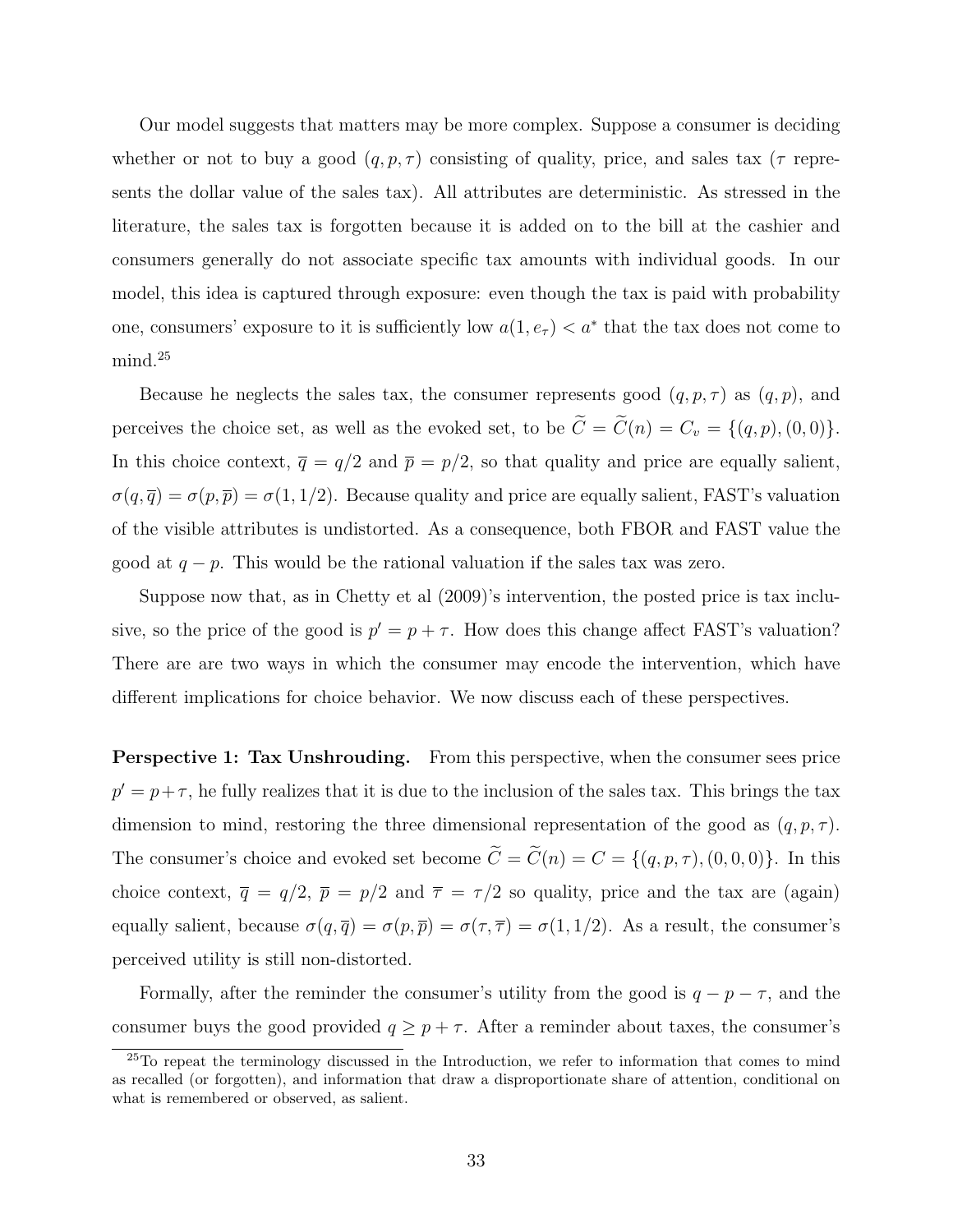valuation of the good drops. The drop in valuation, though, is "rational", in the sense that the new value of the good is the fully rational re-optimised decision rule. This is intuitive: bringing the tax to mind leads to a revision of the "norm" for the good, which now includes taxes. Because the level of the tax is itself normal, the consumer is not surprised and perfectly integrates the tax into his decision. From this tax-unshrouding perspective, FAST's behavior is thus consistent with Chetty et al (2009)'s interpretation of consumers as FBORs.<sup>26</sup>

Perspective 2: Price Surprise. FASTs react to reminders like FBORs only in special circumstances. In Chetty et al.'s experiment, this depends on how the consumer interprets the experimental treatment, namely the posting of the tax inclusive price.

To see this, suppose that when the consumer sees price  $p' = p + \tau$ , he fails to realize that it is due to the inclusion of the sales tax. That is, the consumer continues to neglect the tax and instead thinks that the good has become more expensive. For an FBOR, this misunderstanding does not matter: given that price and tax are fungible, i.e. equally weighted, a given increase in cost due to either base price or tax leads to the same drop in valuation.

For FAST, the equivalence between price and tax breaks down because of salience. Faced with the new higher price, FAST retains a two dimensional representation of the good, with a choice set  $\tilde{C} = C_v = \{(q, p'), (0, 0)\}.$  Crucially, the corresponding evoked set is  $\widetilde{C}(n) = \{(q, p), (0, 0)\}\$ , namely the visible choice set at the normal "tax exclusive" price. In this choice context, the reference attributes are  $\bar{q} = q/2$  and  $\bar{p} = (p + p')/4$ . Thus, under the price surprise perspective, the reminder causes price to be more salient than quality  $(\sigma(p', \bar{p}) = \sigma(1, (p+p')/4p') > \sigma(q, \bar{q}) = \sigma(1, 1/2)$  because  $p' > p$ . The consumer's valuation then drops from  $q - p$  to:

$$
\frac{2}{1+\delta}\left[\delta q - p(1+\tau)\right].
$$

<sup>&</sup>lt;sup>26</sup>This result does not rely on the fact that consumers are choosing between  $(q, p, \tau)$  and  $(0, 0, 0)$ . It is also consistent with the possibility that consumers may be choosing between goods subject to the same sales tax,  $(q_1, p_1, \tau_1)$  and  $(q_2, p_2, \tau_2)$ . In this case, salience may distort utility and choice if quality and price are not equally salient (i.e., if  $\sigma(q_k, \bar{q}) \neq \sigma(p_k, \bar{p})$ ). However, the tax would always be as salient as price, for  $\sigma(\tau_k, \overline{\tau}) = \sigma(\tau p_k, \tau \overline{p}) = \sigma(p_k, \overline{p})$ . Hence, the consumer would always view the tax as being fungible with the price, just like a rational consumer.

In contrast, even from the tax unshrouding perspective the tax would look surprising if the good in question is compared to goods that are not subject to the sales tax. These cross-good effects are a testable implication of our model.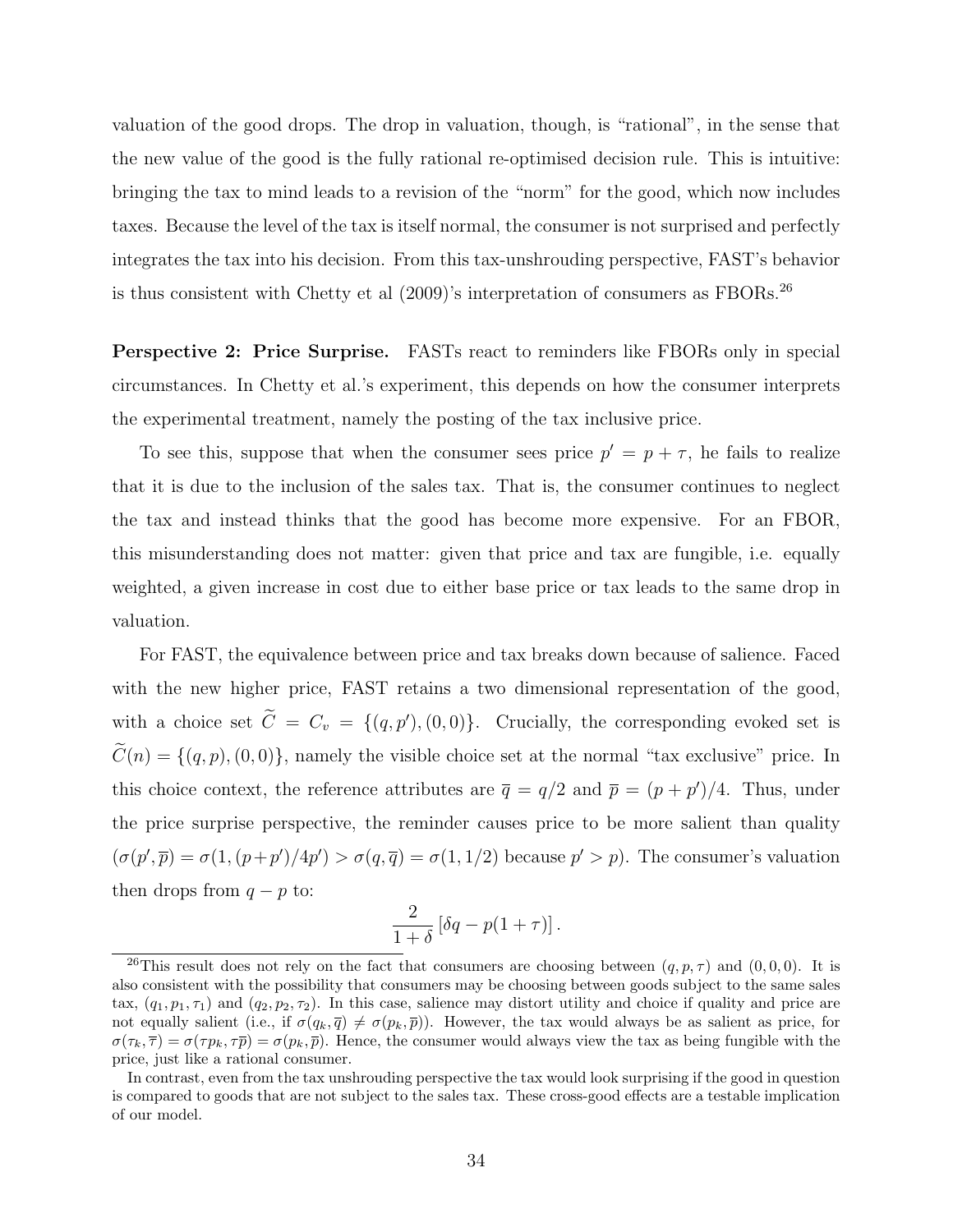We therefore have:

Proposition 3 From the "price surprise" perspective, FAST overreacts to the tax inclusive price relative to the "tax unshrouding" benchmark. The excess reduction in valuation in this case is  $\left(\frac{1-\delta}{1+\delta}\right)$  $\frac{1-\delta}{1+\delta}\big)$   $[q + p + \tau].$ 

When consumers view the tax inclusive price as a price increase, they are surprised by what they perceive as higher than normal prices. As a consequence, prices become salient and valuation drops by more than the price hike. The consumer over-reacts to information relative to the case in which he understands that the price hike is due to sales taxes.

To interpret experiments such as Chetty et al (2009) it is important to pin down the way in which consumers interpret information. Chetty et al (2009) make serious efforts to ensure that consumers understood that the higher price was the tax-inclusive price, but they do not present direct evidence that this is the case. While this distinction is immaterial if consumers are FBOR, it is crucial if consumers are FAST. Proposition 3 implies that the possibility that (some) FAST consumers mistook the intervention for a price increase has important implications for the interpretation of its effects. More generally, if consumers are FAST, then the mechanism of overreaction of Propositions 1 and 3 is relevant for welfare analysis.

In the Chetty et al. experiment, our analysis suggests the following hypothesis: the clearer it is to consumers that the higher prices simply reflect the sales tax, the smaller the drop in demand should be (converging towards the rational consumer case).<sup>27</sup>

Generally speaking, this analysis suggests that experiments relying on changes in the visibility of price/cost variation over time (Finkelstein 2009, Sexton 2014) or across goods (Allcott and Taubinsky 2014) are likely to combine information provision with salience effects. When intertemporal or cross sectional price differences become more visible, two forces operate in the consumers' mind. First, consumers are provided with more accurate information. Second, the new information may either be striking enough to distract from existing

 $^{27}$ An experiment to test this hypothesis would have two treatments: in one treatment, only tax-inclusive prices are presented, with a minor reference to the tax being included ("Full Price, Inclusive of Sales Tax"). In the other treatment, it is made clearer to the consumer that the higher prices simply reflect the sales tax ("Our prices have not changed, but for your convenience we now include the full tax, inclusive of sales taxes"). A difference in demand between the treatments would indicate a channel other than the fact that the treatments themselves draw attention to prices.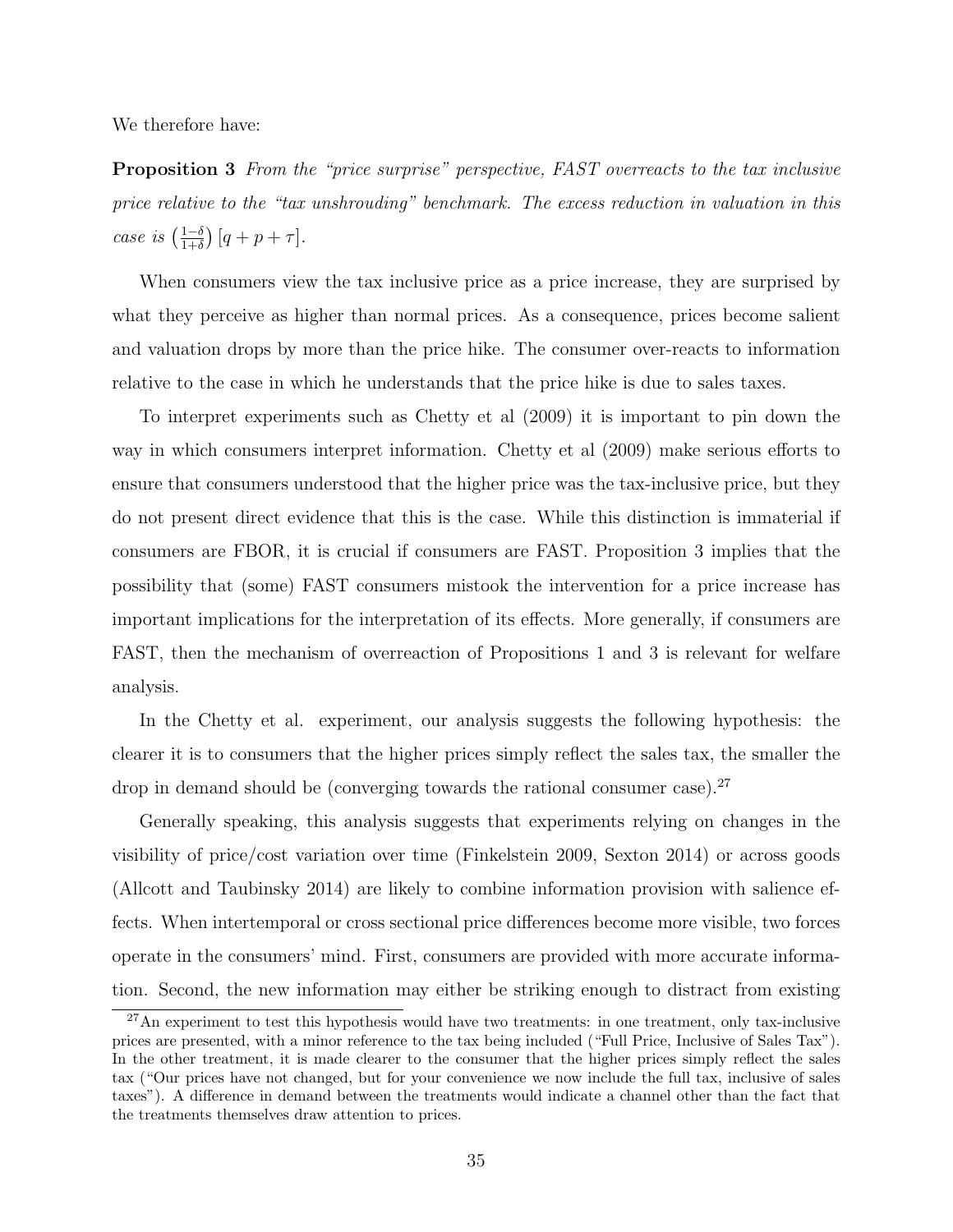information on quality, or it may be unsurprising enough to be downplayed relative to quality differences. In these cases, the salience mechanism generates over-reaction or under-reaction to information, acting as a confound for the pure informational role of reminders.

## 6.2 Reminders and Savings

Karlan et al. (2014) explore the effects of reminders on saving rates when consumers have committed to save for a goal (e.g., insurance against job loss). They show that reminding people of their goals leads to a large increase in savings relative to what is obtained under a generic reminder to save.

We now show how our model accounts for this finding as the result of the variation in salience across reminders. A risk neutral consumer lives for two periods and is indifferent between consumption in the two dates. In period 1 he receives an endowment  $y$ . In period 2 his endowment is given by:

$$
y_2 = \begin{cases} y & \text{with probability} \quad \theta \\ 0 & \text{otherwise} \end{cases}
$$

where  $\theta$  is close to one. The zero endowment state captures an unlikely bad event in which, for example, the consumer becomes sick and loses his labor income.

The consumer must choose whether to save a given amount  $s^* < y$  in period 1. Savings are deposited in a bank account that pays an interest rate  $r > 0$ . Given savings  $s \in \{0, s^*\},$ consumption in the final period  $t = 2$  is equal to:

$$
c_2 = \begin{cases} y + s(1+r) & \text{with probability} \quad \theta \\ s(1+r) & \text{otherwise} \end{cases}
$$

.

The consumer's indifference between consumption at different dates implies that a rational consumer optimally saves  $s = s^*$  to earn the interest income  $rs^*$ .

Consider now the behavior of a FAST. A consumption-savings plan consists of a three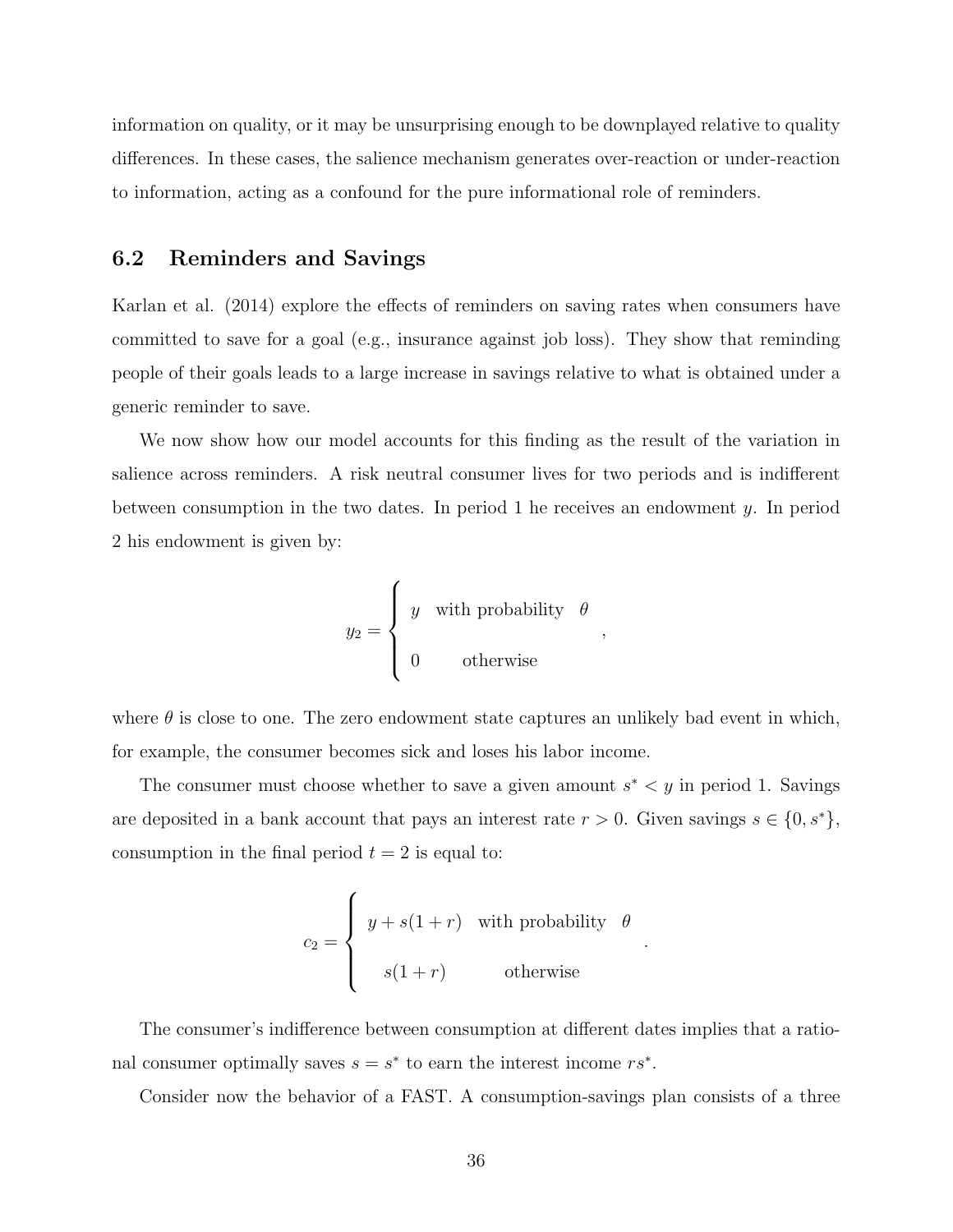dimensional vector  $(c_1, c_2^h, c_2^l)$  reporting consumption at different dates and states (where h and l respectively represent the good and bad states at  $t = 2$ ). In line with Karlan et al., we assume that in the absence of reminders the consumer neglects future consumption. Intuitively, while exposure to present consumption is high, cues about future consumption are more sporadic, and so is exposure. Formally,

$$
a(1, e_{c_1}) > \overline{a} > a(\theta, e_{c_2^h}) > a(1 - \theta, e_{c_2^l}).
$$

In the absence of reminders, the consumer neglects the future states, maximizes his current consumption  $c_1$ , and chooses not to save at all.<sup>28</sup>

Consider now the effects of two particular reminders. The first reminder generically encourages people to save "for the future". The second reminder is targeted, and encourages people to save "for an emergency".

Consider the generic reminder first. The message "save for the future" enhances exposure to all future states, increasing both  $e_{c_2^h}$  and  $e_{c_2^l}$ . However, because the bad state has a low objective probability, consumers are likely to continue to neglect it. Formally, we assume  $e'$  $c_2^h > e_{c_2^h}, e'_c$  $c_2^l > e_{c_2^l}$  and

$$
a(1, e_{c_1}) > a(\theta, e'_{c_2^h}) > \overline{a} > a(1 - \theta, e'_{c_2^l}).
$$

The generic reminder brings to mind the more likely future state  $h$ , but not the unlikely disaster state l. Thus, the consumer thinks about his consumption savings problem as choosing a two dimensional vector  $(c_1, c_2^h)$ , defined by the perceived choice set:

$$
\widetilde{C} = \{(y, y), (y - s^*, y + s^*(1+r))\}.
$$

The evoked set satisfies  $\widetilde{C}(n) = \widetilde{C}$ . In this choice context, the first period consumption

 $28$ Note that this phenomenon is different from impatience. Under impatience, the consumer would rather borrow in order to increase current consumption. In this case, neglect of the future implies that borrowing does not even come to mind.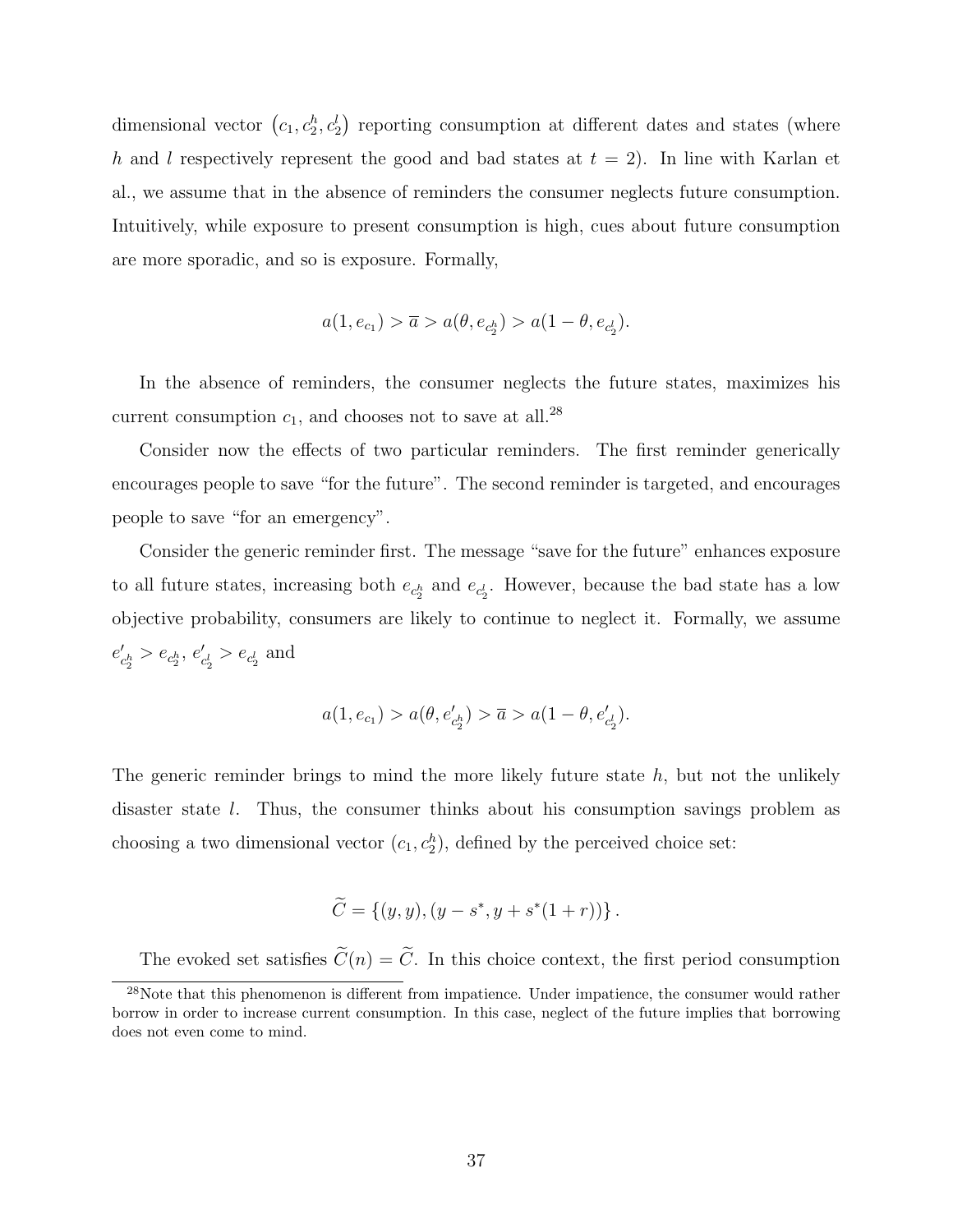(and hence the cost of saving) is salient provided:

$$
\frac{s^*}{y} > \frac{r}{1+r}.\tag{9}
$$

When the interest rate r is low relative to the target savings rate  $s^*/y$ , FAST overweights present (loss of) consumption relative to future consumption. As a consequence, when Equation (9) holds, FAST behaves impatiently provided  $(1 + r)\delta < 1$ . Combining the two conditions, we find that for

$$
r < \overline{r} = \min\left\{\frac{1}{\delta} - 1, \frac{s^*}{y - s^*}\right\},\
$$

the generic reminder is ineffective in persuading FAST to save, for the benefits of saving are less salient than its costs. Instead, an FBOR realizes that savings is optimal due to the positive interest rate; the reminder causes him to save even if state  $l$  does not come to mind.

Suppose now that the consumer is specifically reminded to save for future emergencies. This reminder increases exposure to the future, but particularly to the bad state l. Formally, we assume that the targeted reminder brings to the consumer's mind not only the likely good state  $h$  but also the disaster state  $l$ . In this case, the consumer compares the full, three dimensional, consumption streams. For FAST, the most salient state is always the disaster state, in which not saving yields a very salient income of zero. If (9) holds, FAST saves provided the interest rate is high enough:

$$
r > \underline{r} = \frac{1}{\theta_L \left(\frac{1}{\delta} - \delta\right) + \delta} - 1.
$$

Because  $r < \overline{r}$ , there is a range of interest rates  $r \in [r, \overline{r}]$  for which FAST does not save under the generic reminder but does save under the targeted reminder. Salience is key in accounting for the different effects of the reminders: the targeted reminder is more effective because it makes people think of the state in which savings make the largest difference, and thus are salient.

Karlan et al (2014) assume, as we did above, that the generic reminder might fail to bring their savings goals to the subjects' minds. In our model, this occurs because savings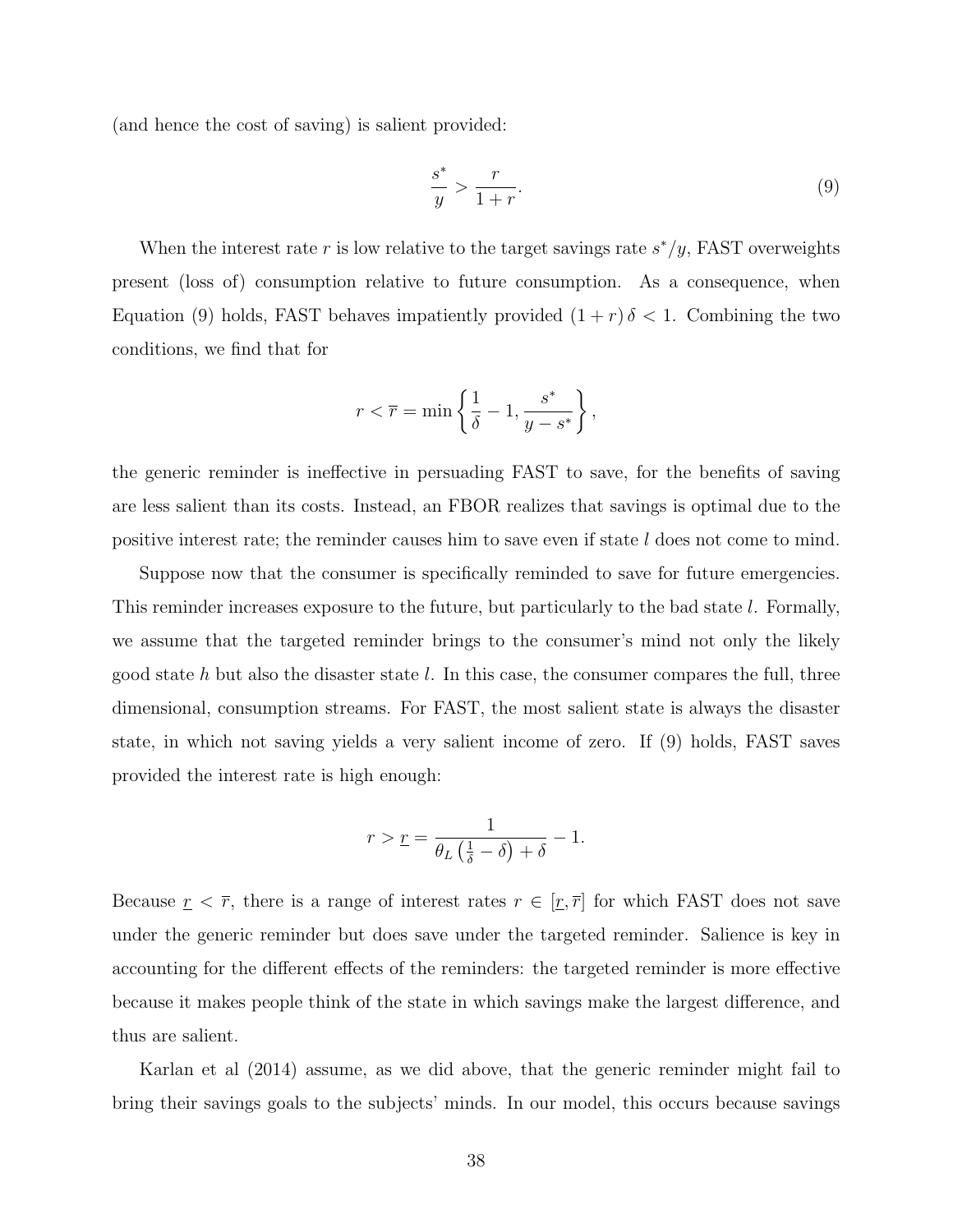goals are often related to expenses that are infrequent, such as school fees, or unpredictable, such as "an emergency". These expenses have lower availability than more frequent, or more immediate, ones (Sussman and Alter, 2013). To obtain strong savings responses, it is more effective to explicitly remind subjects of their goals. Unlike in Karlan et al (2014), however, our model suggests that doing so may cause savings to become too salient, and subjects to save too much.<sup>29</sup>

To conclude, generic reminders may not have the desired effect if they do not bring to mind contingencies with salient consequences. For instance, reminding people to eat healthy, or to save, may be ineffective if it fails to bring to mind the drastic implications of a given choice for longterm health, or financial security. This prediction of our model is related to Akerlof (1991). The form and content of the reminder may have large implications on its effectiveness, depending on what it brings to mind.

#### 6.3 Empirical Estimates of Reminder Effects

We conclude this section by showing the implications of our model for the interpretation of the effects of reminders. To do so, we augment the standard analysis of the demand response to reminders with the possibility that consumers may be FASTs.

There is a measure one of consumers, each of whom chooses between two goods  $k = 1, 2$ . The true utility of consumer  $i \in [0, 1]$  from good  $(q_k, p_k, f_k)$  is equal to:

$$
u_{i,k} = \theta_i q_k - p_k - f_k,
$$

where  $\theta_i > 0$  captures a consumer-specific taste for quality, distributed in  $[0, +\infty)$  according to c.d.f.  $F(\theta_i)$ .

Good 1 has higher (visible) quality and upfront price than good 2, namely  $q_1 > q_2$  and  $p_1 > p_2$ . Attribute  $f_k$  is a shrouded cost, which is also higher for good 1, namely  $f_1 > f_2$ .

 $^{29}$ In our approach, the different attributes of choice capture consumption in different time periods (as in Koszegi and Szeidl 2013) and in different states (as in BGS 2012). As a consequence, consumers exhibit impatience if earlier periods are more salient than later ones, but are too patient if the reverse salience ranking holds. This instability of time preferences (among the periods that come to mind) is related to that in Koszegi and Szeidl (2013). See Bushong, Rabin and Schwartzstein (2014) for an alternative mapping of consumption streams into sets of attributes.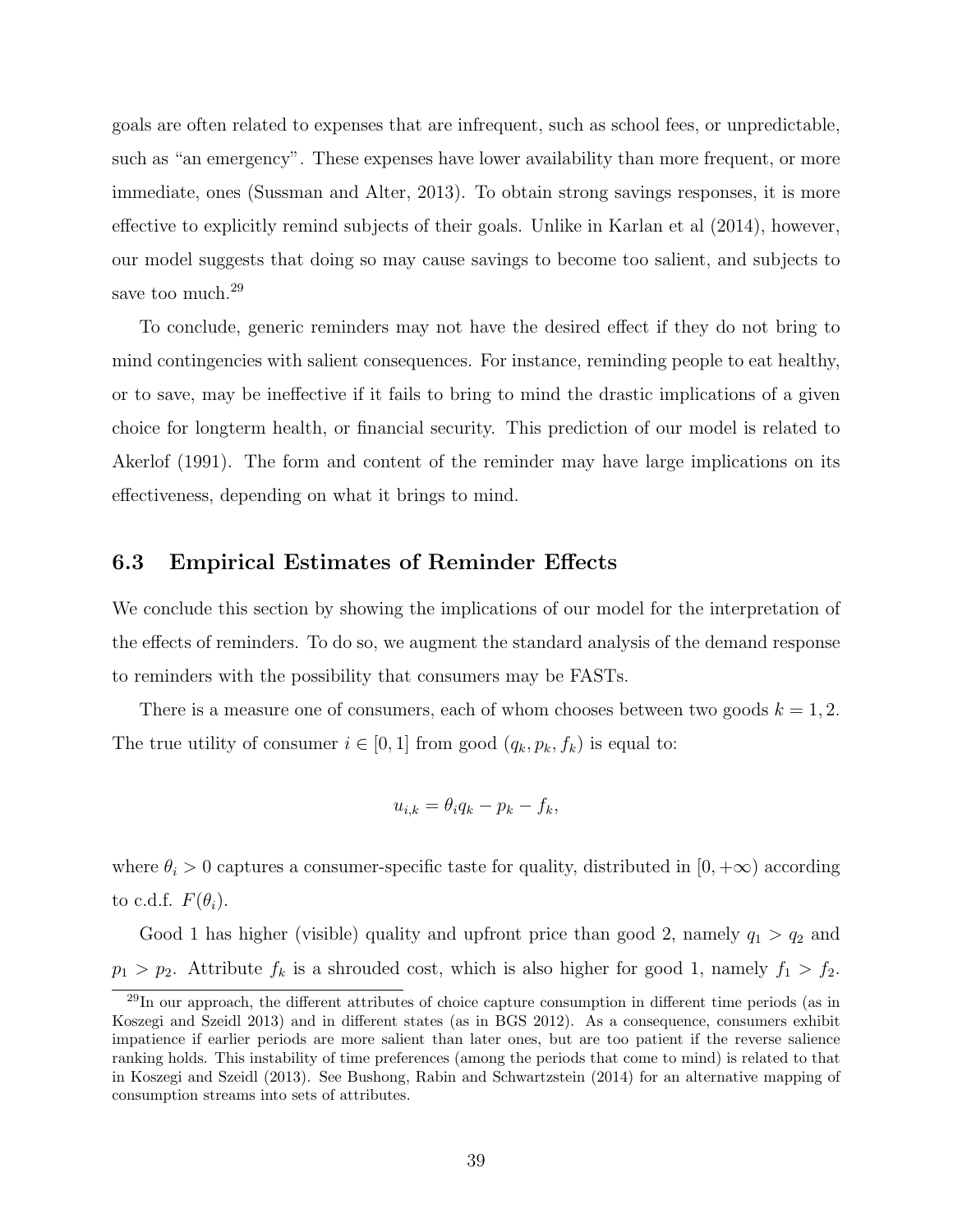In Chetty et al (2009),  $f_k$  is a sales tax; in Alcott and Taubinsky (2014),  $f_k$  is a lightbulb's energy consumption.<sup>30</sup>

We consider the behavior of FASTs in the simplest case in which quality and upfront price are equally salient, namely  $\sigma(q_k, \overline{q}) = \sigma(p_k, \overline{p}) = \tilde{\sigma}$  for  $k = 1, 2^{31}$  The analysis could be more general, but it is convenient to restrict salience distortions to affect only the tradeoff between "visible" utility carriers  $(\theta_i q_k - p_k)$  and the shrouded cost  $f_k$ . In this case, FBORs and FASTs differ only in their reaction to the reminder of shrouded costs. The utility *perceived* by FASTs who are informed about the shrouded attribute  $f_k$  is then:

$$
u_{i,k}^S \propto \theta_i q_k - p_k - \phi f_k,\tag{10}
$$

where:

$$
\phi = \begin{cases}\n\delta & \text{if } \sigma(f_k, \overline{f}) < \widetilde{\sigma} \\
1 & \text{if } \sigma(f_k, \overline{f}) = \widetilde{\sigma} \\
1/\delta & \text{if } \sigma(f_k, \overline{f}) > \widetilde{\sigma}\n\end{cases}
$$
\n(11)

The informed consumer underweighs the shrouded cost ( $\phi = \delta < 1$ ) if the latter is less salient than quality and price, while he overweighs it  $(\phi = 1/\delta > 1)$  if the reverse is true.

Consumers are heterogeneous in what they recall. A share  $\alpha$  of consumers remembers the shrouded attribute, while the remaining share  $(1 - \alpha)$  forgets it.<sup>32</sup> Remembering FASTs value good k according to Equation  $(10)$ . Forgetting FASTs, in contrast, represent good k

$$
\alpha = 1 - A(\overline{a}).
$$

 $30$ To map this setting to Alcott and Taubinsky (2014), we assume that good 1 is the incandescent light bulb, which has a nicer color of light (higher  $q$ ) but also higher expected upfront price (due to a higher replacement rate) and higher energy consumption requirements  $f$ , than the more efficient CFL model.

<sup>&</sup>lt;sup>31</sup>One reasonable condition for equal salience occurs when quality is produced under constant returns to scale (i.e. the cost of quality is  $C(q) = q$ ) and price is linear in cost, namely  $p(q) = bC(q)$  for some  $b > 0$ . This property is due to the homogeneity of degree zero of the salience function.

<sup>&</sup>lt;sup>32</sup>Whether a consumer is informed or not is independent of the consumer's taste  $\theta_i$ . One can think about consumer heterogeneity as stemming from consumer-specific exposure  $e_{i,f}$ . These differences in exposure induce differences in availability  $a_{i,f}$ . If the availability of shrouded costs is distributed according to c.d.f.  $A(a_{i,f})$ , then we have that:

In this setting, a reminder increases exposure for all consumers, increasing the mass of consumers whose availability is above  $\bar{a}$ . This intervention, then, reduces  $A(\bar{a})$  thereby increasing the share of aware households  $\alpha$ .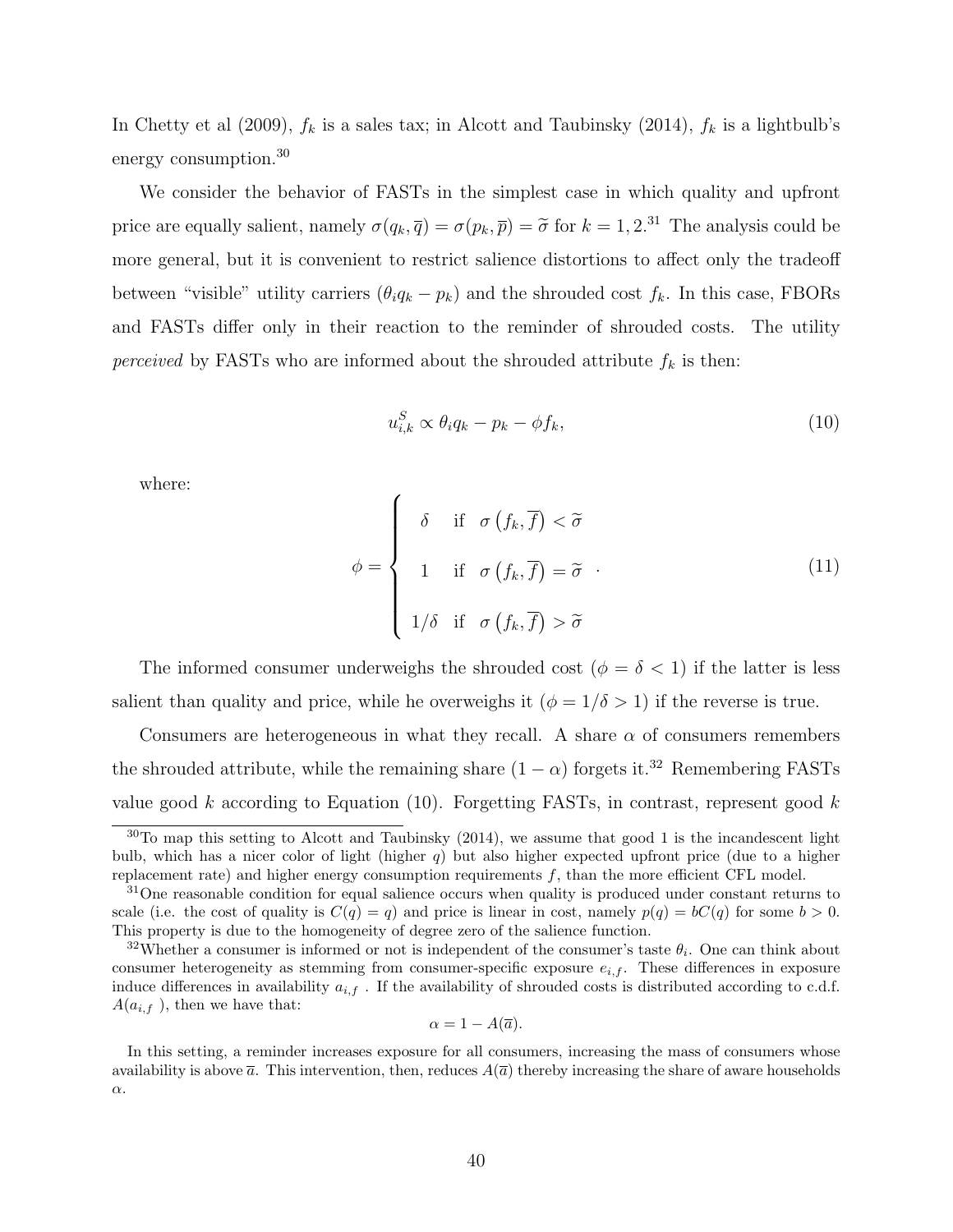as  $(q_k, p_k)$  and value it as  $\theta_i q_k - p_k$ .

Denote by  $\Delta x$  the difference  $(x_1 - x_2)$  in the value of attribute  $x = q, p, f$  across goods. The total demand for the cheaper good 2 is given by:

$$
D = \alpha F \left( \frac{\Delta p + \phi \Delta f}{\Delta q} \right) + (1 - \alpha) F \left( \frac{\Delta p}{\Delta q} \right),\tag{12}
$$

which includes a share of remembering consumers (first term on the right), and a share of forgetting consumers (second term). Relative to the rational benchmark, forgetting consumers neglect the shrouded cost  $\Delta f$ . Remembering consumers take  $\Delta f$  into account, but they over- or under-weigh it by the factor  $\phi$ .

A reminder here can be viewed as an intervention that increases the share of remembering consumers from  $\alpha$  to  $\alpha' > \alpha$ . Under a linear approximation of the difference between the demand of the two types of consumers, the reminder causes the demand for good 2 to change as:

$$
\frac{D'-D}{D} \approx (\alpha'-\alpha) |\eta| \phi \frac{\Delta f}{\Delta p}.
$$
\n(13)

where  $|\eta|$  is the (absolute value of the) elasticity of demand of FBOR consumers.

The effect of the reminder on the demand for good 2 combines two effects. First, there is rational response to the reminder. As long as  $\Delta f > 0$ , an FBOR population would react to the reminder by increasing demand for the cheaper good by  $(\alpha' - \alpha) |\eta| \frac{\Delta f}{\Delta x}$  $\frac{\Delta f}{\Delta p}$ . The second effect is the change in salience triggered by the reminder itself, which is captured by the factor  $\phi$ . If the unshrouded cost is salient  $(\phi > 1)$ , informed consumers overweight it. The change in demand is then too large relative to the informational content of the reminder, and reflects consumers' over-reaction. If instead the shrouded cost is not salient ( $\phi$  < 1), informed consumers underweight it. The change in demand is then too small, reflecting under-reaction to information.

When  $\phi = 1$ , namely when FASTs behave as FBORs, Equation (13) recovers the formula used by Chetty et al. (2009) to quantify the welfare cost of selective recall from observed demand changes. In the Chetty et al (2009) experiment, the reminder about sales tax does not give rise to attention distortions if consumers have correct expectations about taxes. (This requires subjects to correctly interpret the higher price as being tax inclusive, which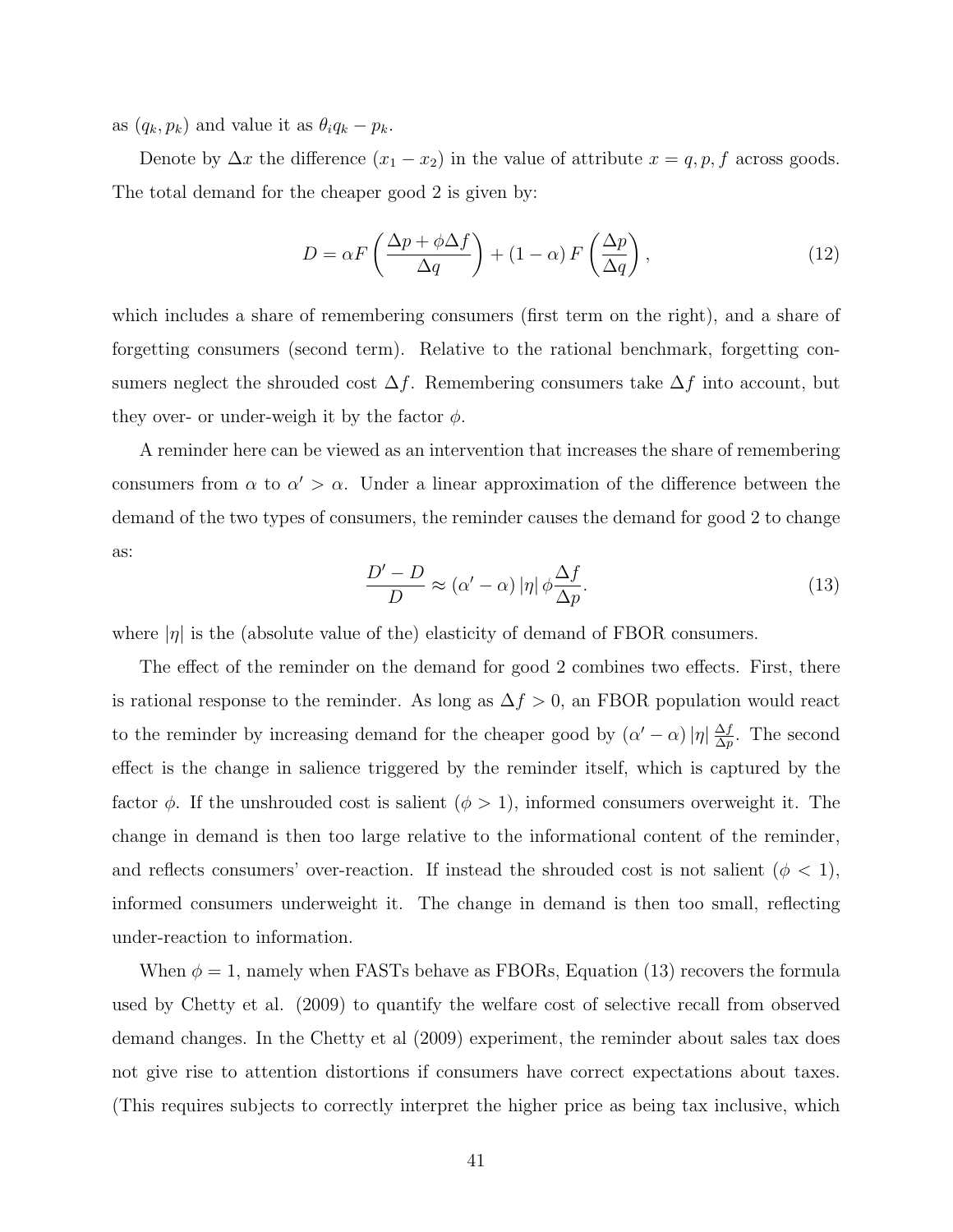the experiment tries hard to do). Because  $\phi = 1$ , the demand response reflects the cost of forgetting.

In other instances, however, the presence of a salience distortion  $\phi$  makes it more difficult to interpret the change in demand. In these cases, the interaction between memory and attention can help interpret existing evidence. Consider for instance the Alcott and Taubinsky (2014) experiment, in which consumers are informed of the energy costs of using incandescent and fluorescent lightbulbs. In this experiment, the presence of salience effects seem plausible. On the one hand, the information on energy costs given to the subjects appears to be render such costs more salient than upfront prices, since they display a larger percentage variation. On the other hand, quality differences across lightbulb technology also seems salient (i.e. CFLs have higher disposal cost and lower performance than incandescent lightbulbs). This creates a potential challenge for empirical identification. If in fact consumers focus on quality differences, and under-react to information on energy cost savings, then the small demand response to the reminder does not imply that the benefit of fluorescent bulbs is low. Indeed, a low demand response may simply be a result of under-reaction, and the paper's conclusion might be reversed, in that a ban on incandescent lightbulbs may be welfare increasing.<sup>33,34</sup>

In the preceding discussion, we implicitly assumed that FAST's over and under-reaction to the reminder (namely, whether the shrouded attribute is surprising) is normatively irrelevant. In doing so, we followed the literature (Bernheim and Rangel 2009, Mullainathan, Schwartzstein and Congdon 2012) in assuming that only the informational effect on demand matters. This assumption has two important implications in the context of our model:

• The model provides insight into the design of experiments that are robust to salience effects. The cost of selective memory on welfare is best assessed in experiments that elicit consumers' willingness to pay – namely, that assess demand relative to an outside

<sup>33</sup>Allcott and Taubinsky (2014) document that this is the case if there are sufficiently strong behavioral biases that are not corrected by information provision.

<sup>34</sup>In a similar vein, consider Abaluck (2011)'s study of the impact of nutrition labels on food consumption. He finds that on average people do reduce consumption of fat, but by a reduced amount that corresponds to a very small health improvement. Abaluck argues that this small reaction to nutritional information is difficult to reconcile with the much larger value of a healthy diet, as measured by value of the corresponding extension in life expectancy. Our model suggests that people under-react to the nutritional labels because, at the moment of choice, that information is less salient than other dimensions such as taste or even calorie intake (see also Koszegi, Szeidl 2013).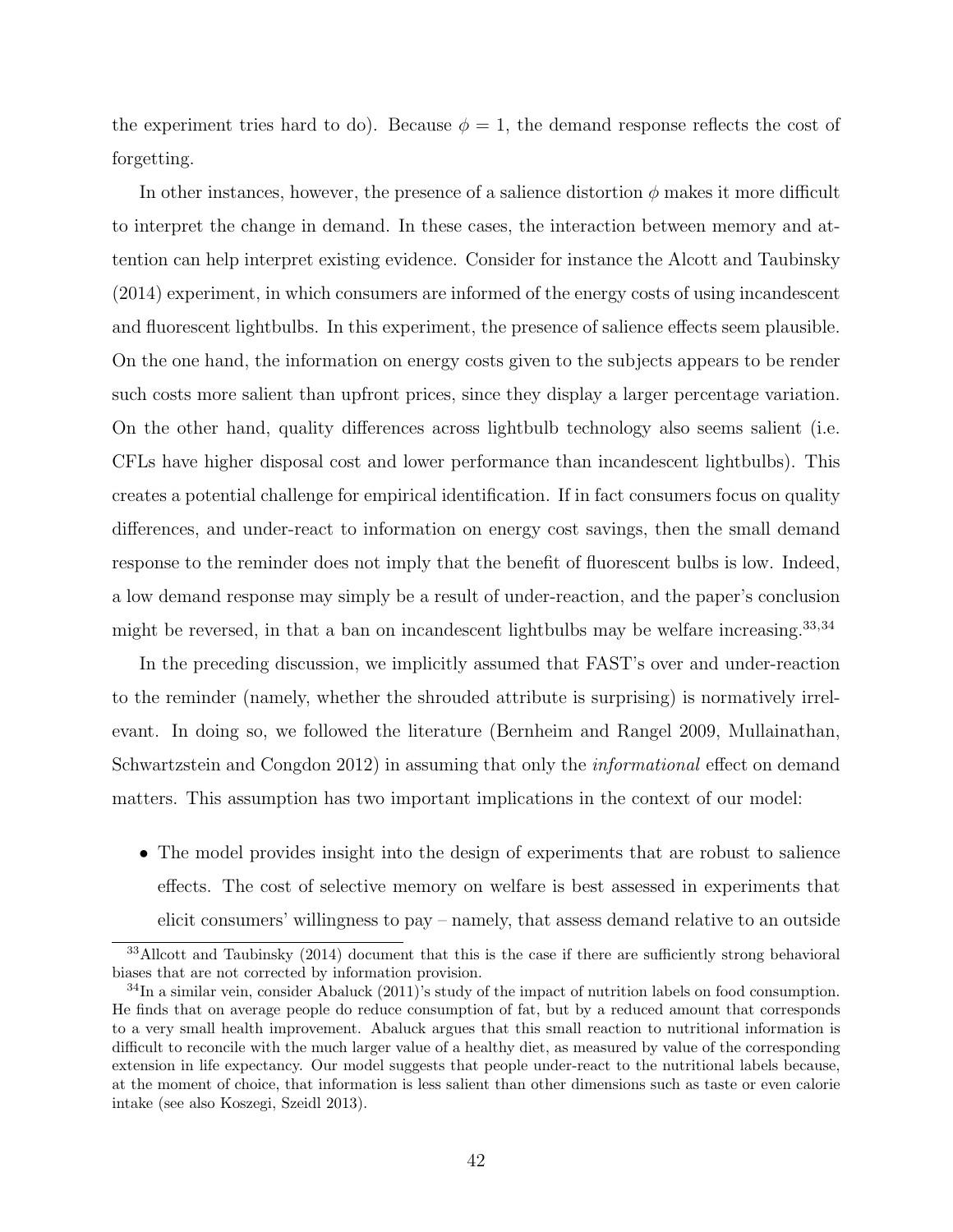option of not buying – when consumers expectations about the information conveyed by the reminder are on average correct. This avoids surprises relative to expectations (and salience distortions relative to alternatives of choice), so that the consumer's reaction to information is rational. The sales tax experiment in Chetty et al (2009) is an example of such a setting. In Allcott and Taubinsky (2014), this might be achieved by eliciting WTP of lightbulbs separately.

• The literature suggests a second strategy to extract welfare implications from a demand response (13) when a behavioral model is given, namely to estimate the parameters of the model in an appropriate set of experiments and then use these parameters to decompose the demand response to the reminder into informational and behavioral effects, see Mullainathan et al (2012) and Chetty (2015). In our model, behavioral biases – i.e. the salience ranking of attributes – are context-specific. The salience ranking generated by one set of experiments may not coincide with that generated by the reminder intervention. This "Lucas critique" logic implies that such an estimation approach is infeasible. Instead, our model suggests that to correctly interpret a reminder experiment, detailed knowledge of the informational structure accessible to consumers is necessary. In different contexts, different biases (e.g. under- or over-weighting costs) may emerge.

# 7 Conclusion

We have presented a model of intuitive choice in which both memory and attention are limited and selective. We have stressed the idea that the recall process influences what is salient in the choice set, draws attention to those attributes, and therefore makes them more influential in decisions. This formulation naturally leads to a definition of surprise and its influence on choice, and helps account for a variety of evidence. In particular, it suggests that reaction to information need not be rational: decision makers can overreact or underreact depending on whether they are surprised by or oblivious to information. We applied this idea to account for, in a unified way, empirically documented findings ranging from rental choices, to shrouded attributes, to overage charges, to reaction to reminders.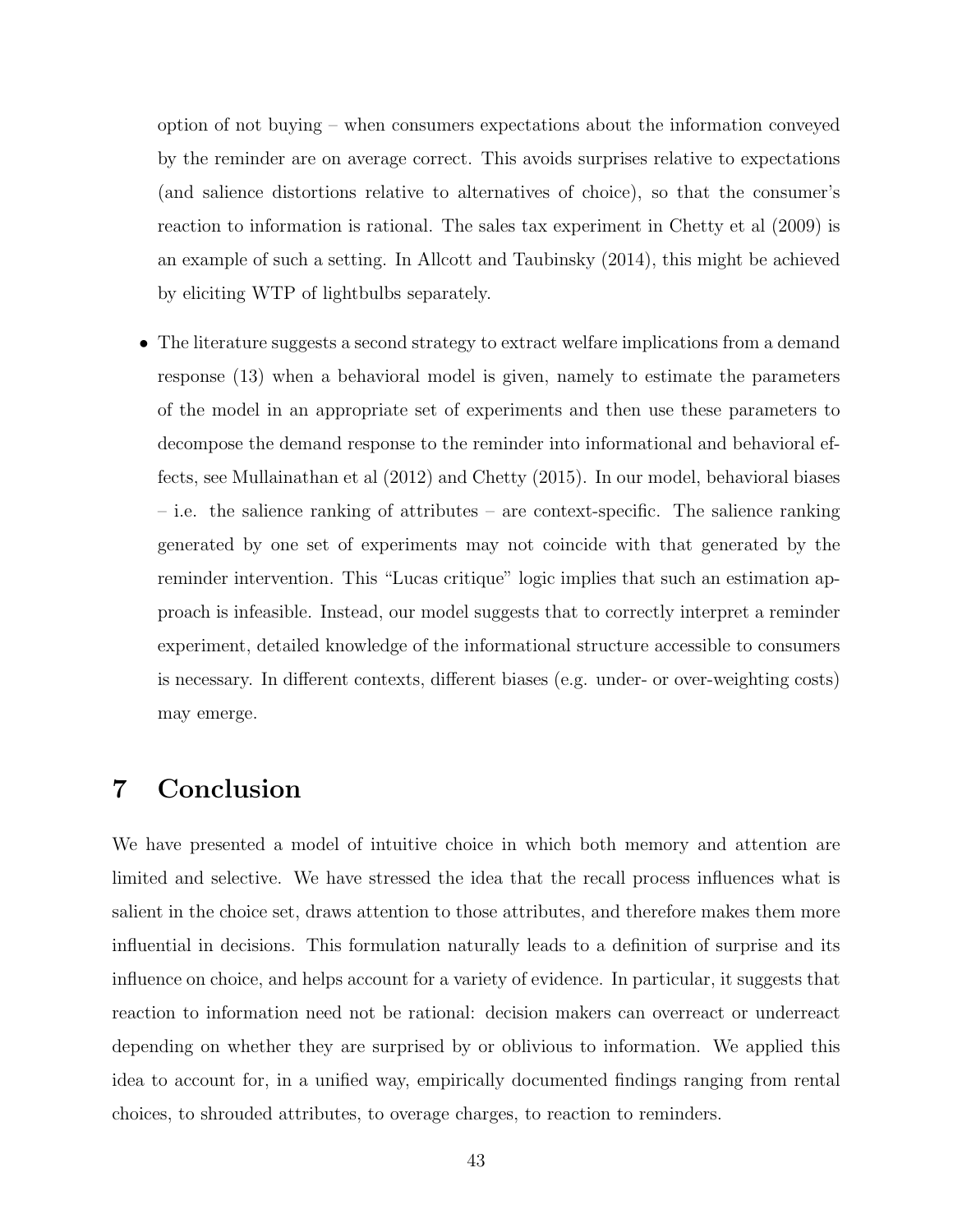More generally, our analysis suggests a new approach to modeling reference points that combines backward looking and forward looking elements. In our analysis, recall from memory is a fundamental feature of reference point formation, and is shaped in part by personal exposure, and in part by objective reality. This approach is more flexible than either a pure backward looking perspective (where the reference point is given by history or the status quo) or the pure forward looking view, where reference points are shaped entirely by expectations. Nonetheless, we have argued that this approach helps account for a great deal of evidence, but also has strong empirical implications working through exposure or other sources of changes in the availability of information.

Some of the most interesting implications of our analysis are barely touched on here, but suggest some avenues for future work. In particular, our model points to a broader theory of advertising and persuasion. At the most basic level, since many goods require a certain threshold of exposure to come to the top of mind, the model suggests that one purpose of advertising and persuasion is simply to increase exposure so that attributes (or goods) are recalled when the consumer needs to make decisions. But there is a more subtle, but perhaps equally important, implication of the analysis. Communication of information about attributes of a product automatically brings to mind these same products with normal values of these attributes. Persuasion changes what the consumer remembers. It follows that effective advertising must bring out the attributes that are sufficiently attractive that they can become salient relative to what is normal, and therefore draw attention and increase demand. In this regard, advertising of normal attributes will not be nearly as effective. The purpose of persuasion more generally to bring out aspects that are both attractive to the listener and distinctive. It is not what the persuader says directly, but also what the message brings to mind, that might be at the heart of which messages work.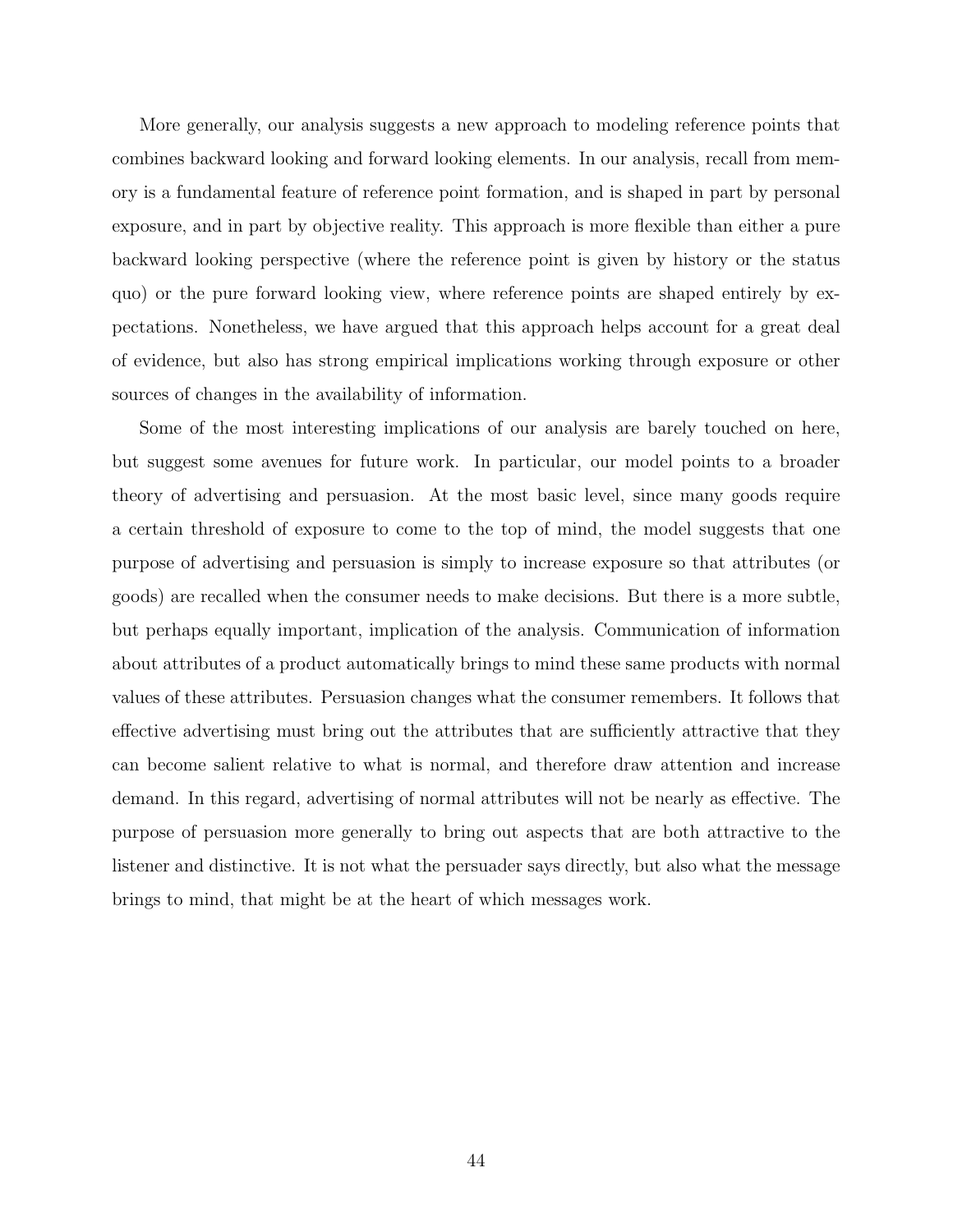#### References

Akerlof, George, 1991. "Procrastination and Obedience." The American Economic Review, Papers & Proceedings 81 (2):  $1 - 19$ .

Allcott, Hunt and Dmitry Taubinsky. 2015. "Evaluating Behaviorally-Motivated Policy: Experimental Evidence from the Lightbulb Market" American Economic Review, forthcoming.

Ariely, Dan, George Loewenstein and Drazen Prelec. 2003. "Coherent Arbitrariness: Stable Demand Curves Without Stable Preferences." Quarterly Journal of Economics 118(1): 73 – 105.

Ater, Itai and Vardit Landsman. 2013. "Do Customers Learn from Experience? Evidence from Retail Banking." Management Science 59 (9): 2019 – 2035.

Atkinson, Richard and Richard Shiffrin. 1969. "Storage and Retrieval Processes in Long-Term Memory." Psychological Review 76(2): 179 – 193.

Baucells, Manel, Martin Weber, Frank Welfens. 2011. "Reference-Point Formation and Updating." Management Science  $57(3)$ :  $506 - 519$ .

Bernheim, Douglas and Antonio Rangel. 2009. "Beyond Revealed Preference: Choice-Theoretic Foundations for Behavioral Welfare Economics" The Quarterly Journal of Economics  $124$  (1):  $51 - 104$ .

Bordalo, Pedro, Nicola Gennaioli and Andrei Shleifer. 2012. "Salience Theory of Choice under Risk." Quarterly Journal of Economics 127 (3): 1243 – 1285.

Bordalo, Pedro, Nicola Gennaioli and Andrei Shleifer. 2013. "Salience and Consumer Choice." Journal of Political Economy 121(5): 803 – 843.

Bordalo, Pedro, Nicola Gennaioli and Andrei Shleifer. 2014. "Stereotypes." Mimeo, Harvard University.

Bodner, Ronit and Drazen Prelec. 1994. "The Centroid Model of Context Dependent Choice", Unpublished Manuscript, MIT.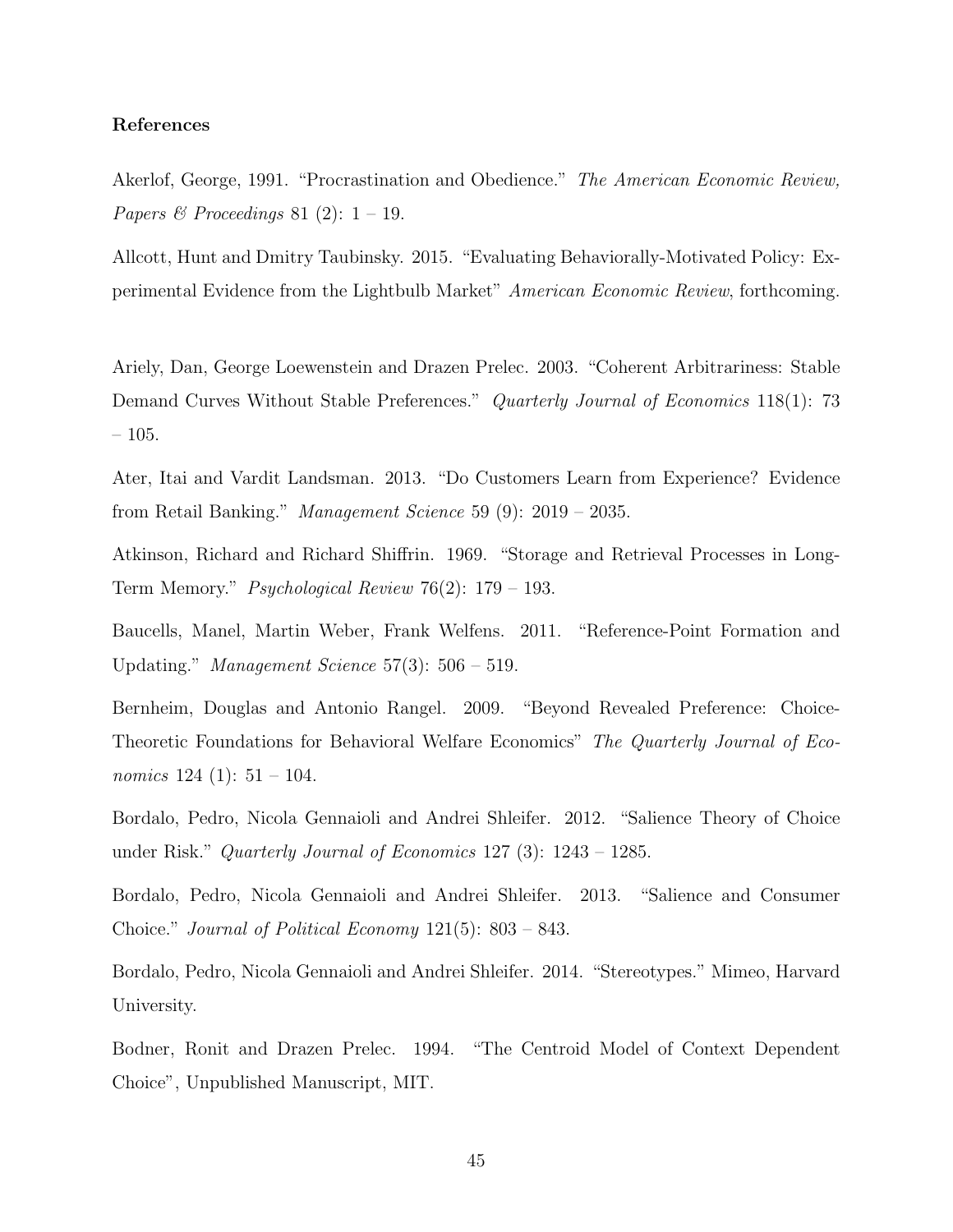Browne, Mark and Robert Hoyt. 2000. "The Demand for Flood Insurance: Empirical Evidence." Journal of Risk and Uncertainty 20(3): 291 – 306.

Bushong, Benjamin, Mathew Rabin and Joshua Schwartzstein. 2014. "A Model of Relative Thinking", Mimeo Dartmouth College.

Calzolari, Giacomo and Mattia Nardotto 2014. "Nudging with Information: a Randomized Field Experiment." CEPR Discussion Paper No. DP8571

Chetty, Raj, Adam Looney and Kory Kroft. 2009. "Salience and Taxation: Theory and Evidence", American Economic Review, 99(4): 1145-1177.

Chetty, Raj. 2015. "Behavioral Economics and Public Policy: A Pragmatic Perspective" American Economic Review Papers and Proceedings (Ely Lecture), forthcoming.

Consumer Reports. 2005. "Extended Warranties: say yes, sometimes." ConsumerReports.org 70(1): 51.

DellaVigna, Stefano and Ulrike Malmendier. 2006. "Paying Not to Go to the Gym." American Economic Review 96(3): 694 – 719.

DellaVigna, Stefano, Attila Lindner, Balazs Reizer, and Johannes Schmieder. "Reference-Dependent Job Search: Evidence from Hungary." Unpublished Working Paper.

Eliaz, Kfir and Ran Spiegler, 2011. "Consideration Sets and Competitive Marketing." Review of Economic Studies 78 (1): 235 – 262.

Ellison, Glenn. 2005. "A Model of Add-On Pricing", The Quarterly Journal of Economics  $120(2): 585 - 637.$ 

Ellison, Glenn and Sara Ellison. 2009. "Search, Obfuscation, and Price Elasticities on the Internet." Econometrica 77 (2): 427 – 452.

Ericson, Keith. 2014. "On the Interaction of Memory and Procrastination: Implications for Reminders." NBER Working Paper No. 20381.

Finkelstein, Amy. 2009. "E-ztax: Tax Salience and Tax Rates." Quarterly Journal of Economics  $124(3)$ :  $969 - 1010$ .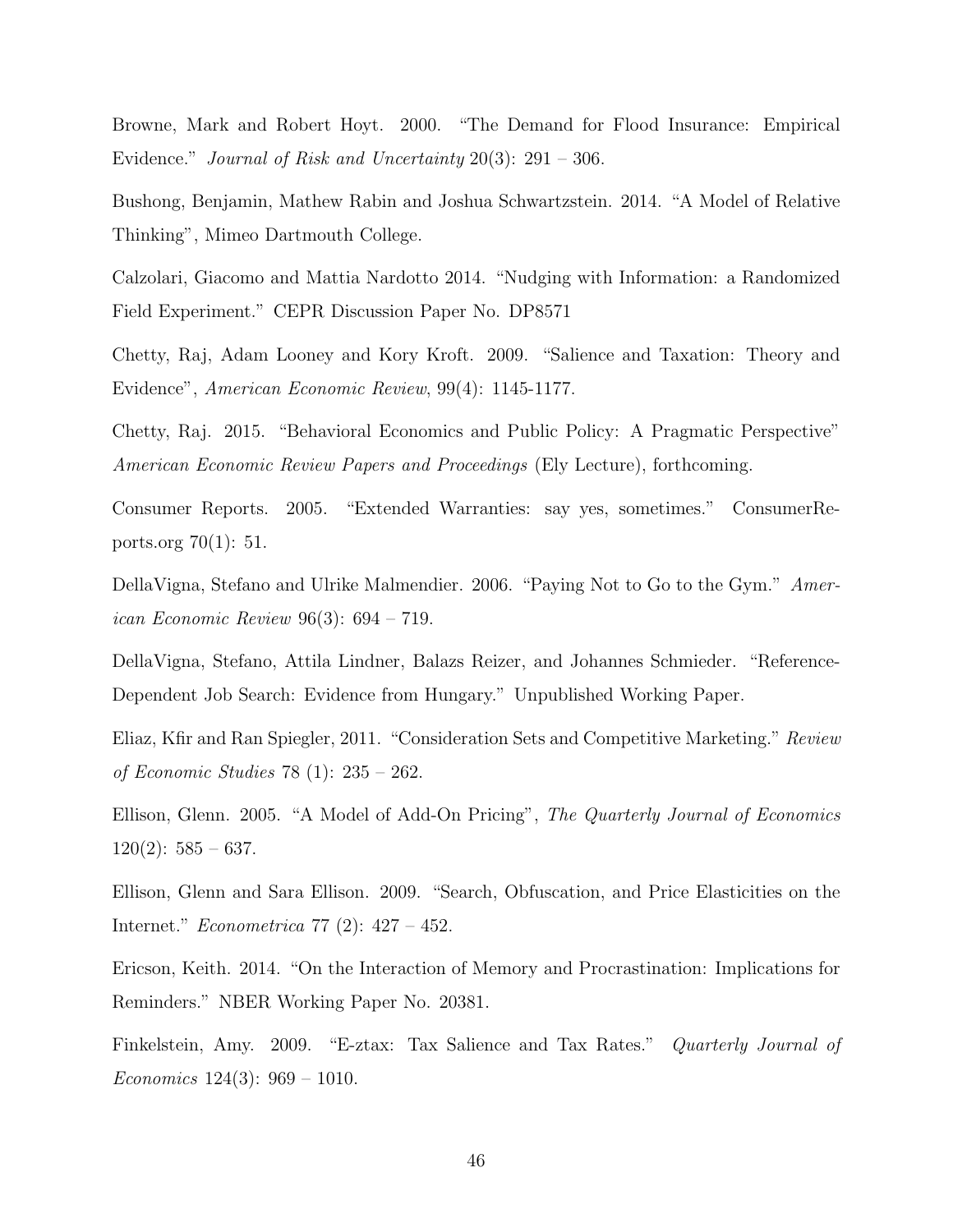Gabaix, Xavier. 2014. "A Sparsity-Based Model of Bounded Rationality." Quarterly Journal of Economics, forthcoming.

Gabaix, Xavier and David Laibson. 2006. "Shrouded Attributes, Consumer Myopia, and Information Suppression in Competitive Markets." Quarterly Journal of Economics 121 (2):  $505 - 540.$ 

Genesove, David and Christopher Mayer. 2001. "Loss Aversion and Seller Behavior: Evidence from the Housing Market." Quarterly Journal of Economics 116(4): 1233 – 1260.

Gennaioli, Nicola and Andrei Shleifer. 2010. "What Comes to Mind", Quarterly Journal of Economics, 125 (4): 1399–1433.

Gennaioli, Nicola, Andrei Shleifer and Robert Vishny. 2012. "Neglected Risks, Financial Innovation and Financial Fragility." Journal of Financial Economics 104 (3): 452 – 468.

Gilboa, Itzhak and David Schmeidler. 1995. "Case-Based Decision Theory." Quarterly *Journal of Economics*  $110(3)$ :  $605 - 639$ .

Gilchrist, Duncan, Michael Luca, and Deepak Malhotra. 2014. "When  $3 + 1 > 4$ : Gift Structure and Reciprocity in the Field." Working Paper, HBS.

Goldin, Jacob and Tatiana Homonoff. 2013. "Smoke Gets in Your Eyes: Cigarette Tax Salience and Regressivity." American Economic Journal: Economic Policy 5(1): 302 – 336. Grubb, Michael. 2009. "Selling to Overconfident Consumers." American Economic Review 99(5):  $1770 - 1807$ .

Grubb, Michael. 2014. "Consumer Inattention and Bill-Shock Regulation." Review of Economic Studies 82(1): 219 – 257.

Hanna, Rema, Sendhil Mullainathan and Joshua Schwartzstein. 2014. "Learning Through Noticing: Theory and Evidence from a Field Experiment" Quarterly Journal of Economics  $129(3): 1311 - 1353.$ 

Hastings, Justine and Jesse Shapiro. 2013. "Fungibility and Consumer Choice: Evidence from Commodity Price Shocks". Quarterly Journal of Economics 128(4): 1449 – 1498.

Hauser, John and Birger Wernerfelt. 1990. "An Evaluation Cost Model of Consideration Sets". Journal of Consumer Research, 16 (4): 393 – 408.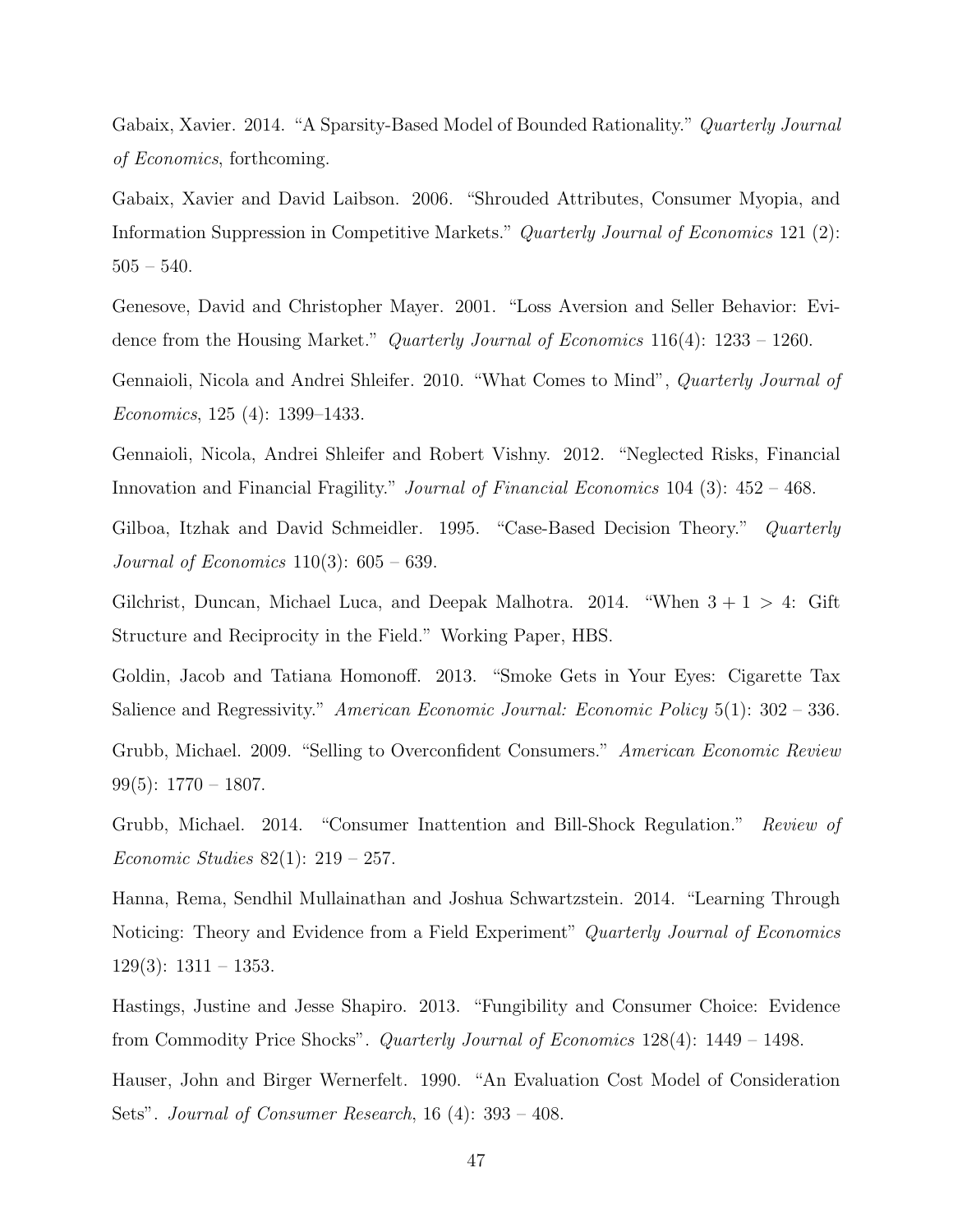Hogarth, Robin, Hillel Einhorn. 1992. "Order Effects in Belief Updating: The Belief-Adjustment Model." Cognitive Psychology 24(1):  $1-55$ .

Hsee, Christopher. 1998. "Less is better: When low-value options are valued more highly than high-value options." Journal of Behavioral Decision Making  $11(2)$ :  $107 - 121$ .

Huysentruyt, Marieke and Daniel Read. 2010. "How do people value extended warranties? Evidence from two field surveys." Journal of Risk and Uncertainty  $40(3)$ : 197 – 218.

Jacoby, Larry, James Debner, and Janine Hay. 2001. "Proactive Interference, Accessibility Bias, and Process Dissociations: Valid Subjective Reports of Memory." Journal of Experimental Psychology: Learning, Memory, and Cognition 27(3): 686 – 700.

Kahneman, Daniel. 2003. "Maps of Bounded Rationality: Psychology for Behavioral Economics." American Economic Review 93(5): 1449 – 1475.

Kahneman, Daniel. 2011. Thinking, Fast and Slow, New York: Farrar, Straus and Giroux.

Kahneman, Daniel and Dale Miller. 1986. "Norm Theory: Comparing Reality to its Alternatives", Psychological Review, 93 (2): 136–153.

Kahneman, Daniel and Amos Tversky. 1973. "On the Psychology of Prediction." *Psycho*logical Review 80(4): 237 – 251.

Kahneman, Daniel and Amos Tversky. 1979. "Prospect Theory: an Analysis of Decision under Risk", Econometrica, 47 (2): 263– 292.

Karlan, Dean, Margaret McConnell, Sendhil Mullainathan, and Jonathan Zinman. 2014. "Getting to the Top of Mind: How Reminders Increase Saving," NBER Working Paper w16205.

Koszegi, Botond and Matthew Rabin. 2006. "A Model of Reference-Dependent Preferences", Quarterly Journal of Economics,  $121$  (4):  $1133 - 1165$ .

Koszegi, Botond and Matthew Rabin. 2007. "Reference-Dependent Risk Attitudes", American Economic Review, 7 (4): 1047 – 1073.

Koszegi, Botond and Adam Szeidl. 2013. "A Model of Focusing in Economic Choice." Quarterly Journal of Economics 128 (1):  $53 - 104$ .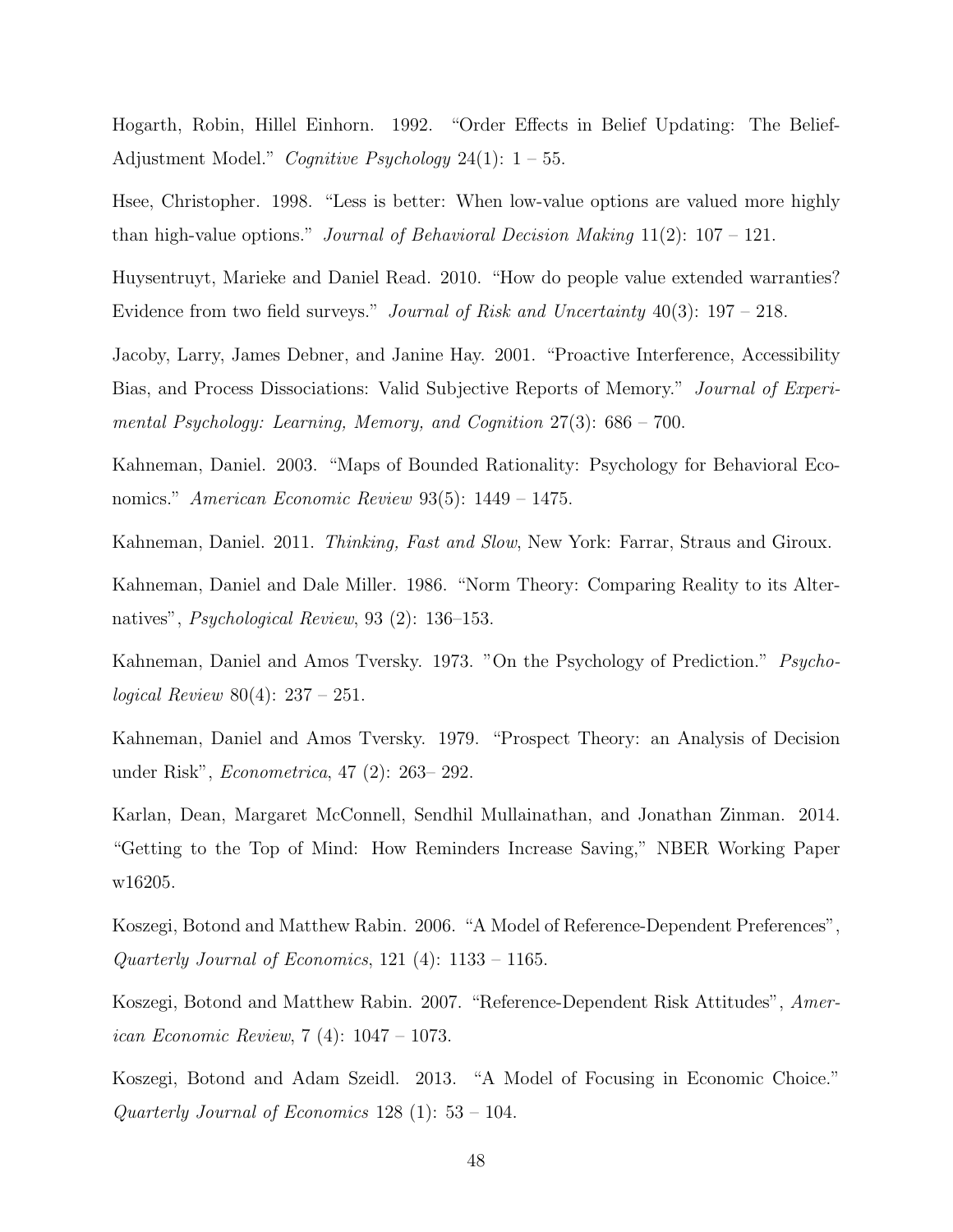Laibson, David. 2001. "A Cue-Theory of Consumption." Quarterly Journal of Economics  $116(1): 81 - 119.$ 

Malmendier, Ulrike and Stefan Nagel. 2011. "Depression Babies: Do Macroeconomic Experiences Affect Risk-Taking?" Quarterly Journal of Economics 126(1): 373 – 416.

Malmendier, Ulrike and Stefan Nagel. 2014. "Learning from Inflation Experiences." Quarterly Journal of Economics, conditionally accepted.

Mazumdar, Tridib, Raj S.P. and Indrajit Sinha. 2005. "Reference Price Research: Review and Propositions." *Journal of Marketing*  $69(4)$ :  $84 - 102$ .

Mullainathan, Sendhil. 2002. "Memory-Based Model of Bounded Rationality." Quarterly Journal of Economics 117 (3): 735 – 774.

Mullainathan, Sendhil, Joshua Schwartzstein, and William Congdon. 2012. "A reduced-form approach to behavioral public finance." Annual Reviews of Economics  $4$  (17):  $1 - 30$ .

Nedungadi, Prakash. 1990. "Recall and Consumer Consideration Sets: Influencing Choice without Altering Brand Evaluations." *Journal of Consumer Research* 17(3): 263 – 276.

Odean, Terrance. 1998. "Are Investors Reluctant to Realize Their Losses?" Journal of *Finance* 53(5):  $1775 - 1798$ .

Patrick, Kevin, Fred Raab, Marc Adams, Lindsay Dillon, Marian Zabinski, Cheryl Rock, William Griswold, and Gregory Norman. 2009. "Text Message-Based Intervention for Weight Loss: Randomized Controlled Trial." *Journal of Medical Internet Research*, 11.

Roberts, John and James Lattin. 1997. "Consideration: Review of Research and Prospects for Future insights", Journal of Marketing Research, 34 (3): 406 – 410.

Schwartzstein, Joshua. 2014. "Selective Attention and Learning", Journal of the European Economic Association 12(6): 1423 – 1452.

Sexton, Steven. 2014. "Automatic Bill Payment and Salience Effects: Evidence from Electricity Consumption." Review of Economics and Statistics, forthcoming.

Shocker, Allan, Moshe Ben-Akiva, Bruno Boccara and Prakash Nedungadi. 1991. "Consideration Set Influences on Consumer Decision-Making and Choice: Issues, Models, and Suggestions." *Marketing Letters*  $2(3)$ : 181 – 197.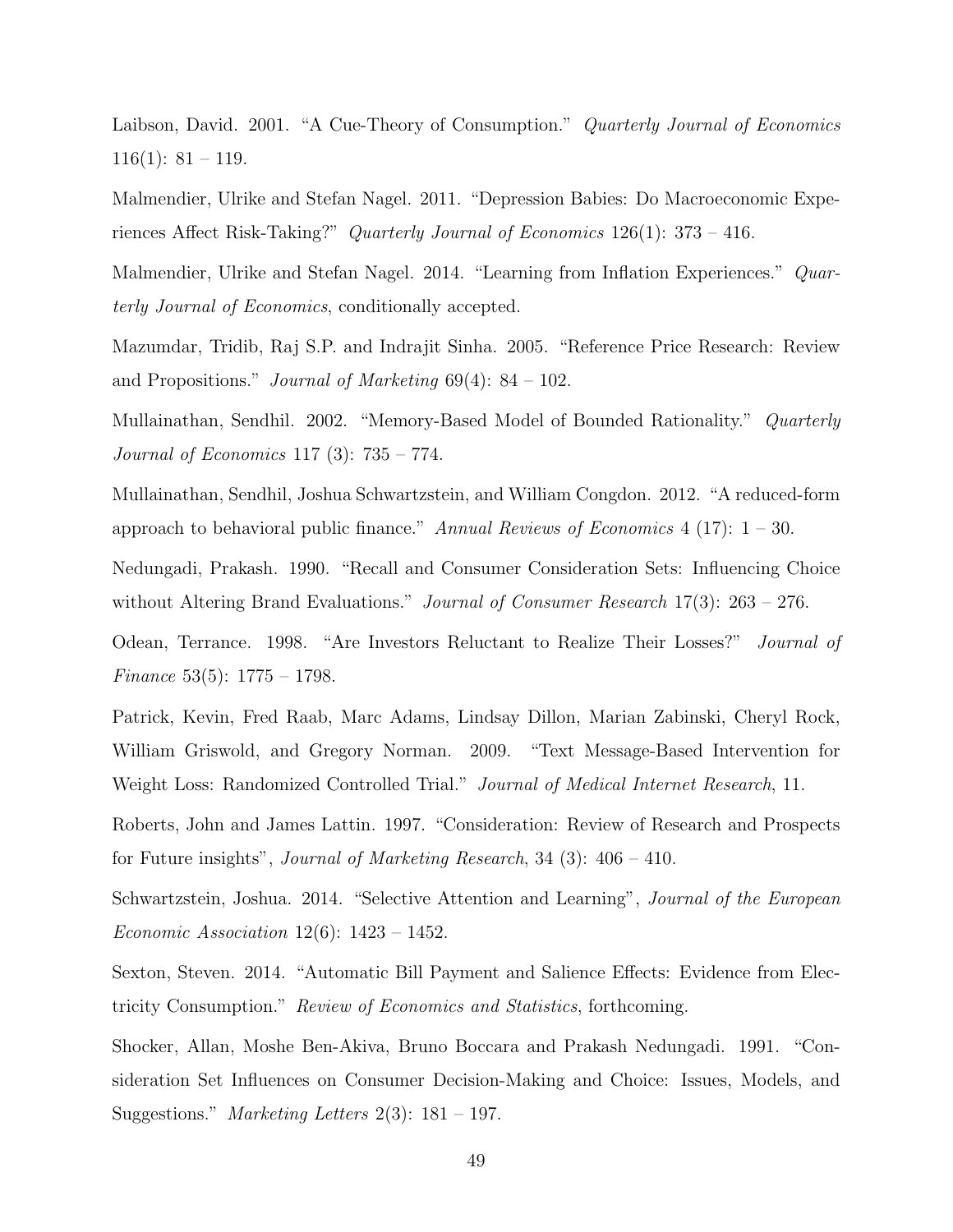Simonsohn, Uri and George Loewenstein, 2006. "Mistake #37: The Effect of Previously Encountered Prices on Current Housing Demand." Economic Journal (116)508: 175 – 199.

Simonson, Itamar, and Amos Tversky. 1992. "Choice in Context: Tradeoff Contrast and Extremeness Aversion", Journal of Marketing Research, 29 (3): 281 – 295.

Stango, Victor and Jonathan Zinman. 2014. "Limited and Varying Consumer Attention: Evidence from Shocks to the Salience of Bank Overdraft Fees." Review of Financial Studies  $27(4): 990 - 1030.$ 

Sussman, Abigail and Adam Alter. 2012. "The Exception Is the Rule: Underestimating and Overspending on Exceptional Expenses" Journal of Consumer Research 39(4): 800 – 814.

Taubinsky, Dmitry. 2014. "From Intentions to Actions: A Model and Experimental Evidence of Inattentive Choice." Mimeo Harvard University.

Taylor, Shelley and Suzanne Thompson. 1982. "Stalking the ellusive vividness effect." Psychological Review, 89 (2): 155 – 181.

Tversky, Amos and Daniel Kahneman. 1973. "Availability: A Heuristic for Judging Frequency and Probability." Cognitive Psychology  $5(2)$ : 207 – 232.

Tversky, Amos and Daniel Kahneman. 1974. "Judgment under Uncertainty: Heuristics and Biases." Science 185(4157): 1124 – 1131.

Tversky, Amos, Paul Slovic and Daniel Kahneman. 1990. "The Causes of Preference Reversal." American Economic Review  $80(1)$ : 204 – 217.

Vervloet, Marcia, Annemiek Linn, Julia van Weert, Dinny de Bakker, Marcel Bouvy, and Liset van Dijk. 20120. "The Effectiveness of Interventions Using Electronic Reminders to Improve Adherence to Chronic Medication: A systematic Review of the Literature." Journal of the Americal Medical Informatics Association 19: 696 – 704.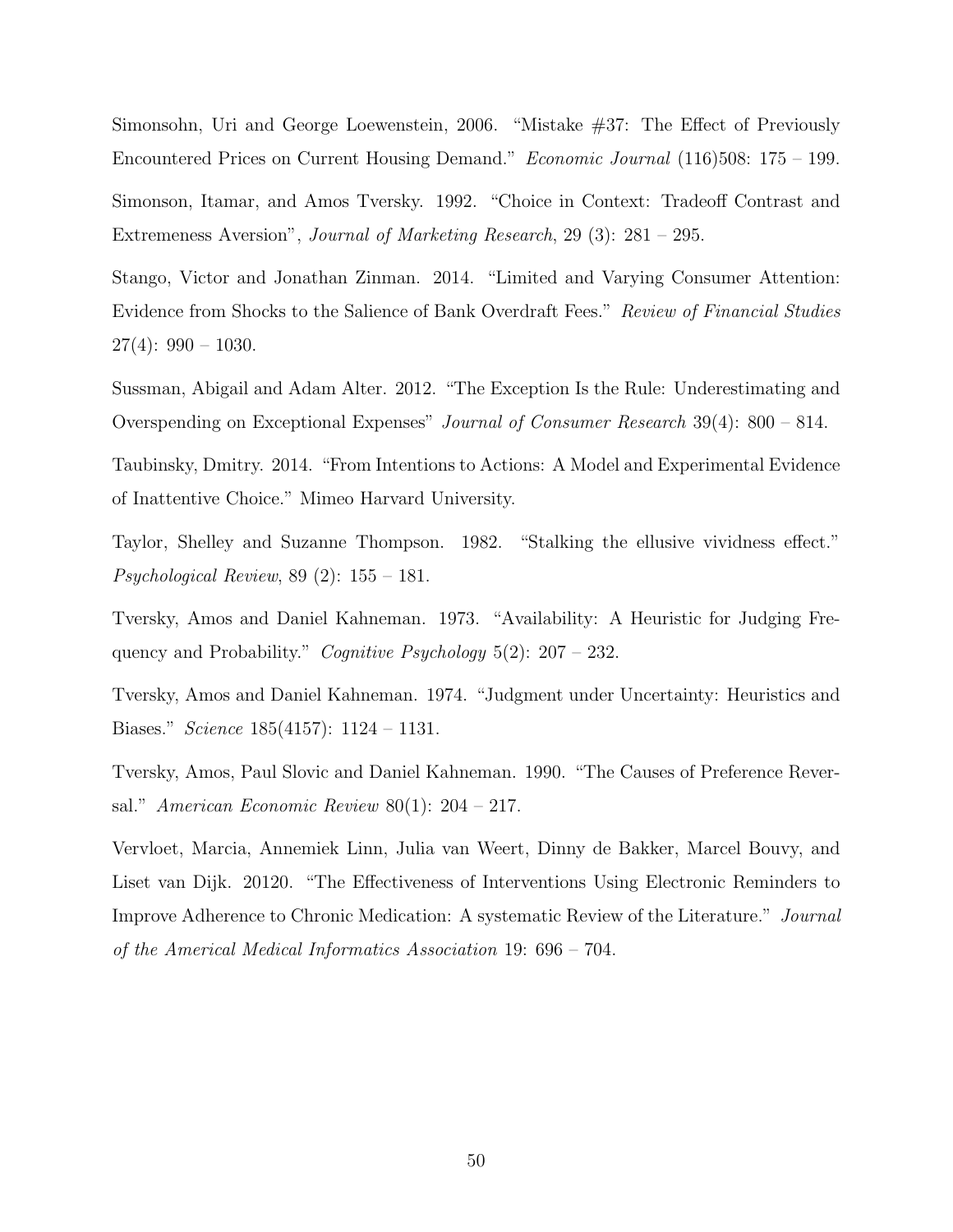# A Proofs

**Lemma 1.** Because  $q_1 - p_1 = q_2 - p_2$ , a FAST consumer (with  $\delta < 1$ ) chooses the high quality apartment 1 whenever its quality is salient, and chooses apartment 2 otherwise. (Note that equal salience for quality and price is excluded by the assumption that 1 has strictly higher quality and higher price than 2.) To see this note that  $q_1 - q_2 > \delta(p_1 - p_2)$ , so if 1 is quality salient it is chosen (even if 2 is also quality salient), and that  $\delta(q_1 - q_2) > p_1 - p_2$ , if 1 is price salient than it is not chosen (even if 2 is also price salient). Intuitively, salience distortions are more important for the option with higher attribute levels.

For a consumer with normal prices  $p_k^n = p_k + \Delta$ , the reference price is  $\bar{p} = \frac{p_1 + p_2 + \Delta}{2}$  $\frac{p_2+\Delta}{2}$ . Thus, for  $\Delta \in [-(p_1-p_2),(p_1-p_2)]$  the reference price is in the range  $[p_2,p_1]$ . For any such  $\Delta$ , apartment 1 is weakly more expensive than the reference and apartment 2 is weakly cheaper than the reference. Thus, the quality of apartment 1 is salient when

$$
\frac{q_1}{(q_1+q_2)/2} > \frac{p_1}{(p_1+p_2+\Delta)/2}
$$

namely when  $\Delta > \Delta^* = p_1 \left( \frac{q_2}{q_1} \right)$  $\frac{q_2}{q_1} - \frac{p_2}{p_1}$  $p_1$ where  $\Delta^* > 0$  by assumption.

Consider now the case where  $\Delta < -(p_1 - p_2)$ . Then price is still salient for apartment 1, so apartment 2 is chosen. Consider finally the case where  $\Delta > p_1 - p_2$ . In this case, apartment 1 is strictly cheaper than the reference price, while being of higher than average quality. Thus, its quality is salient if and only if

$$
\frac{q_1}{(q_1+q_2)/2} > \frac{(p_1+p_2+\Delta)/2}{p_1}
$$

which reads  $\Delta < \Delta^{**} = \frac{3\frac{q_1}{q_2}-1}{\frac{q_1}{q_1}+1}$  $\frac{\sqrt{q_2}-1}{\sqrt{q_1}-1}p_1-p_2$ . For price shifts larger than  $\Delta^{**}$ , the recalled prices are so much higher than the observed prices that the difference between the choice set prices and the evoked set prices is very salient. As a consequence, the consumer undervalues apartment 1 relative to apartment 2 and chooses the latter.

**Lemma 2.** Consider consumer Pit. The normal price for apartment  $k = 1, 2$  is  $p_k$  since it has  $\pi_k(p_k) = e_k(p_k) = 1$  so that  $a(1, 1) = 1$  and  $p_k$  is recalled for any  $a^* \in (0, 1]$ . Moreover,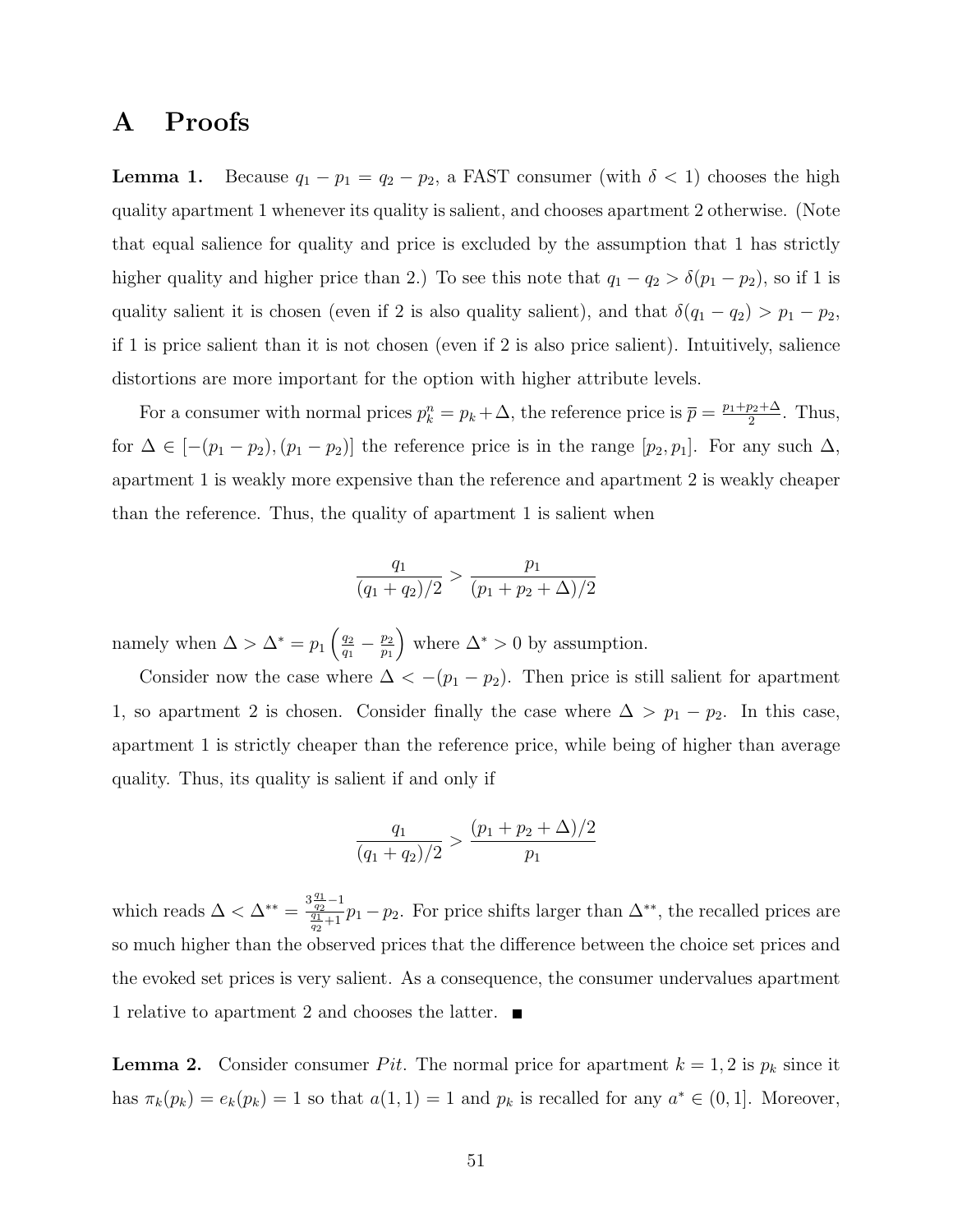no other price is recalled since for any  $p \neq p_k$  we have  $\pi_k(p') = e_k(p') = 0$  and  $a(0,0) = 0 < a$ .

Consider now consumer SF. Exposure to prices for apartment k is  $e_k(p) = 1$  for  $p =$  $p_k + \Delta$  and zero otherwise. Frequency of prices for apartment k is  $\pi_k(p) = 1$  for  $p = p_k$ and zero otherwise. Thus, for apartment k, price  $p_k + \Delta$  has availability  $a(0, 1)$  and price  $p_k$  has availability  $a(1,0)$ . All other prices have availability zero and are not recalled. As a consequence, for  $a^* \leq a(0,1)$  the consumer recalls past prices  $p_k + \Delta$  for both apartments  $k = 1, 2$ . In this case, normal prices satisfy

$$
p_{k}^{n, SF} = \begin{cases} p_{k} + \frac{a(0,1)}{a(0,1) + a(1,0)} \Delta & \text{if } a^{*} \le a(1,0) \\ p_{k} + \Delta & \text{if } a^{*} > a(1,0) \end{cases}
$$

and so are strictly higher than  $p_k$  for positive  $\Delta$ .

If instead  $a^* > a(0,1)$  then the consumer does not bring to mind past prices. If  $a^* \leq$  $a(1,0)$  then he (only) recalls current prices and sets  $p_k^{n, SF} = p_k$ . If  $a^* > a(1,0)$  no price comes to mind, and the consumer takes the visible price as normal. In this case, we again have  $p_k^{n, SF} = p_k$ .

**Proposition 1.** Consider first an FBOR consumer. Because  $u^{FBOR}(q_i, p_{ui}) = q_i - p_{ui}$ and  $u^{FBOR}(q_i, p_{ui}, p_{m_i}) = q_i - p_{ui} - \mu p_{mi}$  for  $i = 1, 2$ , it follows that  $\Delta u_{1,2}^{FBOR}(q_i, p_{ui}, p_{m_i}) =$  $\Delta u_{1,2}^{FBOR}(q_i, p_{ui}) + \mu (p_{m1} - p_{m,2}).$ 

Consider now a FAST consumer. Without loss of generality, assume that  $q_1 > q_2$ ,  $p_{u1} >$  $p_{u2}$  and  $p_{m1} > p_{m2}$ , as well as  $q_1/q_2 > p_{u1}/p_{u2}$ . Then  $u^{FAST}(q_i, p_{ui}) = \frac{2}{1+\delta}(q_i - \delta p_{ui})$  for  $i = 1, 2$ . Consider two cases:

• If  $p_{m1}/p_{m2} > q_1/q_2$ , then  $u^{FAST}(q_i, p_{ui}, p_{m,i}) = \frac{2+\mu}{\delta + \delta^2 + \mu} (\delta q_i - \delta^2 p_{ui} - \mu p_{m,i})$  for  $i = 1, 2$ . As a consequence,

$$
\Delta u_{1,2}^{FAST}(q_i, p_{ui}, p_{m_i}) = \frac{2 + \mu}{2} \cdot \frac{1 + \delta}{\delta + \delta^2 + \mu} \Delta u_{1,2}^{FAST}(q_i, p_{ui}) + \frac{2 + \mu}{\delta + \delta^2 + \mu} \cdot \mu(p_{m1} - p_{m,2})
$$

Under the assumption that, prior to information disclosure, FAST prefers the high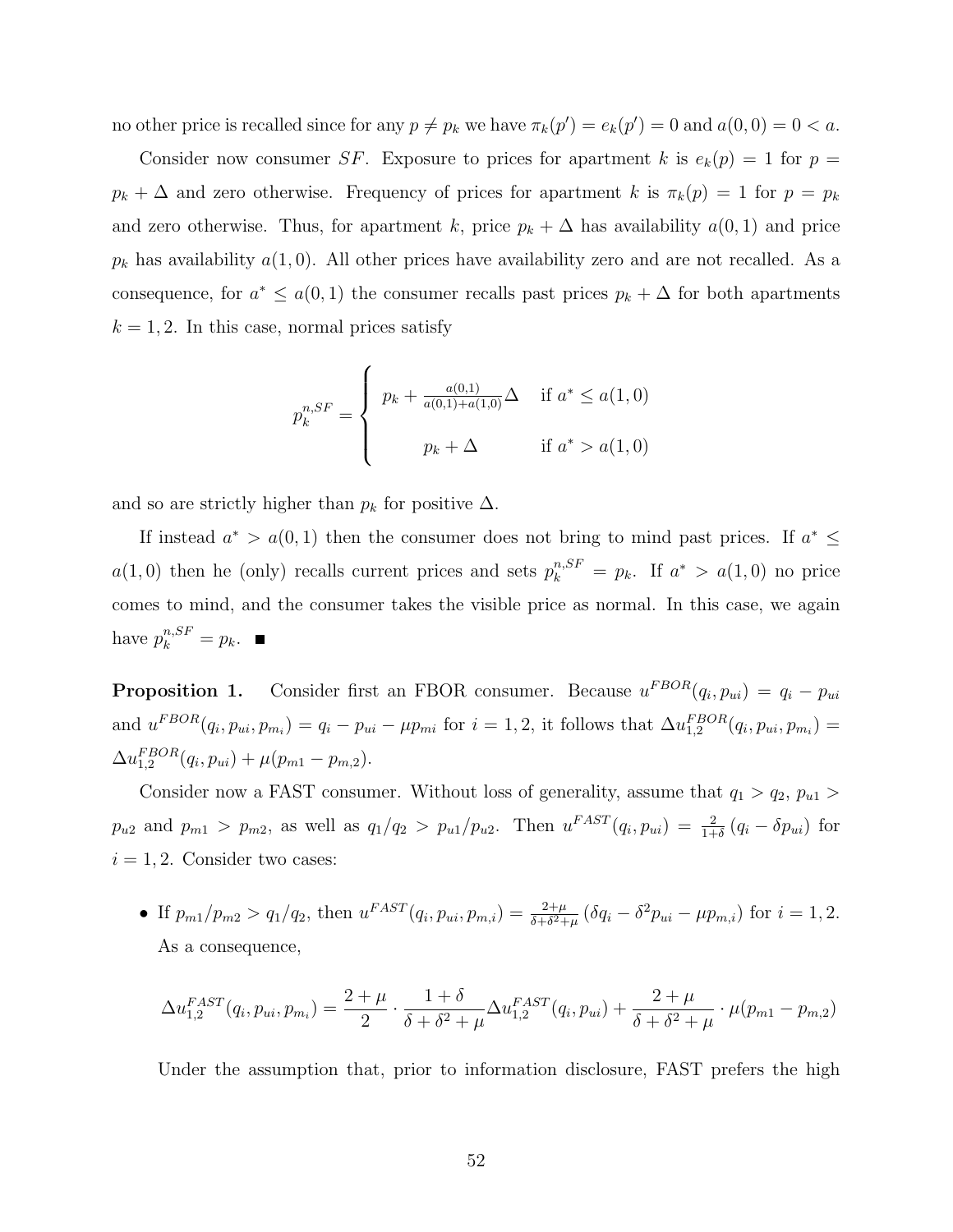quality good, namely  $\Delta u_{1,2}^{FAST}(q_i, p_{ui}) > 0$ , we find that

$$
\Delta u_{1,2}^{FAST}(q_i, p_{ui}, p_{m_i}) - \Delta u_{1,2}^{FAST}(q_i, p_{ui}) < -\frac{2 + \mu}{\delta + \delta^2 + \mu} \cdot \mu(p_{m1} - p_{m,2}) < -\mu(p_{m1} - p_{m,2})
$$

so FAST's valuation drops by more than FBOR's valuation upon being informed about a salient cost.

• If  $p_{m1}/p_{m2} < p_{u,1}/p_{u,2}$ , then  $u^{FAST}(q_i, p_{ui}, p_{m,i}) = \frac{2+\mu}{1+\delta+\delta^2\mu}(q_i - \delta p_{ui} - \delta^2\mu p_{m,i})$  for  $i =$ 1, 2. As a consequence,

$$
\Delta u_{1,2}^{FAST}(q_i, p_{ui}, p_{m_i}) = \frac{2 + \mu}{2} \cdot \frac{1 + \delta}{1 + \delta + \delta^2 \mu} \Delta u_{1,2}^{FAST}(q_i, p_{ui}) + \frac{2 + \mu}{1 + \delta + \delta^2 \mu} \cdot \delta^2 \mu(p_{m1} - p_{m,2})
$$

Under the assumption that, prior to information disclosure, FAST prefers the high quality good, namely  $\Delta u_{1,2}^{FAST}(q_i, p_{ui}) > 0$ , we find that

$$
\Delta u_{1,2}^{FAST}(q_i, p_{ui}, p_{m_i}) - \Delta u_{1,2}^{FAST}(q_i, p_{ui}) > -\frac{2 + \mu}{1 + \delta + \delta^2 \mu} \cdot \delta^2 \mu(p_{m1} - p_{m,2}) > -\mu(p_{m1} - p_{m,2})
$$

so FAST's valuation drops by more than FBOR's valuation upon being informed about a salient cost.

**Proposition 2.** TVs are characterized by three attributes,  $q, p, f$ , where q is (visible) quality of a working TV,  $p$  is (visible) price and  $f$  is (shrouded) quality of TV in the contingency of a breakdown. For a rational consumer (with full recall and no salience distortions) the utility of TV  $(q, p, f)$  is  $\theta_1 q + (1 - \theta_1)f - p$ . Below, we assume  $f = 0$ .

Let  $C = C(n) = \{(q, q, p'), (q, 0, p), (0, 0, 0)\}.$  The reference attributes are  $\bar{q} = q\frac{2}{3}$  $\frac{2}{3}, \overline{f} = q\frac{1}{3}$ 3 and  $\overline{p} = \frac{p+p'}{3}$  $\frac{4+p'}{3}$ . It is easy to see that for p' not much larger than p, the perceived utilities of the two options (TV with and without insurance) are:

$$
u^{S}(q, q, p') = \frac{1}{\theta_1 \delta^2 + (1 - \theta_1) + \delta} \left[ (\theta_1 \delta^2 + 1 - \theta_1) \cdot q - \delta \cdot p' \right]
$$
  

$$
u^{S}(q, 0, p) = \frac{1}{\theta_1 \delta + (1 - \theta_1) + \delta^2} \left[ \theta_1 \delta \cdot q - \delta^2 \cdot p \right]
$$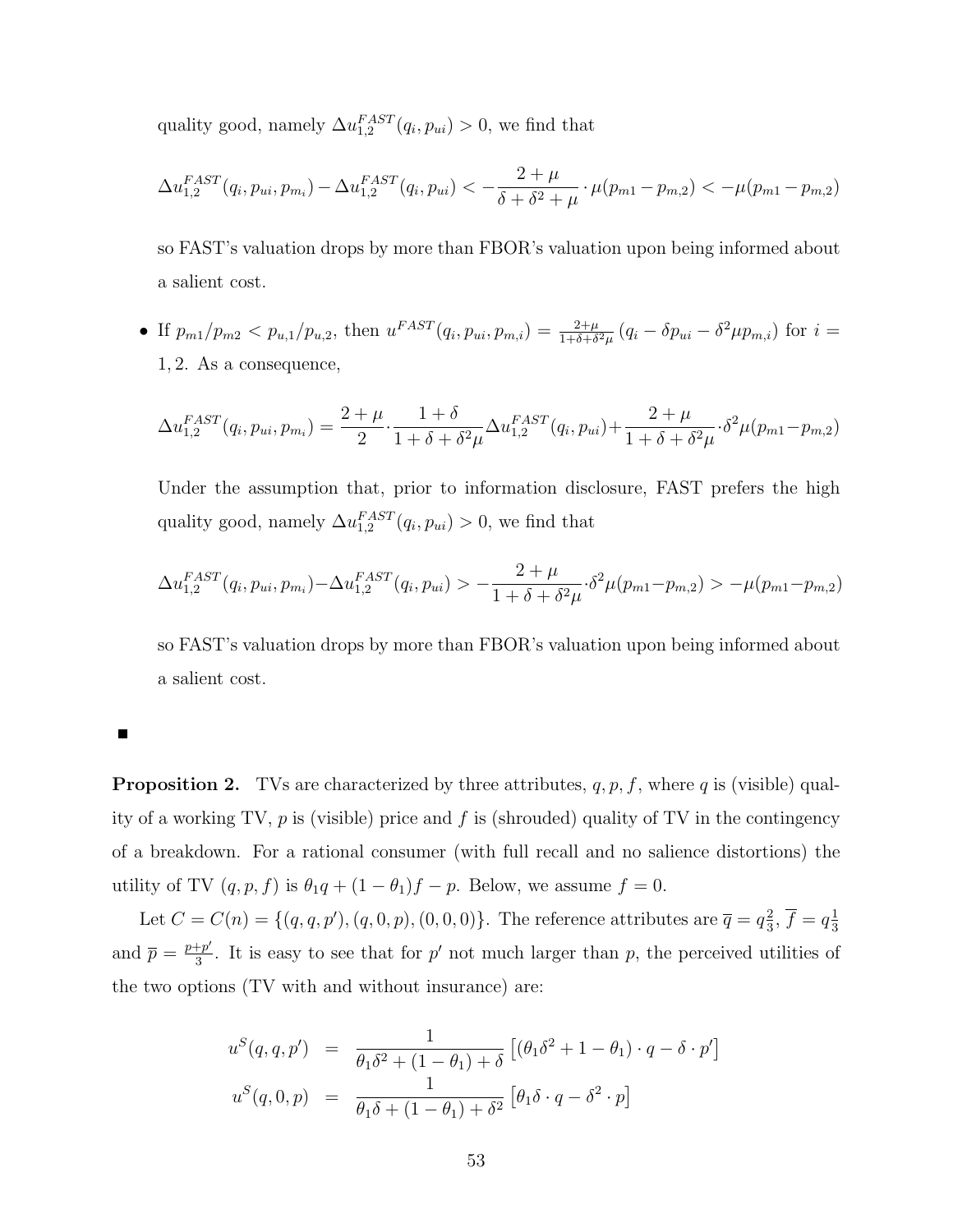namely, the breakdown contingency is the most salient attribute for both options, but price is more salient for the more expensive TV with insurance than for the baseline option without insurance. The outside option gives utility zero.

It is easy to see that for  $\delta \to 0$ , we get  $u^S(q, q, p') = q$  which is larger than  $u^S(q, 0, p) =$  $u^{S}(0,0,0) = 0$ . This shows that, in this limit, the consumer buys the TV with insurance for arbitrary large prices. We divide the analysis in two stages: we first show that, for given baseline price  $p > 0$ , there exists  $\delta^*$  such that for  $\delta < \delta^*$  the consumer's willingness to pay for the insured TV satisfies  $WTP > p + (1 - \theta_1)q$ , i.e. the consumer is willing to overpay for insurance relative to the uninsured option. [..]

We then address directly the incentives to unshroud the breakdown risk, by asking the question: relative to the maximum price the seller can charge when f is shrouded, i.e.  $p = q$ , can the seller increase his profits by unshrouding the breakdown risk and offering insurance? We show that, even if the cost of providing insurance equals the actuarially fair price  $(1-\theta_1)q$ , it is profitable for the seller to unshroud for  $\delta$  small enough.  $[\dots]$ 

Proposition 3. As shows in the text, upon unshrouding the valuation of FAST in the "tax unshrouding perspective" drops from  $q - p$  to  $q - p(1 + \tau)$ . In contrast, the valuation of FAST in the "price surprise" perspective drops from  $q - p$  to  $\frac{2}{1+\delta} [\delta q - p(1+\tau)]$ . The excess reduction in valuation is

$$
\frac{2}{1+\delta} [\delta q - p(1+\tau)] - [q - p(1+\tau)] = -\frac{1-\delta}{1+\delta} [q + p(1+\tau)]
$$

П

## B Frequency based recall

Consider the case in which recall is only driven by likelihood. A notable example is a long run situation in which the consumer has sampled prices for many periods, so that his past exposure to a price coincides with its frequency.<sup>35</sup> Formally, in this case  $e_{p_k}(p) = \pi_{p_k}(p)$  for

 $35$ Recall is also driven by frequency in other interesting cases, such as when consumers have no exposure but have been given a description of the price distribution prior to choice. Also in this case all price realisations receive the same exposure.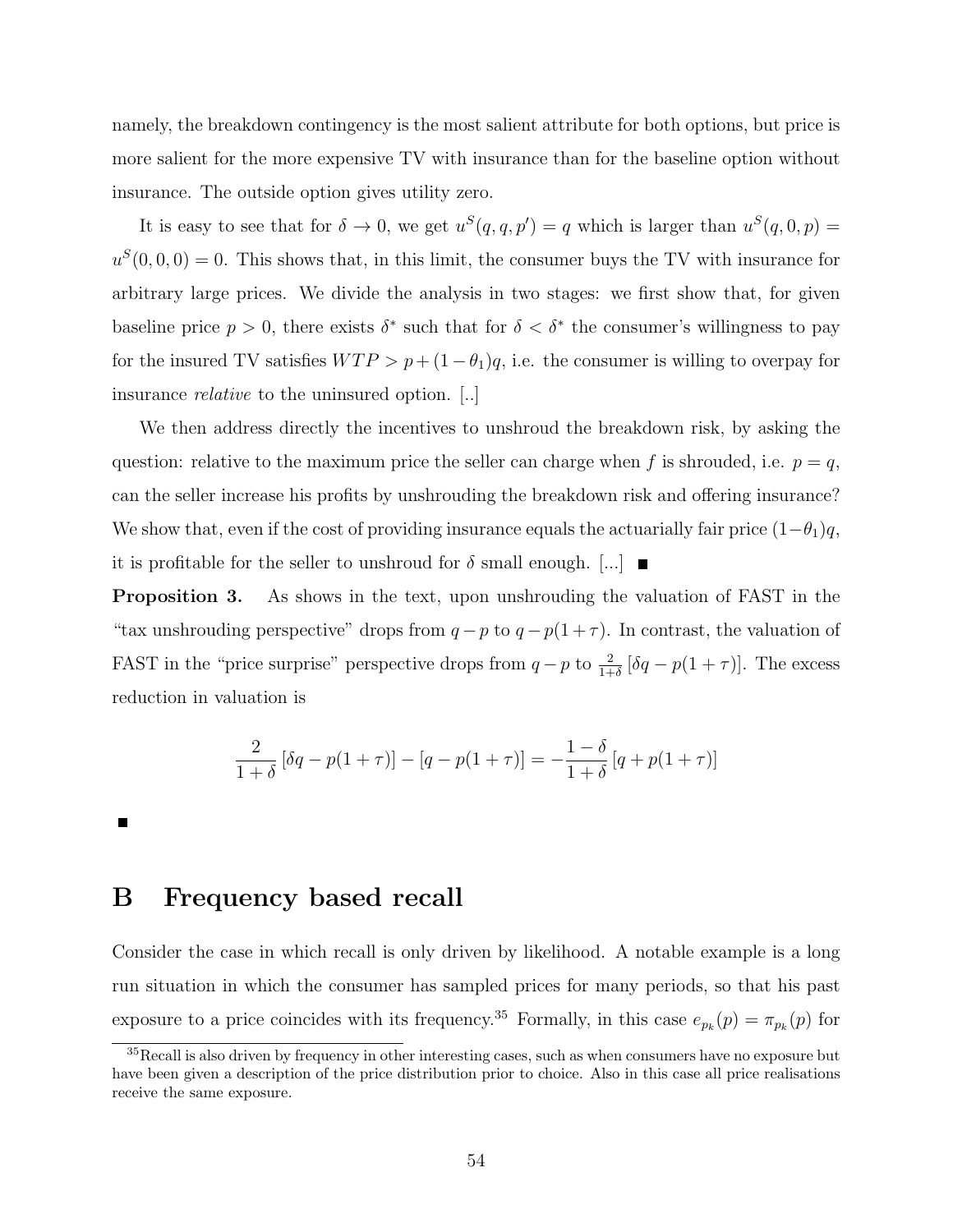any price p of good k. The availability of p is then an increasing function  $a(\pi_{p_k}(p), \pi_{p_k}(p))$ of its frequency  $\pi_{p_k}(p)$ .

To characterize recall in this situation, note first that, because the price of good 2 is assumed to be deterministic, availability of  $p_2$  is maximal,  $a(1, 1) = 1$ . The normal price of good 2 is its actual price,  $p_2^n = p_2$ , for any availability threshold  $a^* \leq 1$ .

It is also easy to characterize the normal price of good 1. Because the availability of price p increases in its frequency, the availability threshold  $a^*$  pins down a likelihood threshold  $\pi_1^*$ . All price realizations  $p_1$  that occur with frequency greater than or equal to  $\pi_1^*$  are then recalled; those occurring with frequency is below  $\pi_1^*$  are neglected. In what follows, we restrict the analysis to the interesting case in which  $a^*$  is sufficiently low relative to the mode of  $\pi_{p_1}(p)$  that some price realisations are recalled, so the set  $X_{p_1}(a^*) = \{p \mid \pi_{p_1}(p) \geq \pi_1^*\}$  is non empty. The normal price for good 1 is then given by:

$$
p_1^n = \mathbb{E}_{\pi_{p_1}} \left\{ p \, | \pi_{p_1}(p) \ge \pi_1^* \right\}.
$$
 (14)

When recall is driven by frequency, the price that the consumer considers normal can coincide with the average price, but only when the distribution  $\pi_{p_1}(p)$  is symmetric around the mean. If for instance the price distribution  $\pi_{p_1}(p)$  is skewed, the normal price is distorted towards the modal price, capturing the intuition that consumers neglect tail price realisations.

Equation (14) has interesting implications for how the interaction between memory and attention works under different attribute distributions. We proceed under the conditions of Lemma 1, namely that good 1 is always more expensive than the average good, namely  $p \ge (p_1^n + 2p_2^n)/3.$ 

**Proposition 4** Suppose that  $\pi_{p_1}(\cdot)$  is unimodal, with mode  $p_1^m$ , and that  $\pi_{p_1}(\cdot)$  is sufficiently concentrated around  $p_1^m$  that  $\pi_{p_1}(p_2 \frac{q_1}{q_2})$  $\frac{q_1}{q_2}$   $<$   $\pi_1^*$ . We then have two cases:

i) If  $p_1^m$  is low,  $p_1^m < p_2 \frac{q_1}{q_2}$  $\frac{q_1}{q_2}$ , then quality is salient at the likely prices around  $p_1^m$ . The normal price satisfies  $p_1^n < p_2 \frac{q_1}{q_2}$  $\frac{q_{1}}{q_{2}}$  and price becomes salient only for low probability, right tail, prices  $p_1 > \widehat{p} > p_1^m$ .

ii) If  $p_1^m$  is high,  $p_1^m > p_2 \frac{q_1}{q_2}$  $\frac{q_1}{q_2}$ , then price is salient at the likely prices around  $p_1^m$ . The normal price satisfies  $p_1^n > p_2 \frac{q_1}{q_2}$  $\frac{q_{1}}{q_{2}}$  and quality becomes salient only for low probability, left tail,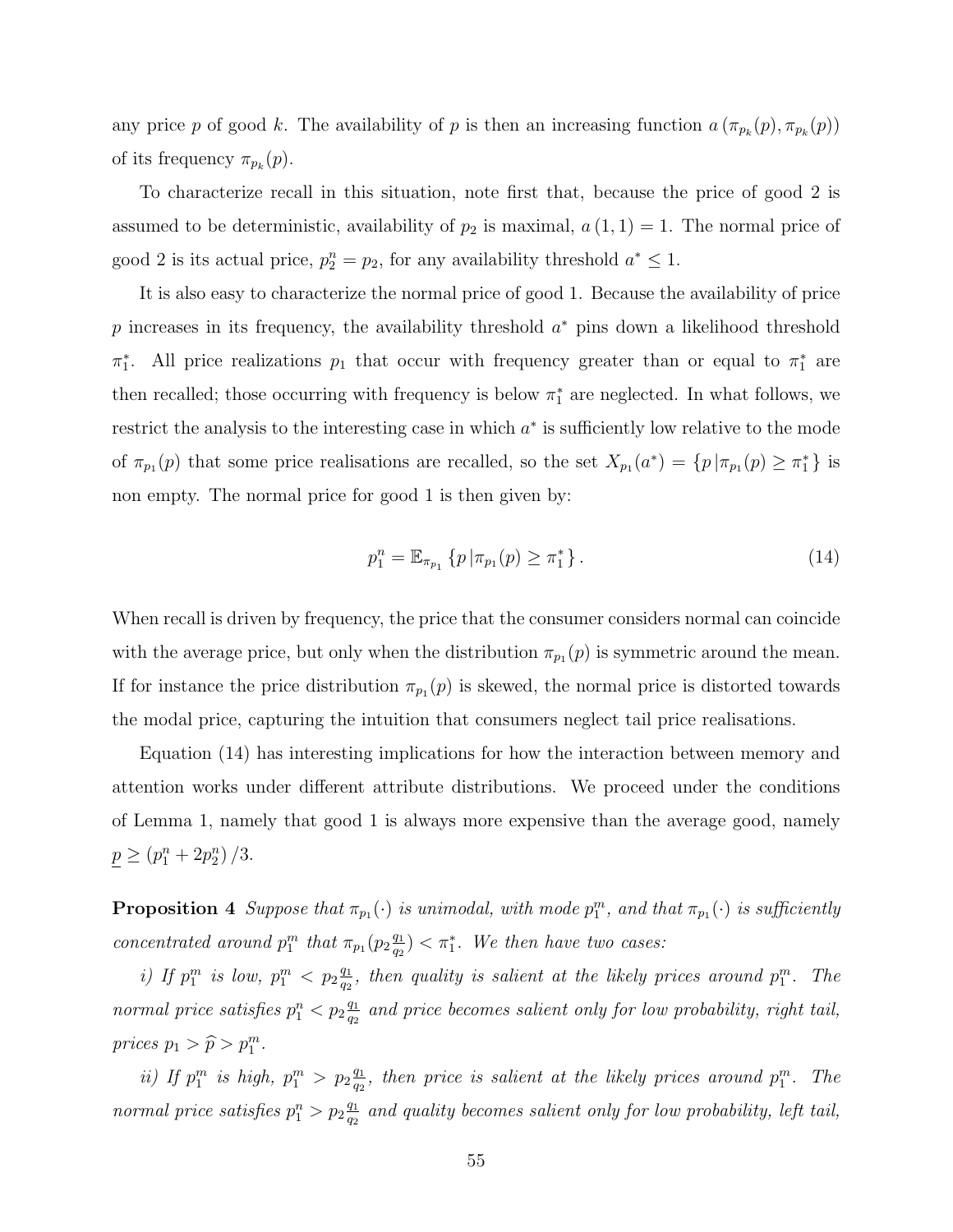prices  $p_1 < \widehat{p} < p_1^m$ .

**Proof.** If  $\pi_{p_1}$  is unimodal, then for  $a^* > 0$  the set of recalled prices is a closed interval  $X_{p_1}(a^*) = [p_{\min}(a^*), p_{\max}(a^*)]$ . In particular, the normal price  $p_1^n = \mathbb{E}_{p_1}[p_1|p_1 \in X_{p_1}(a^*)]$ satisfies  $p_1^n \in X_{p_1}(a^*)$ . Moreover, if  $\pi_{p_1}$  is sufficiently concentrated around its mode  $p_1^m$  that  $\pi_{p_1}$   $\left(p_2 \cdot \frac{q_1}{q_2}\right)$ q2  $\Big)$  <  $\pi^*$  (where  $\pi^*$  is the threshold probability satisfying  $a(\pi^*, \pi^*) = a^*$ ), then  $p_2 \cdot \frac{q_1}{q_2}$  $\frac{q_1}{q_2}$  lies outside  $X_{p_1}(a^*)$ . Consider two cases:

Case i),  $p_1^m < p_2 \cdot \frac{q_1}{q_2}$  $\frac{q_1}{q_2}$ . Then  $p_2 \cdot \frac{q_1}{q_2}$  $\frac{q_1}{q_2} > p_{\max}(a^*) > p_1^n$ . Quality is salient for  $p_1$  in a neighbourhood of  $p_1^n$ . If  $\pi_{p_1}$  is sufficiently concentrated around its mode, this neighborhood includes the modal price.

Case ii),  $p_1^m > p_2 \cdot \frac{q_1}{q_2}$  $\frac{q_1}{q_2}$ . Then  $p_2 \cdot \frac{q_1}{q_2}$  $\frac{q_1}{q_2}$  <  $p_{\max}(a^*)$  <  $p_1^n$ . Price is salient for  $p_1$  in a neighbourhood of  $p_1^n$ . If  $\pi_{p_1}$  is sufficiently concentrated around its mode, this neighborhood includes the modal price.

In stable unimodal settings, FASTs behave like FBORs most of the time, in the sense that they display a stable quality-price tradeoff for the frequent prices around the mode. This quality-price tradeoff is shaped by salience, not just by underlying preferences, but this influence would not be detectable by an external observer. To see this, consider case i), in which the modal price of the high quality good is not so high (relative to the alternative). Here quality is salient at normal prices, and FAST behaves most of the times like a rational consumer with a high taste for quality. On the other hand, in case ii) price is salient at the high normal price, and FAST behaves most of the times like a rational consumer with a low taste for quality.

For stable and unimodal distributions, FAST departs from FBOR only in the low probability event that an extreme price occurs and surprises him. In this case, the quality-price tradeoff of FAST changes, while it would remain stable for FBOR. When quality is salient at normal prices (case i), the realization of an unlikely high price causes a shift to price salience, drastically increasing the price sensitivity of FAST. When price is salient at normal prices (case ii), the realization of an unlikely low price causes a shift to quality salience, drastically reducing the price sensitivity of FAST.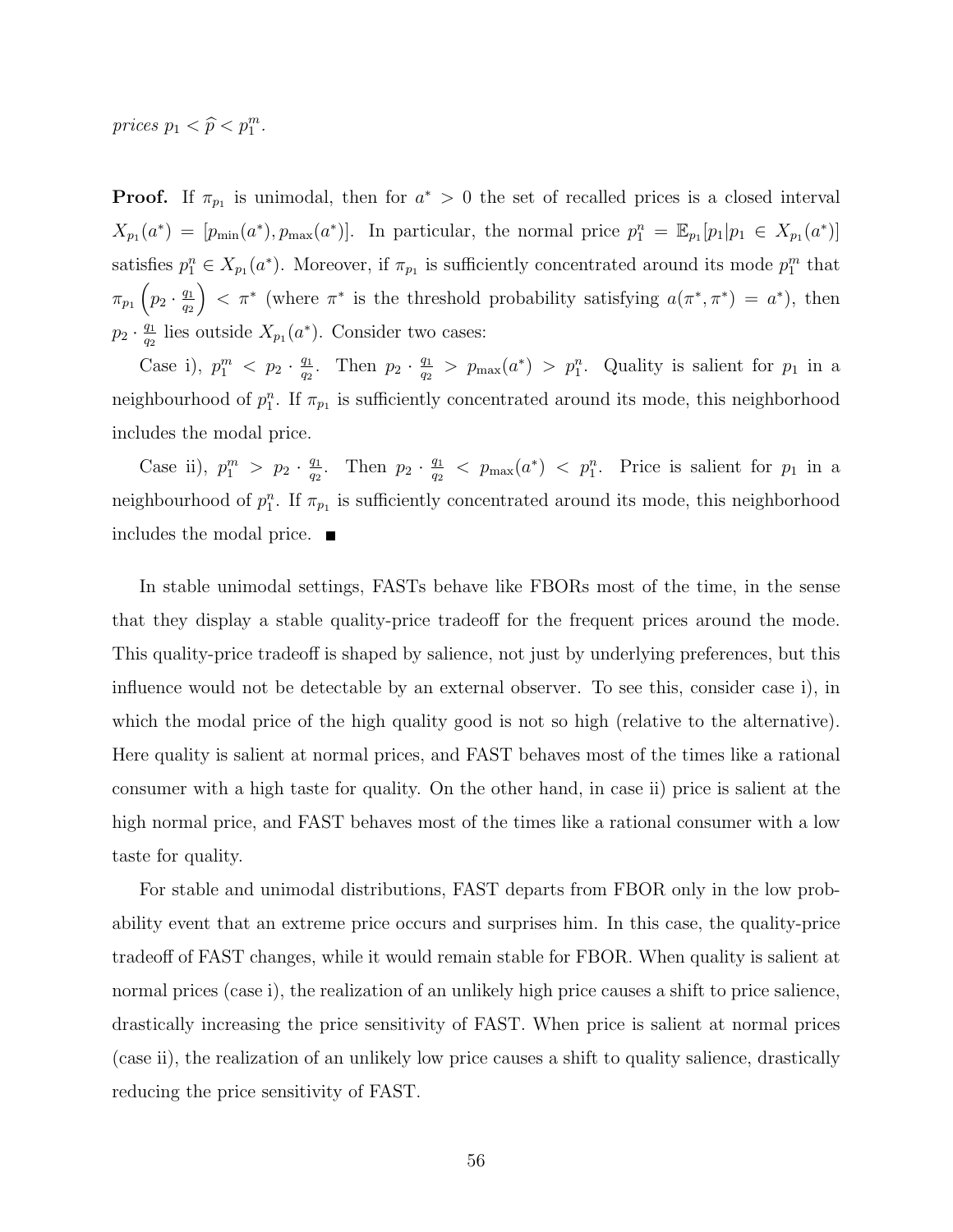In sum, for unimodal distributions, FAST displays stable preferences most of the time but overreacts to price changes that are extreme and therefore, given uni-modality, rather unlikely. In contrast, if the price distribution is bimodal, instability of preferences can be much more common. This intuition is captured by the following result:

**Corollary 1** Suppose that  $\pi_{p_1}(\cdot)$  has two local maxima (or modes)  $p_{1,L}^m$  and  $p_{1,H}^m$ , with  $p_{1,L}^m$  $p_2 \frac{q_1}{q_2}$  $\frac{q_1}{q_2} < p_{1,H}^m$ . If  $\pi_{p_1}(\cdot)$  is sufficiently concentrated around its modes that  $p_1^n \in \left(p_{1,L}^m,p_{1,H}^m\right)$ , then quality is salient at the likely prices around  $p_{1,L}^m$  while price is salient at the likely prices around  $p_{1,H}^m$ .

**Proof.** It is sufficient to show that  $\hat{p} = p_1^n$  $\frac{1}{2} + \frac{p_2}{p_1^n}$ <br> $\frac{1}{2} + \frac{q_2}{q_1}$ satisfies  $\hat{p} \in (p_{1L}^m, p_{1H}^m)$ , when both  $p_1^n$  and  $p_2 \frac{q_1}{q_2}$  $\frac{q_1}{q_2}$  lie inside the same interval. First, note that  $\hat{p} > p_{1L}^m$  can be rewritten  $\frac{1}{2}(p_1^n - p_{1L}^m)$  +  $\left(p_2 - \frac{q_2}{q_1}\right)$  $\left(\frac{q_2}{q_1}p_{1L}^m\right) > 0$ . The inequality holds because both terms are positive, given the assumption that  $p_1^n$  and  $p_2 \frac{q_1}{q_2}$  $\frac{q_1}{q_2}$  are larger than  $p_{1L}^m$ . Similarly,  $\hat{p} \le p_{1H}^m$  can be rewritten 1  $\frac{1}{2} \left( p_1^n - p_{1H}^m \right) + \left( p_2 - \frac{q_2}{q_1} \right)$  $\left(\frac{q_2}{q_1}p_{1H}^m\right)$  < 0, which holds because both terms are negative, given the assumption that  $p_1^n$  and  $p_2 \frac{q_1}{q_2}$  $\frac{q_1}{q_2}$  are smaller than  $p_{1H}^m$ .

When the price distribution is bi-modal and the expected price is in between two modes, price is salient for the high price mode  $p_{1,H}^m$  while quality is salient for the low price mode  $p_{1,L}^m$ . Attention switches frequently. Realizations around the high price mode look surprising compared to the low price mode, and thus attract the consumer's attention to the higher price of good 1. By contrast, realizations around the low price mode look surprising compared to the high price mode, attracting the consumer's attention to the higher quality of good 1. The preferences of FAST are maximally unstable, in the sense that he is similarly likely to be price sensitive and price insensitive.

We now illustrate the implications of this model in the context of sales. In BGS (2013) we showed that salient thinking can rationalize the phenomenon of "misleading sales". This term denotes strategic price reductions that surprise consumers, render quality salient and boosting consumers' willingness to pay for the good. In BGS (2013) we studied sales when consumers hold rational expectations of price, namely  $p_1^n = \mathbb{E}(p_1)$ . In the current, more general, setting, normal prices may depart from rationally expected prices.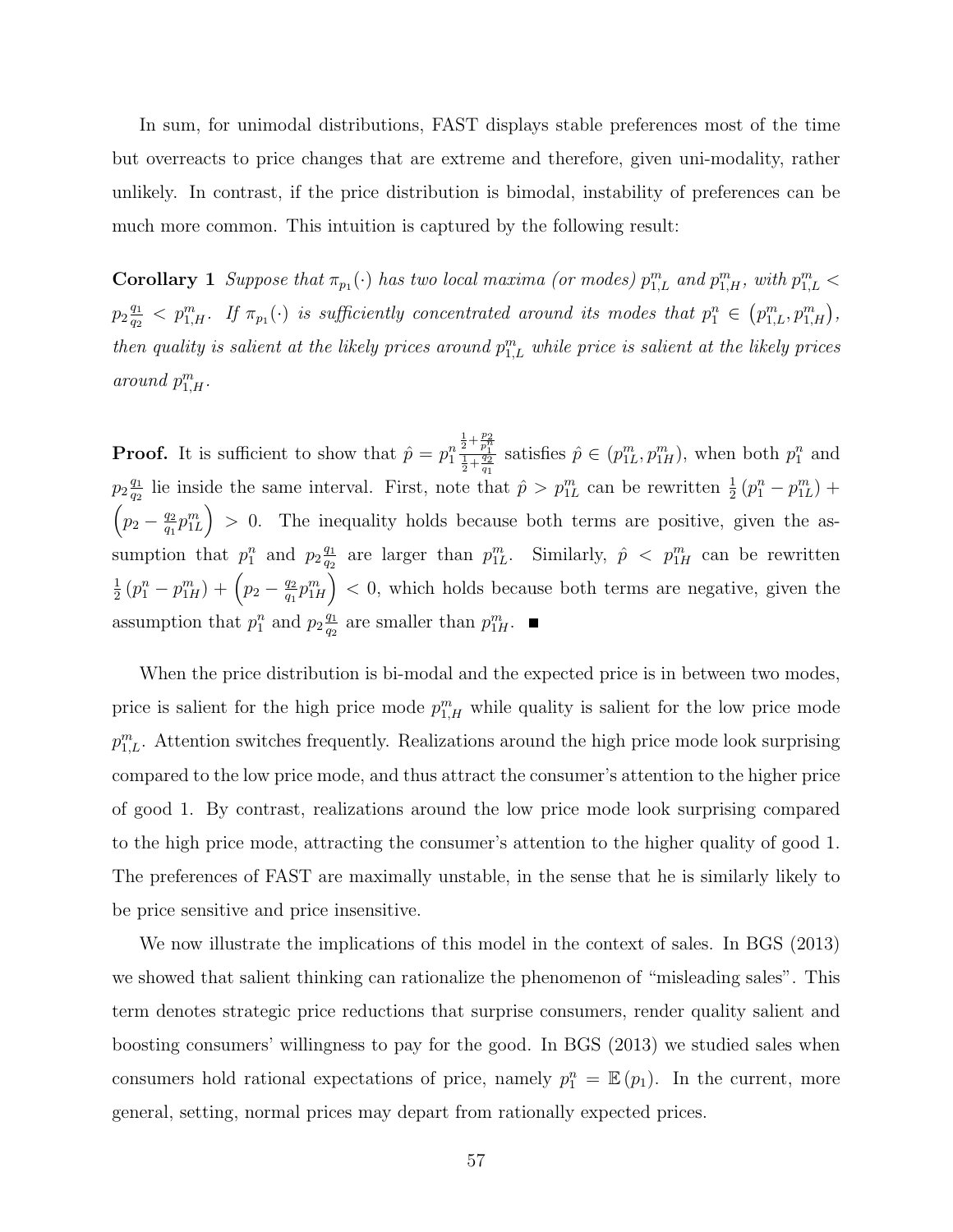A consumer chooses between good  $(q_1, p_1)$  and the outside option  $(q_2, p_2) = (0, 0)$  of not buying anything. The choice is repeated over time, and the consumer has been randomly exposed to different realizations of an underlying price distribution so that exposure and frequency coincide. In this setting, we compare two pricing strategies by firm 1: i) a deterministic price policy specifying a fixed price  $p_1$ , and ii) a sales policy setting a regular price  $p_h$  with probability  $1 - \pi_l$  and a lower sale price  $p_l < p_h$  with probability  $\pi_l$ . The appendix then proves the following result.

#### **Proposition 5** The seller's revenue depends on its price policy:

i) The maximum deterministic price for which revenue is positive is  $p_1^{\max} = q_1$ . At this price, the firm always sells the good and obtains the per period revenue  $r^{det} = q_1$ .

ii) A stochastic "sales" policy setting an inflated regular price  $p_h \in (q_1/\delta, 7q_1/\delta)$  and a sale price  $p_l = \frac{q_1}{\delta}$  $\frac{d\mathbf{d}}{dt}$  yields the per period expected revenue  $r^{sales}$  as a function of sales probability  $\pi_l$ , where:

$$
r^{sales} = \begin{cases} \pi_l \frac{q_1}{\delta} & \text{for } \pi_l < 1 - \pi_1^* \\ 0 & \text{for } \pi_l \ge 1 - \pi_1^* \end{cases}
$$

,

and  $\pi_1^*$  < 1/2 is the recall threshold. The firm sells the good only at the sale price  $p_l$  and provided the consumer recalls the regular price  $p_h$ .

**Proof.** When price  $p_1$  is deterministic, we have  $C = C(n) = \{(q_1, p_1), (0, 0)\}\.$  The reference quality is  $\bar{q} = q_1/2$  and the reference price is  $\bar{p} = p_1/2$ . For any price  $p_1$ , quality and price are equally salient,  $\sigma(q_1, \overline{q}) = \sigma(1, 1/2) = \sigma(p_1, \overline{p})$ . The consumer's valuation for good 1 in this context is then  $u^S(q_1, p_1) = q_1 - p_1$ , while his valuation for the outside option is zero. The consumer's willingness to pay is then  $WTP = \max\{p_1 : q_1 - p_1 > 0\} = q_1$ .

Suppose now price  $p_1$  is stochastic, with  $p_1 = p_l$  with probability  $\pi_l$  and  $p_1 = p_h$  with probability  $1 - \pi_l$ . Given the assumption that exposure to prices coincides with their relative frequency,  $e_{p_1}(p) = \pi_{p_1}(p)$  for all p, it follows that a price realization p is recalled if and only if its frequency is  $\pi_{p_1}(p) \geq \pi_1^*$ , where  $a(\pi_1^*, \pi_1^*) = a^*$ .

Given the assumption that  $\pi_1^* < 1/2$ , the normal price  $p_1^n$  recalled by consumers under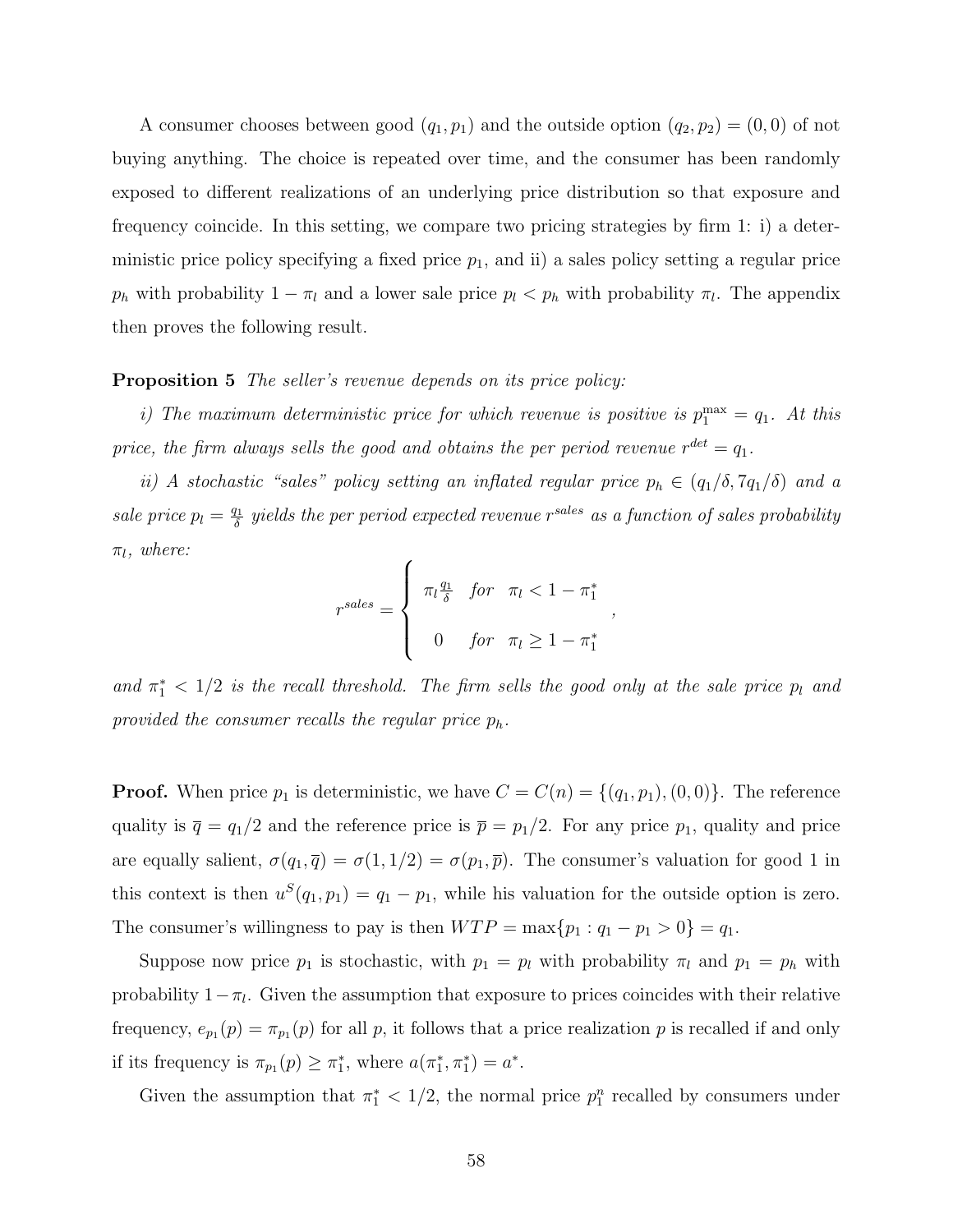this price policy is:

$$
p_1^n = \begin{cases} p_h & \text{if } \pi_l < \pi_1^* \\ \mathbb{E}(p_1) & \text{if } \pi_l \in [\pi_1^*, 1 - \pi_1^*] \\ p_l = \frac{q_1}{\delta} & \text{if } \pi_l > 1 - \pi_1^* \end{cases}.
$$

To proceed, take  $p_l = q_1 \cdot \frac{1}{\delta}$  $\frac{1}{\delta}$  and  $p_h \in (q_1 \cdot \frac{1}{\delta})$  $\frac{1}{\delta}, q_1 \cdot \frac{7}{\delta}$  $\frac{7}{\delta}$ ). First, note that the consumer's maximum WTP for good 1 is  $p_l$ . This occurs when at the price  $p_l$  the good's quality is salient. Because  $p_h > p_l$ , the consumer never buys the good at the regular price.

We now examine when the consumer buys at the sales price  $p_l$ , namely when the choice set is  $C = \{(q_1, p_l), (0, 0)\}\.$  The evoked set is  $C(n) = \{(q_1, p_1^n), (0, 0)\}\$  (where  $p_1^n$  is given above), and the reference good is  $\overline{q} = q_1/2$ ,  $\overline{p} = (p_l + p_1^n)/4$ . For good 1 the salience of quality is  $\sigma(q_1, \overline{q}) = \sigma(1, 1/2)$  and that of price is  $\sigma(p_l, \overline{p}) = \sigma(1, \overline{p}/p_l)$ . There are three cases:

- $p_1^n = p_h$ . In this case,  $\overline{p} = (p_h + p_l)/4$ . Then, if  $p_l > \overline{p}$ , that is if  $p_l \geq p_h/3$ , we have  $\sigma(q_1, \overline{q}) \geq \sigma(p_l, \overline{p})$  iff  $\frac{q_1}{\overline{q}} > \frac{p_l}{\overline{p}}$  which always holds since  $p_h > p_l$ . If instead  $p_l < \overline{p}$ , that is if  $p_l < p_h/3$ , then good 1's quality is salient iff  $p_l > p_h/7$ . Thus, when  $p_1^n = p_h$ , quality is salient provided  $p_h \in (p_l, 7p_l)$ .
- $p_1^n = \mathbb{E}(p_1)$ . In this case,  $\overline{p} = (p_h + p_l)/4$ . Then, if  $p_l > \overline{p}$ , that is if  $p_l > \frac{1-\pi_l}{3-\pi_l}$  $rac{1-\pi_l}{3-\pi_l}p_h$ , we have  $\sigma(q_1, \overline{q}) \geq \sigma(p_l, \overline{p})$  iff  $\frac{q_1}{\overline{q}} > \frac{p_l}{\overline{p}}$  $\frac{p_l}{\bar{p}}$ , which always holds. If instead  $p_l < \bar{p}$ , that is if  $p_l < \frac{1-\pi_l}{3-\pi_l}$  $\frac{1-\pi_l}{3-\pi_l}p_h$ , then good 1's quality is salient iff  $p_l > \frac{1-\pi_l}{7-\pi_l}$  $\frac{1-\pi_l}{7-\pi_l}p_h$ . Thus, when  $p_1^n = \mathbb{E}(p_1)$ , quality is salient provided  $p_h \in (p_l, \frac{7-\pi_l}{1-\pi_l})$  $\frac{7-\pi_l}{1-\pi_l}p_l$ . Note that  $\frac{7-\pi_l}{1-\pi_l}>7$ , so this interval is larger than the one in the previous case.
- $p_1^n = p_l$ . In this case,  $p_l > \overline{p} = p_l/2$ . As a consequence, good 1's quality and price are equally salient,  $\sigma(q_1, \overline{q}) = \sigma(p_l, \overline{p}) = \sigma(1, 1/2)$ , so quality is never strictly salient.

In short, for  $p_l = q_1/\delta$  and  $p_h \in (p_l, 7p_l)$ , quality is salient at price  $p_l$  if and only if the normal price is  $p_1^n = p_h$  or  $p_1^n = \mathbb{E}(p_1)$ . This bounds the sales frequency to  $\pi_l \leq 1 - \pi^*$ , so the maximum revenues are equal to  $\frac{1-\pi^*}{\delta}$  $\frac{1}{\delta} \pi^* q_1$ .

Consider first the deterministic price policy, case i). Here the normal price of good 1 is p<sub>1</sub> itself. The choice context is  $C(n) \cup C = \{(q_1, p_1), (q_1, p_1), (0, 0), (0, 0)\}.$  In this context,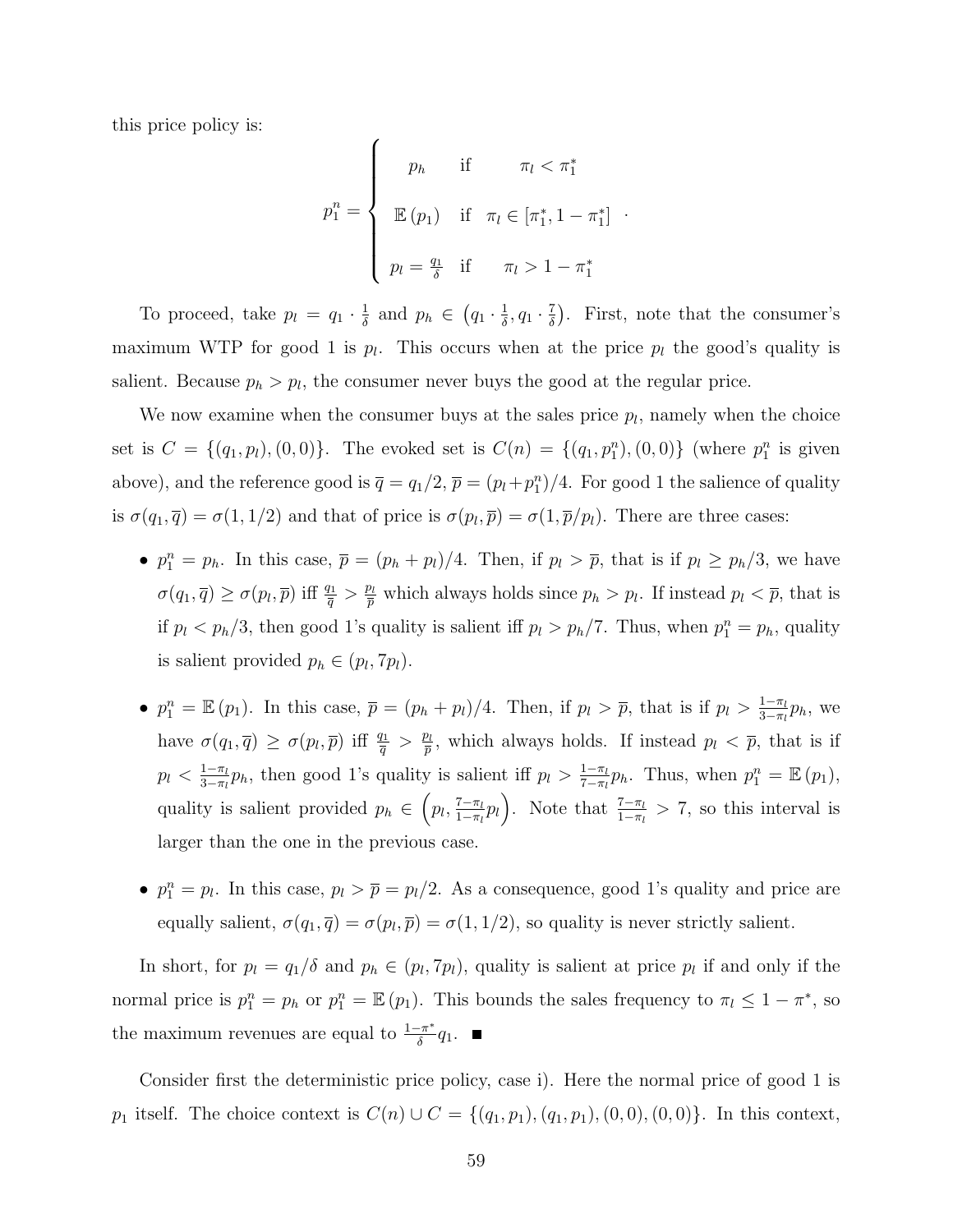the reference attribute levels are  $\bar{q} = q_1/2$  and  $\bar{p} = p_1/2$ . As a consequence, the price and quality of good 1 are equally salient, for  $\sigma(q_1, q_1/2) = \sigma(p_1, p_1/2) = \sigma(1, 1/2)$ , FAST values good 1 rationally and he is willing to pay at most  $p_1 = q_1$  for it.

By implementing a stochastic price, by contrast, the firm can render quality salient during the sales event. This allows the firm to extract a sale price equal to the consumer's perceived valuation under salient quality, namely  $p_l = q_1/\delta$ . For this to happen, though, the sales event must be a surprising price reduction relative to the normal price. With our recall process, the normal price  $p_1^n$  recalled by consumers under this price policy is:

$$
p_1^n = \begin{cases} p_h & \text{if } \pi_l < \pi_1^* \\ \mathbb{E}(p_1) & \text{if } \pi_l \in [\pi_1^*, 1 - \pi_1^*] \\ p_l = \frac{q_1}{\delta} & \text{if } \pi_l > 1 - \pi_1^* \end{cases}
$$

.

When the probability of sales is low, the normal price recalled by the consumer is the high regular price  $p_h$ . This is similar to case ii) of Proposition 4: as the price drops to  $p_l$  the consumer's attention is drawn to quality, and FAST buys the good. When both prices are reasonably likely, the consumer recalls both and the normal price is the rationally expected price  $\mathbb{E}(p_1)$ , as in BGS (2013). This captures the bimodal case of Corollary 2. In this case, price is salient at the regular price but quality is salient at the sales price, which induces FAST to buy the good. Finally, when sales are very frequent, the normal price is the sale price. Here, a low price is normal.<sup>36</sup>

The changing normal price has key implications for the effectiveness of the sales policy. When sales are infrequent enough,  $\pi_l < 1 - \pi_l^*$ , sales render quality salient and entice the consumer to pay the inflated sales price  $p_l = q_1/\delta$ . If however sales become too frequent,  $\pi_l > 1 - \pi_l^*$ , the normal price becomes the sale price itself. As a consequence, the sale price  $p_l = q_1/\delta$  is no longer surprising, quality is no longer salient, and FAST chooses not to buy the good. Here sales backfire, yielding zero revenue.

<sup>&</sup>lt;sup>36</sup>Conversely, as recall becomes more limited and  $\pi_1^*$  increases towards  $1/2$ , the consumer no longer recalls the less frequent price. In this way, as limited recall gets more severe, the consumer's notion of normal price gets more distorted. This in turn sets the stage for a surprising price realization.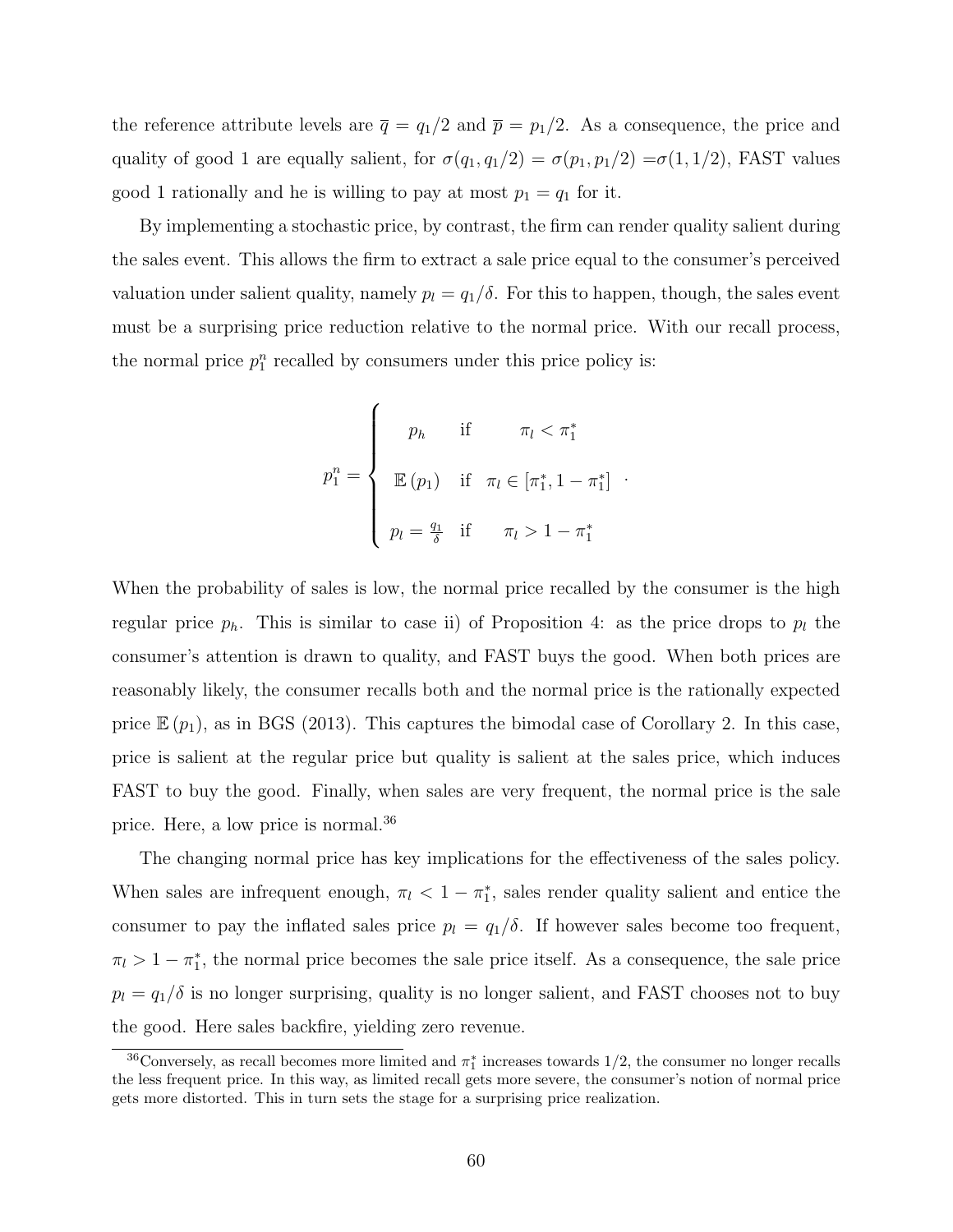Relative to a deterministic price policy  $p_1 = q_1$  that extracts the consumer's rational willingness to pay, a "misleading sales" policy entails the following tradeoff. On the one hand, during sales events the misleading sale boosts consumer willingness to pay up to  $p_l = q_1/\delta$ . On the other hand, sales work only if they are sufficiently unlikely so that normal prices are high and consumers are, in fact, surprised by low prices. Interestingly, our analysis indicates that at the profit maximizing sales strategy  $\pi_l = 1 - \pi_1$ , the consumer expects the sales event to happen, but the comparatively low sales price renders quality salient nonetheless.

Evidence from the marketing literature provides some support for the predictions of our model: regular and frequent sales drastically lower consumers' price "standard", against which they evaluate other prices (Mazumdar, Raj and Sinha, 2005), and reduces demand at regular prices (REFS). In the above analysis we highlighted the frequency of sales as a determinant of normal prices. In practice, customers self selecting into sales events would be disproportionately exposed to the sales price, and thus view it as normal, regardless of the actual frequency of sales. This consideration suggests that exposure can be an important driver of recall. In the next Section, we explore more closely the role of past exposure on choice behavior.

# C Dinnerware Sets and Broken Dishes

The distinction between FAST and FBOR can shed light on Christopher Hsee's famous dinnerware set experiment. In this experiment, subjects stated higher willingness to pay for a dinnerware set consisting of 24 good dishes than for an identical dinnerware set consisting of 31 dishes plus a few broken ones. This result violates the basic economic principle that "more is better" (and free disposal). Consider now this experiment in the context of our model.

Suppose that subjects are asked to evaluate a dinnerware set consisting of  $N > 1$  good dishes. Subjects must state their willingness to pay  $Np$ , where for convenience price p is in per-dish terms. As per Equation (1), the dinnerware set delivers utility:

$$
Nq-Np,
$$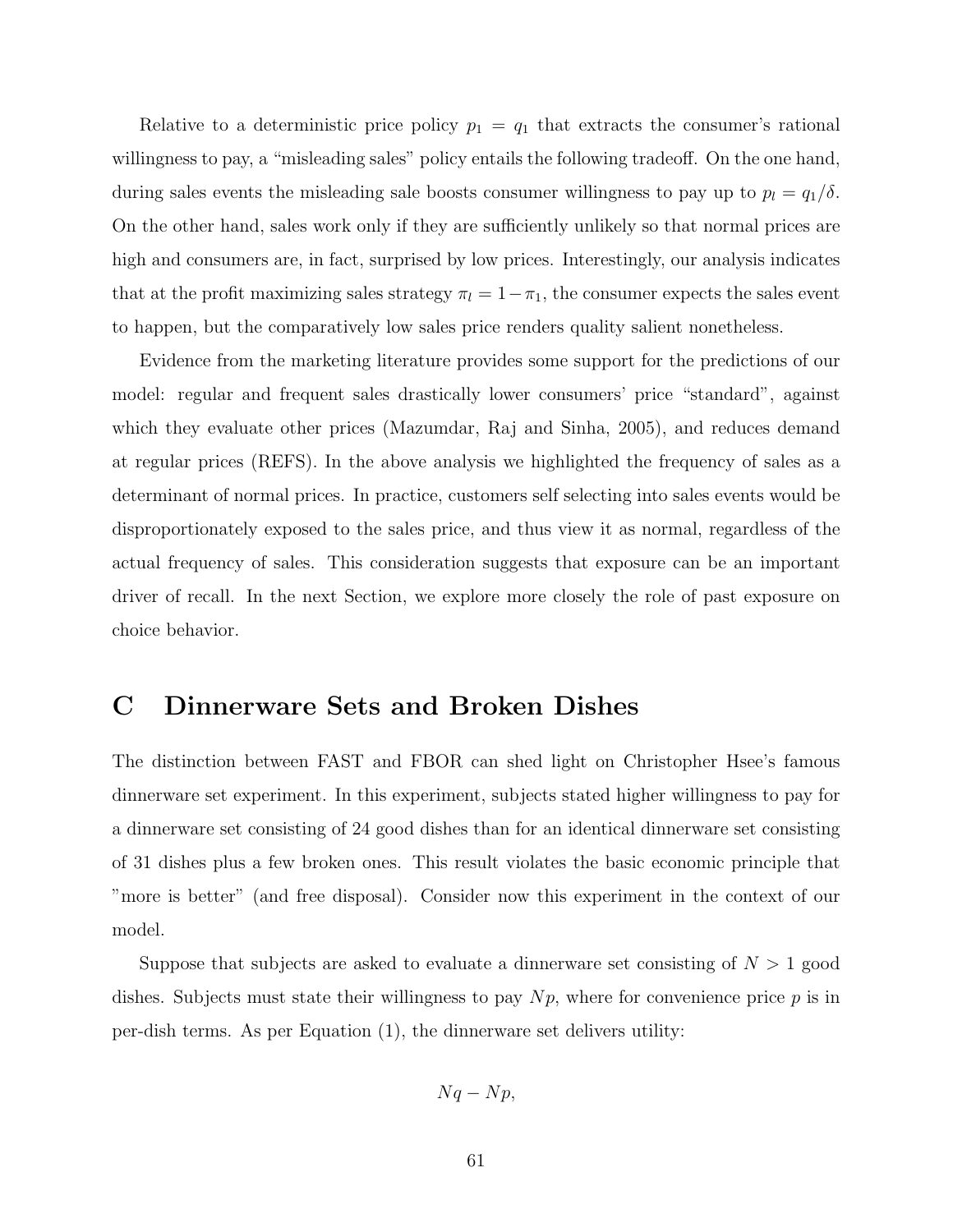where  $q$  is per-dish utility value.

When assessing the good  $(Nq, Np)$ , subjects are choosing from the choice set  $C(G)$  =  $\{(Nq, Np), (0, 0)\}\$ , where  $(0, 0)$  is the option of not buying. A rational subject would state a willingness to pay  $p = q$ . A salient thinker departs from the reational benchmark because he recalls the normal version of his choice set  $C(G, n) = \{ (Nq, Np^n), (0, 0) \},$  where  $p^n$  is the normal price the subject is accustome to pay for dishes.

In the context  $C(G) \cup C(G, n)$  the average good is  $(Nq/2, N(p+p^n)/4)$ . It is easy to see that this implies:

#### Lemma 3 There are two cases:

a) If the consumer is FBOR,  $\delta = 1$ , willingness to pay is equal to quality,  $p = q$ .

b) If the consumer is FAST,  $\delta < 1$ , then provided  $p^n \in (\delta q, q]$  willingness to pay is equal to the normal recalled price, namely  $p = p^n$ .

For a rational consumer (there is no forgetting in this stage), willingness to pay is independent of the context created by normal price. As in BGS (2013), salience causes willingness to pay is anchored to the normal price. In fact, when  $p = p^n$  price and quality are equally salient, and people are willing to pay up to  $q$ . The reason subjects are not willing to pay more than  $p^n$  is because at  $p > p^n$  price becomes salient. As a result, valuation per dish drops to  $\delta q$  which is below  $p^n$  by the condition of Lemma 2.

Consider now a subject who is asked to state his willingness to pay for a dinnerware set consisting of  $N + B$  dishes,  $B > 0$  of which are broken. This dinnerware set contains the same amount N of good dishes. However, the number  $B > 0$  of broken dishes brings another dimension into consideration. Formally, the consumer's utility from the dinnerware set depends on this new dimension as follows:

$$
(N+B)q - Bq - (N+B)p.
$$

The consumer effectively buys a dinenrware set of dimension  $(N + B)$  but he must discount the B broken dishes from total value. In utility terms, this dinnerware set is a triplet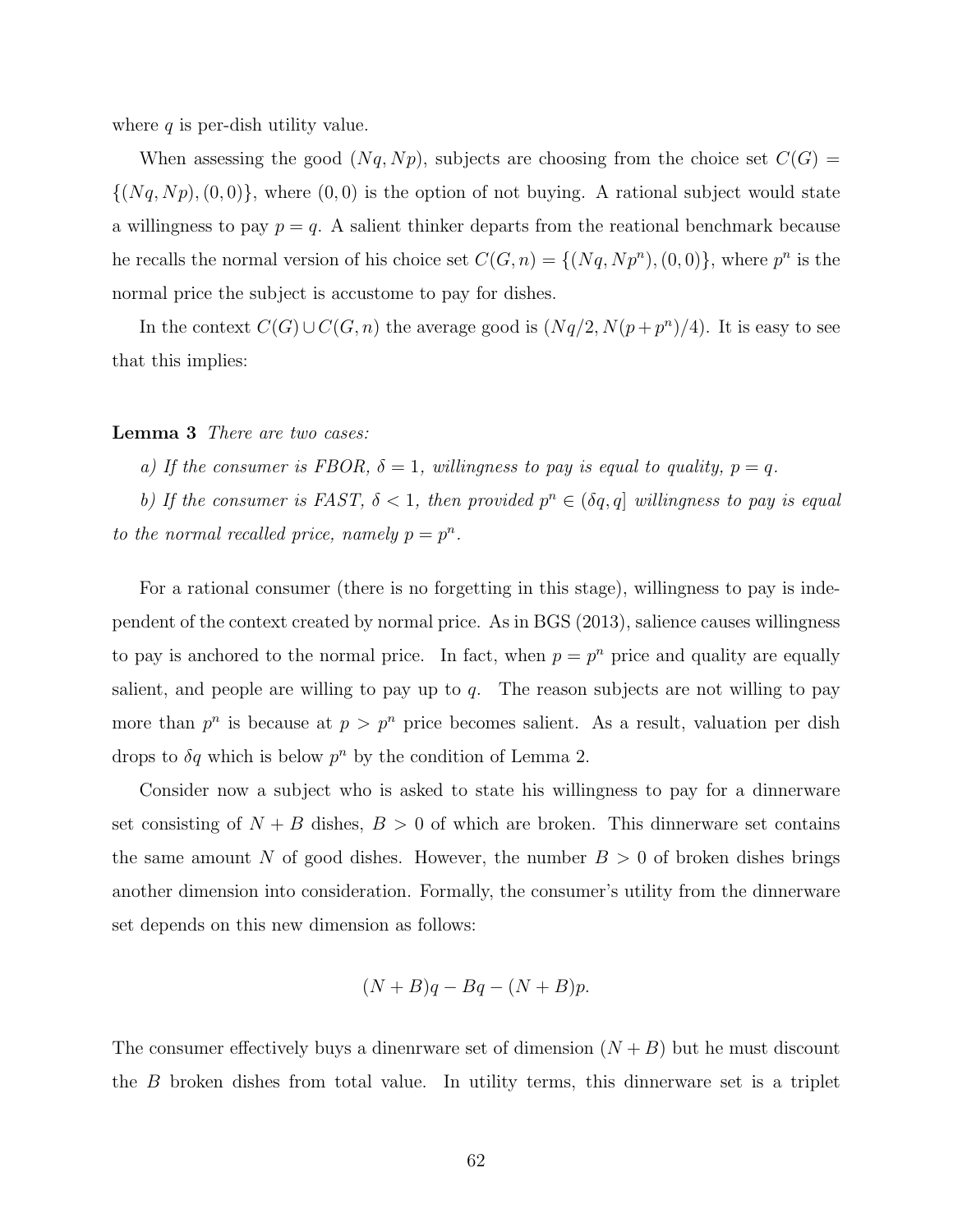$((N + B)q, Bq, (N + B)p)$  capturing the total size  $N + B$  of the dinnerware set, its broken dishes B, and the total price (again in per dish term).

The choice set is now equal to  $C(G) = \{((N+B)q, Bq, (N+B)p), (0, 0, 0)\}.$  As a result, a rational consumer states his willingness to pay to be equal to  $p = qN/(N+B)$ . Intuitively, the rational consumer is willing to pay q only for the good dishes. As a result, he is willing to pay the exact same price for a dinnerware set consisting of N good dishes and for a dinnerware set consisting of  $N + B$  dishes B of which are broken.

Consider now the case of a salient thinker. When presented the dinnerware set  $((N +$  $B$ q,  $B$ q,  $(N + B)p$ , subjects recall a normal dinnerware set of the same size. Critically, now subjects do not need to fit only a normal price per dish  $p^n$ , but also a normal realization of the new (dis-) utility dimension, namely the number of broken dishes  $B<sup>n</sup>$ . Of course, now the normal price per dish is the normal price of a dinnerware set with  $B<sup>n</sup>$  broken dishes, which in the market it is in turn equal to  $p^n N/(N+B^n)$ , namely the normal price of good dishes  $p^n$  times the fraction of non broken dishes in the dinnerware set. In this new experiment, then, the normal version of the choice set is equal to  $C(G, n) = \left\{ ((N + B)q, B^nq, \left( \frac{N+B}{N+B^n} \right) p^n N), (0, 0, 0) \right\}.$ 

It is easy to see that in this new choice context the result below obtains.

#### **Proposition 6** Consider the two following contrasting cases:

a) The consumer recalls a dinnerware set with the same quality as the one at hand, consisting of exactly B broken dishes, namely  $B^n = B$ . In this case, FBOR states a willingness to pay equal to  $p = qN$ , while FAST states a willingness to pay  $p = p^n N/(N + B)$ . Both FBOR and FAST value the current dinnerware set the same as one with N good dishes and zero broken ones.

b) The consumer recalls a dinnerware set with no broken dishes, namely  $B<sup>n</sup> = 0$ . In this case, FBOR continues to state a willingness to pay equal to  $p = qN$ . On the other hand, there exists a threshold  $\delta$  such that, for  $\delta < \delta$ , FAST states a willingness to pay  $p < p^{n}N/(N+B)$ . That is, now FAST (and only FAST) can value the current dinnerware set less than one consisting of N good dishes and zero broken ones.

Our model yields the Hsee dinnerware set experiment provided two conditions holds. First, the normal dinnerware sets we recall has no broken dishes  $B<sup>n</sup> = 0$ . Second, provided